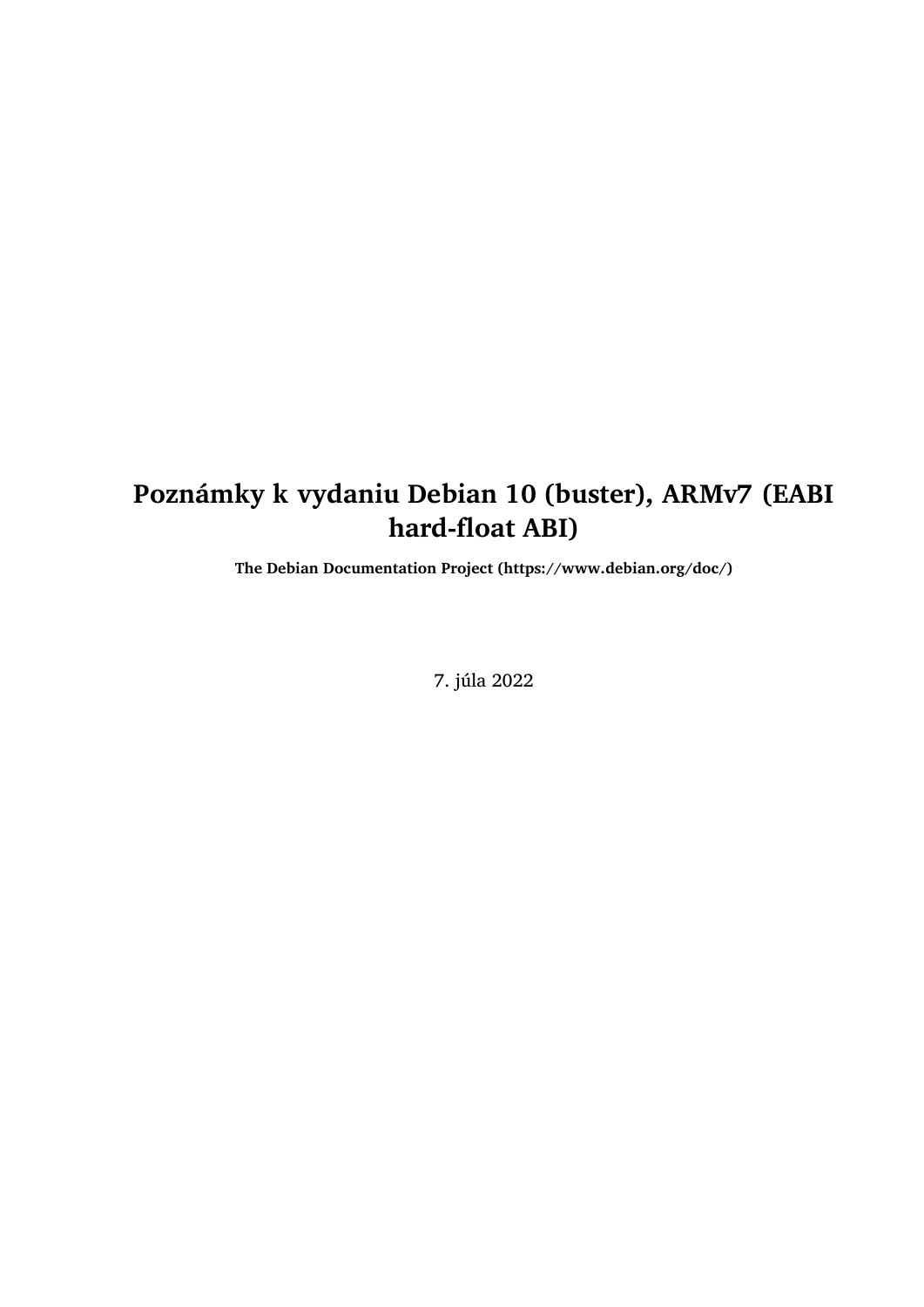#### **Poznámky k vydaniu Debian 10 (buster), ARMv7 (EABI hard-float ABI)**

Tento dokument je slobodný softvér; môžete ho šíriť a/alebo meniť za podmienok licencie GNU General Public License verzie 2 ako ju publikovala Free Software Foundation.

Tento program je šírený vo viere, že bude užitočný, ale BEZ AKEJKOĽVEK ZÁRUKY; dokonca aj bez implicitnej záruky OBCHODOVATEĽNOSTI či VHODNOSTI NA URČITÝ ÚČEL. Podrobnosti nájdete v GNU General Public License.

Spolu s týmto programom by ste mali dostať kópiu GNU General Public License; ak nie, napíšte na adresu Free Software Foundation, Inc., 51 Franklin Street, Fifth Floor, Boston, MA 02110-1301 USA.

The license text can also be found at https://www.gnu.org/licenses/gpl-2.0.html and /usr/ share/common-licenses/GPL-2 on Debian systems.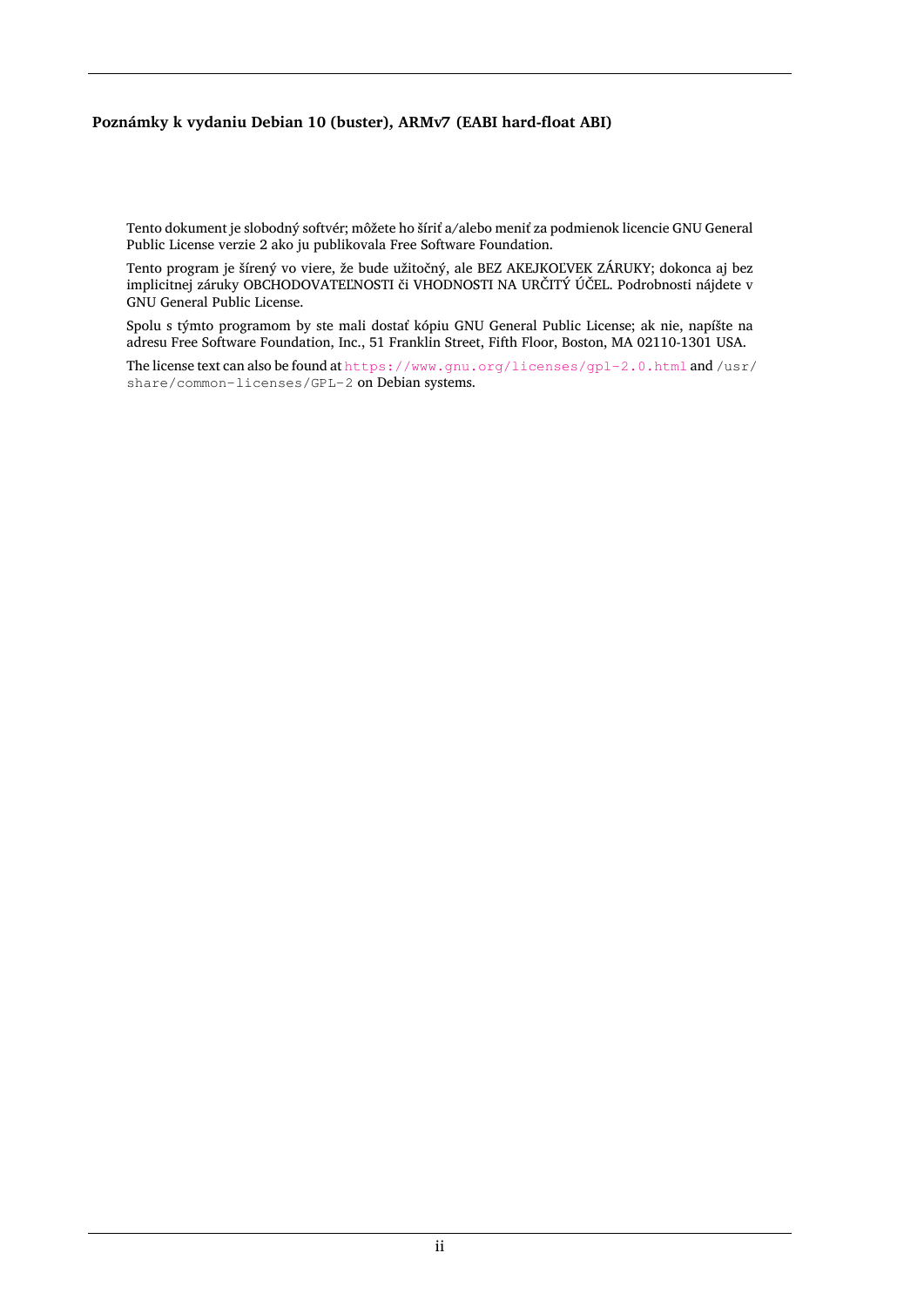# **Obsah**

|                | 1 Úvod | 1                                                                                                                            |
|----------------|--------|------------------------------------------------------------------------------------------------------------------------------|
|                | 1.1    | $\mathbf{1}$                                                                                                                 |
|                | 1.2    | $\mathbf{1}$                                                                                                                 |
|                | 1.3    | $\overline{2}$                                                                                                               |
|                |        |                                                                                                                              |
| 2 <sub>1</sub> |        | Čo je nové v Debian 10<br>3                                                                                                  |
|                | 2.1    | 3                                                                                                                            |
|                | 2.2    | 3                                                                                                                            |
|                |        | $\overline{\mathbf{4}}$<br>2.2.1                                                                                             |
|                |        | $\overline{4}$<br>2.2.2                                                                                                      |
|                |        | 5<br>2.2.3<br>$\overline{5}$                                                                                                 |
|                |        | 2.2.4<br>5                                                                                                                   |
|                |        | Substantially improved man pages for German speaking users<br>2.2.5<br>5                                                     |
|                |        | Network filtering based on nftables framework by default<br>2.2.6<br>6<br>2.2.7                                              |
|                |        | 6<br>2.2.8                                                                                                                   |
|                |        | 6<br>2.2.9                                                                                                                   |
|                |        | $\overline{7}$                                                                                                               |
|                |        | 7                                                                                                                            |
|                |        | 2.2.12 Merged /usr on fresh installs $\dots \dots \dots \dots \dots \dots \dots \dots \dots \dots \dots \dots$<br>7          |
|                |        | 7                                                                                                                            |
|                |        |                                                                                                                              |
| 3              |        | $\boldsymbol{9}$<br>Inštalačný systém                                                                                        |
|                | 3.1    | Čo je nové v inštalačnom systéme? $\ldots \ldots \ldots \ldots \ldots \ldots \ldots \ldots \ldots \ldots \ldots \ldots$<br>9 |
|                |        | 9                                                                                                                            |
|                |        |                                                                                                                              |
|                |        | 4 Aktualizácie z Debian 9 (stretch)<br>11                                                                                    |
|                | 4.1    | 11                                                                                                                           |
|                |        | 11<br>4.1.1                                                                                                                  |
|                |        | 11                                                                                                                           |
|                |        | 11                                                                                                                           |
|                |        | 12<br>4.1.4                                                                                                                  |
|                |        | 12                                                                                                                           |
|                |        | 4.1.4.2 Ladiaci shell počas štartu pomocou systemd<br>12<br>13                                                               |
|                |        | 4.1.5                                                                                                                        |
|                |        |                                                                                                                              |
|                |        |                                                                                                                              |
|                |        | 4.2.2<br>14                                                                                                                  |
|                |        | 4.2.3<br>14                                                                                                                  |
|                |        | 4.2.4<br>14                                                                                                                  |
|                | 4.3    | 15                                                                                                                           |
|                |        | 4.3.1<br>15                                                                                                                  |
|                |        | 4.3.2<br>16                                                                                                                  |
|                |        | 16<br>4.3.3                                                                                                                  |
|                | 4.4    | 16                                                                                                                           |
|                |        | 4.4.1<br>17                                                                                                                  |
|                |        | 4.4.2<br>17                                                                                                                  |
|                |        | Uistite sa, že na aktualizáciu máte dosť miesta na disku<br>4.4.3<br>18                                                      |
|                |        | 4.4.4<br>20                                                                                                                  |
|                |        | 20<br>4.4.5                                                                                                                  |
|                | 4.5    | 20                                                                                                                           |
|                |        | Dist-upgrade zlyhá s chybou "Nebolo možné vykonať okamžitú konfiguráciu"<br>20<br>4.5.1                                      |
|                |        | 4.5.2<br><b>20</b>                                                                                                           |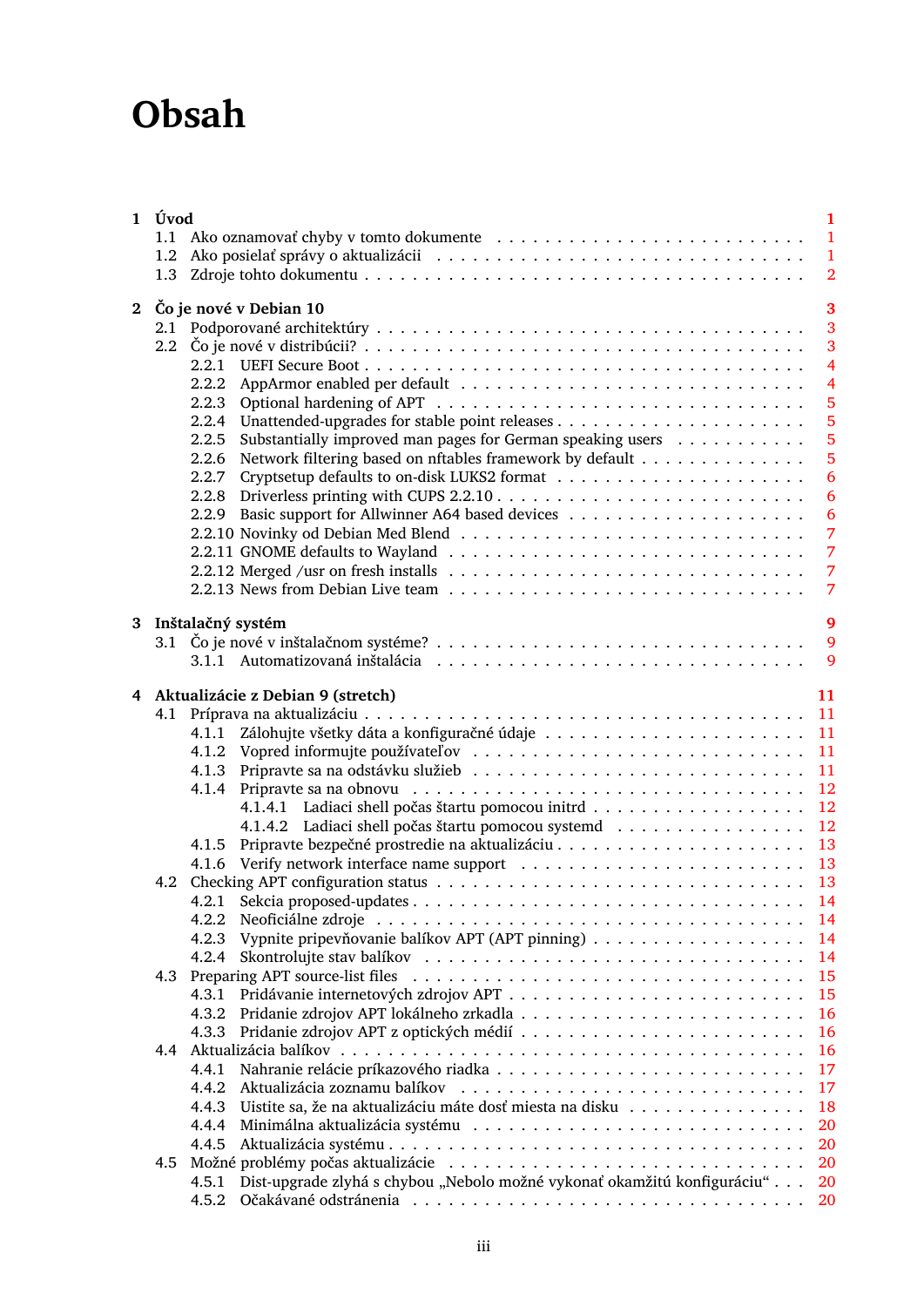|   |         | 4.5.3 |                                                                                                                                                                                                    | 21 |  |  |
|---|---------|-------|----------------------------------------------------------------------------------------------------------------------------------------------------------------------------------------------------|----|--|--|
|   |         | 4.5.4 |                                                                                                                                                                                                    |    |  |  |
|   |         | 4.5.5 |                                                                                                                                                                                                    |    |  |  |
|   |         | 4.5.6 |                                                                                                                                                                                                    | 22 |  |  |
|   | 4.6     |       |                                                                                                                                                                                                    | 22 |  |  |
|   |         | 4.6.1 |                                                                                                                                                                                                    | 22 |  |  |
|   | 4.7     |       |                                                                                                                                                                                                    | 23 |  |  |
|   |         |       |                                                                                                                                                                                                    | 23 |  |  |
|   | 4.8     |       |                                                                                                                                                                                                    | 23 |  |  |
|   |         |       |                                                                                                                                                                                                    | 24 |  |  |
| 5 |         |       |                                                                                                                                                                                                    | 25 |  |  |
|   | 5.1     |       | Problémy vyskytujúce sa v buster                                                                                                                                                                   | 25 |  |  |
|   |         | 5.1.1 |                                                                                                                                                                                                    | 25 |  |  |
|   |         | 5.1.2 |                                                                                                                                                                                                    | 25 |  |  |
|   |         | 5.1.3 | NIS server does not answer NIS client requests by default                                                                                                                                          | 25 |  |  |
|   |         | 5.1.4 |                                                                                                                                                                                                    | 25 |  |  |
|   |         | 5.1.5 | Daemons fail to start or system appears to hang during boot                                                                                                                                        | 26 |  |  |
|   |         | 5.1.6 |                                                                                                                                                                                                    | 26 |  |  |
|   |         | 5.1.7 | Module configuration for bonding and dummy interfaces                                                                                                                                              | 27 |  |  |
|   |         | 5.1.8 |                                                                                                                                                                                                    | 27 |  |  |
|   |         | 5.1.9 | Some applications don't work in GNOME on Wayland                                                                                                                                                   | 27 |  |  |
|   |         |       |                                                                                                                                                                                                    | 27 |  |  |
|   |         |       |                                                                                                                                                                                                    | 28 |  |  |
|   |         |       | 5.1.12 Čo urobiť po aktualizácii pred reštartom $\ldots \ldots \ldots \ldots \ldots \ldots \ldots \ldots \ldots$                                                                                   | 28 |  |  |
|   |         |       |                                                                                                                                                                                                    | 28 |  |  |
|   | 5.2     |       |                                                                                                                                                                                                    | 29 |  |  |
|   |         | 5.2.1 | Security status of web browsers and their rendering engines                                                                                                                                        | 29 |  |  |
|   |         | 5.2.2 |                                                                                                                                                                                                    | 29 |  |  |
|   | 5.3     |       |                                                                                                                                                                                                    | 29 |  |  |
|   |         | 5.3.1 | Semantics for using environment variables for su changed                                                                                                                                           | 30 |  |  |
|   |         | 5.3.2 | Existing PostgreSQL databases need to be reindexed                                                                                                                                                 | 30 |  |  |
|   |         | 5.3.3 |                                                                                                                                                                                                    | 30 |  |  |
|   |         | 5.3.4 |                                                                                                                                                                                                    | 30 |  |  |
|   |         | 5.3.5 | gnome-disk-utility fails to change LUKS password causing permanent data loss<br>(buster 10.0 only) $\ldots \ldots \ldots \ldots \ldots \ldots \ldots \ldots \ldots \ldots \ldots \ldots \ldots 30$ |    |  |  |
|   |         |       | 5.3.6 evolution-ews has been dropped, and email inboxes using Exchange, Office365                                                                                                                  |    |  |  |
|   |         |       |                                                                                                                                                                                                    | 30 |  |  |
|   |         | 5.3.7 | Calamares installer leaves disk encryption keys readable                                                                                                                                           | 31 |  |  |
|   |         | 5.3.8 |                                                                                                                                                                                                    | 31 |  |  |
|   |         | 5.3.9 |                                                                                                                                                                                                    | 31 |  |  |
|   |         |       | 5.3.10 The rescue boot option is unusable without a root password                                                                                                                                  | 31 |  |  |
| 6 |         |       | Dalšie informácie o Debiane                                                                                                                                                                        | 33 |  |  |
|   | 6.1     |       |                                                                                                                                                                                                    | 33 |  |  |
|   |         |       |                                                                                                                                                                                                    | 33 |  |  |
|   |         |       |                                                                                                                                                                                                    | 33 |  |  |
|   |         |       |                                                                                                                                                                                                    | 33 |  |  |
|   | 6.3     |       |                                                                                                                                                                                                    | 33 |  |  |
|   | 6.4     |       |                                                                                                                                                                                                    | 34 |  |  |
| 7 | Slovník |       |                                                                                                                                                                                                    | 35 |  |  |
|   |         |       |                                                                                                                                                                                                    |    |  |  |
|   |         |       | A Ako spravovať váš systém stretch pred aktualizáciou                                                                                                                                              | 37 |  |  |
|   |         |       |                                                                                                                                                                                                    | 37 |  |  |
|   |         |       |                                                                                                                                                                                                    | 37 |  |  |
|   |         |       |                                                                                                                                                                                                    | 38 |  |  |
|   |         |       |                                                                                                                                                                                                    |    |  |  |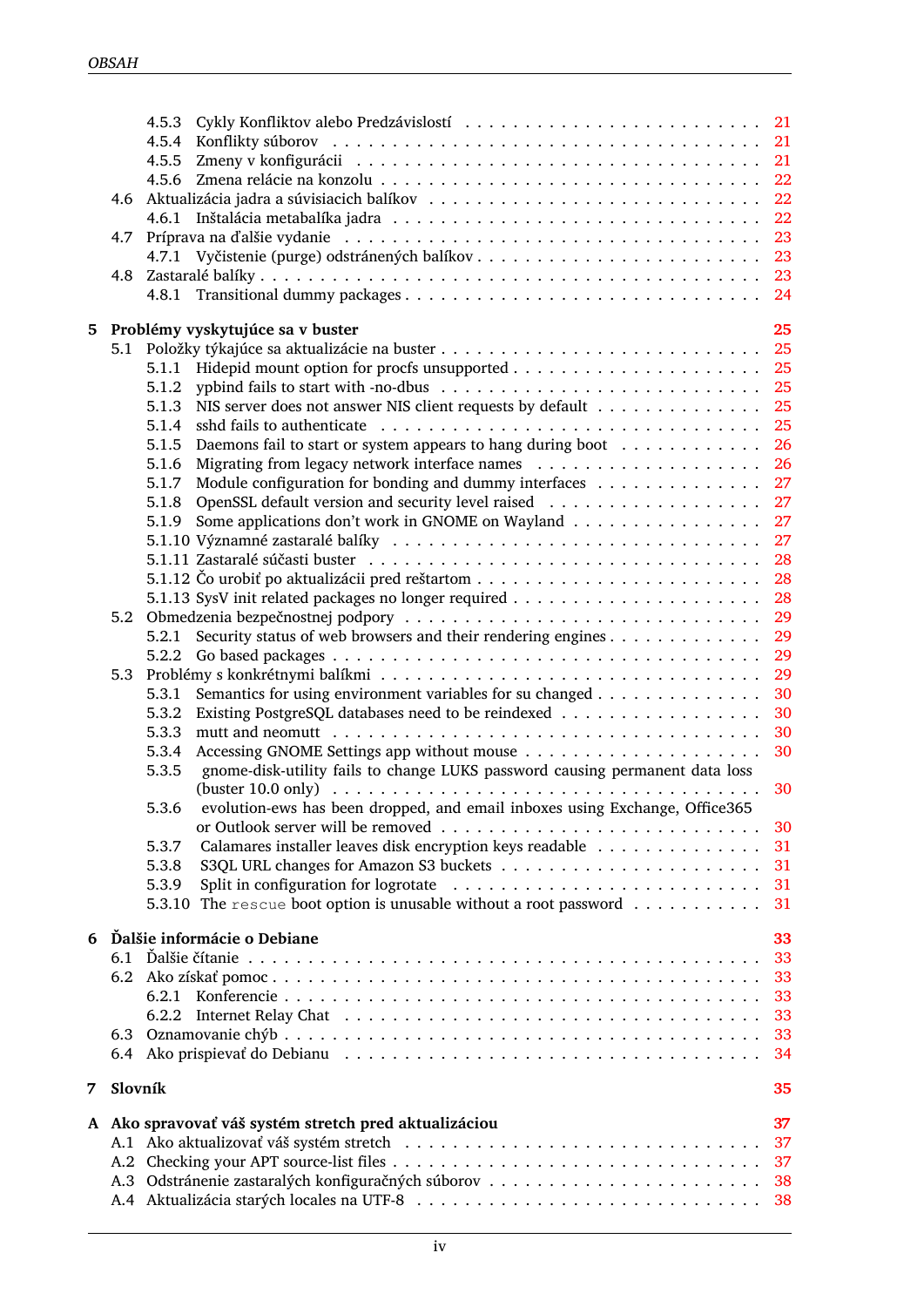**B Prispievatelia do Poznámok k vydaniu 39**

**Register 41**

v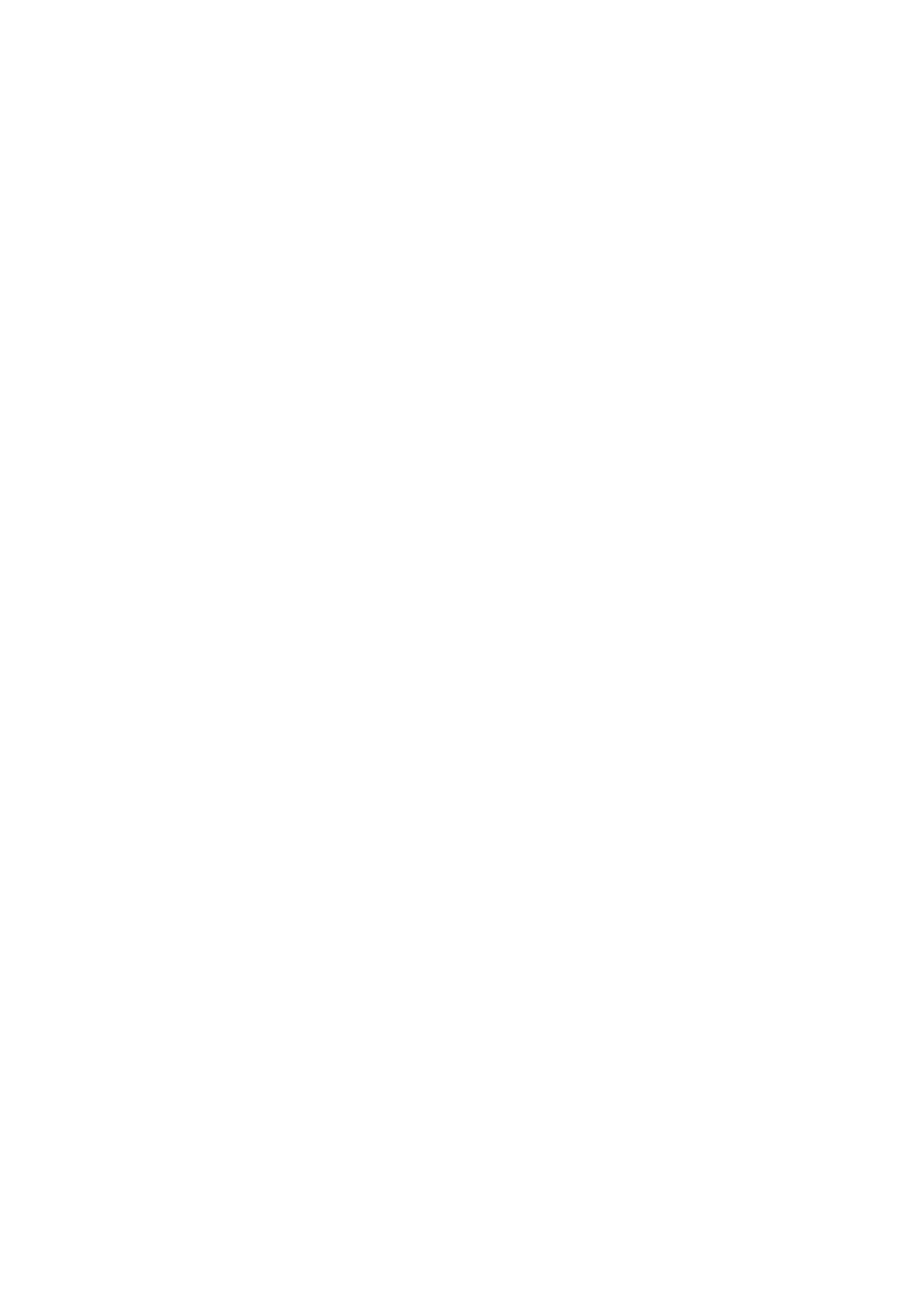## <span id="page-6-3"></span><span id="page-6-0"></span>**Kapitola 1**

# **Úvod**

Tento dokument informuje používateľov distribúcie Debian o hlavných zmenách vo verzii 10 (kódové označenie "buster").

Poznámky k vydaniu poskytujú informácie o tom ako bezpečne aktualizovať systém z predošlého vydania 9 (kódové označenie stretch) na aktuálne vydanie a informujú používateľov o známych potenciálnych problémoch, s ktorými by sa mohli stretnúť počas aktualizácie.

Najnovšia verzia tohto dokumentu je vždy dostupná na https://www.debian.org/releases/ buster/releasenotes. Ak si nie ste istý či čítate aktuálnu verziu, skontrolujte dátum na prvej stránke a uistite sa, že čítate aktuálnu verziu.

#### **VÝSTRAHA**

Majte na pamäti, že nie je možné uviesť každý známy problém a preto boli tu uvedené problémy vybrané na základe očakávanej frekvencie výskytu a závažnosti.

Prosím, majte na pamäti, že aktualizácia je podporovaná a zdokumentovaná iba z predošlého vydania Debianu (v tomto prípade z vydania stretch). Ak potrebujete vykonať aktualizáciu zo staršieho vydania, mali by ste si prečítať Poznámky k vydaniu predošlého vydania a najprv aktualizovať na stretch.

## **1.1 Ako oznamovať chyby v tomto dokumente**

Pokúsili sme sa otestovať všetky rozličné kroky aktualizácie popísané v tomto dokumente a tiež sme sa pokúsili predvídať všetky možné problémy, s ktorými sa naši používatelia môžu stretnúť.

<span id="page-6-1"></span>Ak si napriek tomu myslíte, že ste našli akúkoľvek chybu (nesprávne alebo chýbajúce informácie) v tejto dokumentácii, prosím oznámte chybu do systému sledovania chýb (https://bugs.debian. org/) voči balíku release-notes. Najskôr si však pozrite existujúce hlásenia o chybách (https: //bugs.debian.org/release-notes), pre prípad, že je chyba, ktorú oznamujete, už nahlásená. Pokojne pridajte ďalšie informácie k existujúcim hláseniam chýb ak si myslíte, že môžete poskytnúť obsah do tohto dokumentu.

Oceňujeme a posmeľujeme zadávanie hlásen[í so záplatam](https://bugs.debian.org/)[i zdrojových súborov tohto do](https://bugs.debian.org/release-notes)kumentu. Ďalšie informácie o tom ako získať zdrojové súbory tohto dokumentu popisuje Oddiel 1.3.

## **1.2 Ako posielať správy o aktualizácii**

<span id="page-6-2"></span>Vítané sú všetky informácie od používateľov, ktoré sa týkajú aktualizácie z stretch na buster. Ak ste ochotný podeliť sa o tieto informácie, nahláste prosím chybu s vašimi výsledkami do systému sledovania chýb (https://bugs.debian.org/) voči balíku upgrade-reports. Žiadame, aby ste všetky prípadné prílohy skomprimovali (pomocou **gzip**).

Prosím, uveďte pri posielaní správ o aktualizácii nasledovné údaje: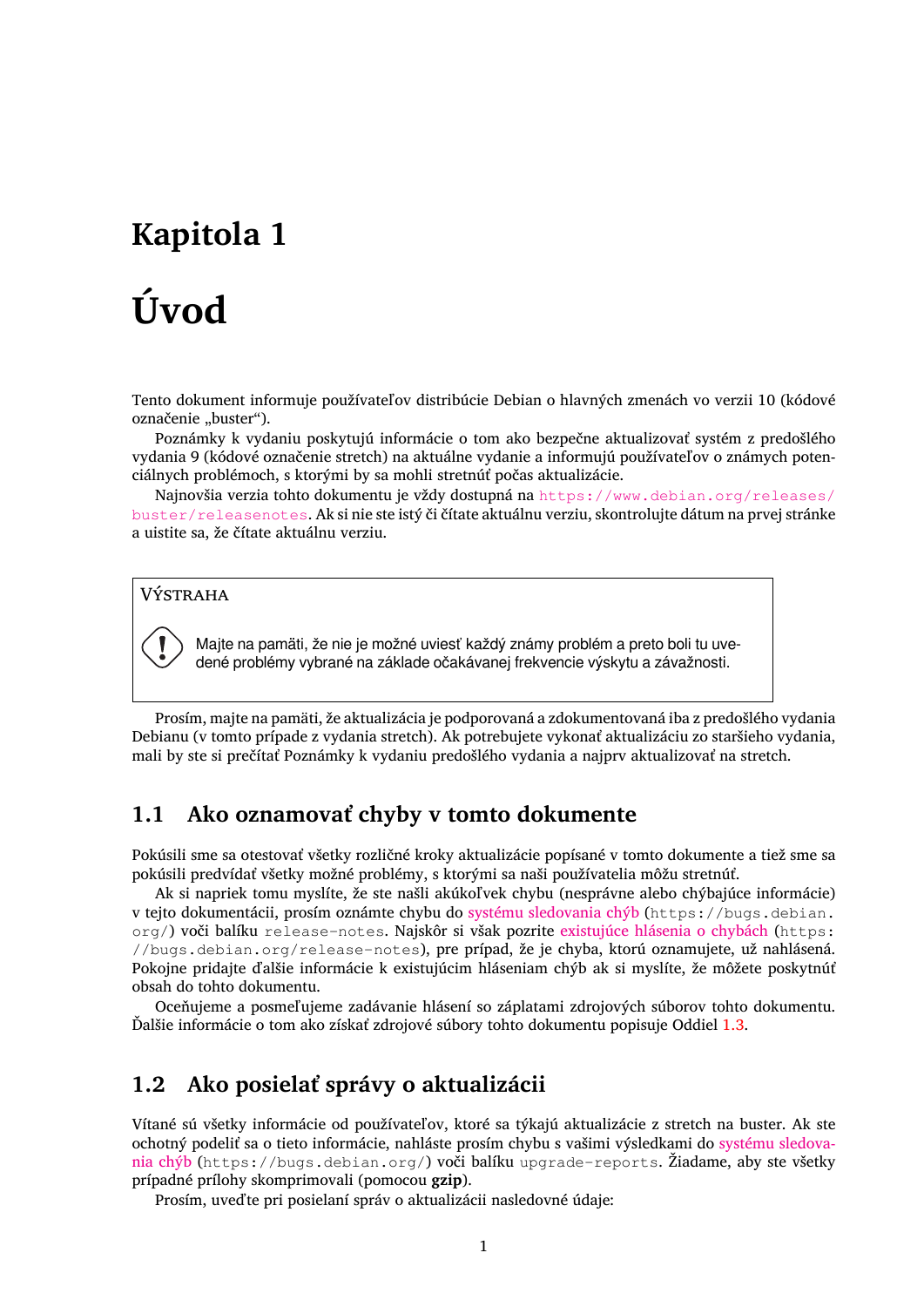- <span id="page-7-1"></span>• Stav vašej databázy balíkov pred a po aktualizácii: stavová databáza  $dpkq$  je dostupná v  $/var/$ lib/dpkg/status a stavová databáza apt je dostupná v /var/lib/apt/extended\_states. Pred aktualizáciou by ste mali vykonať zálohovanie ako popisuje Oddiel 4.1.1, ale zálohy /var/ lib/dpkg/status môžete tiež nájsť vo /var/backups.
- Záznamy relácie pomocou príkazu **script** popisuje Oddiel 4.4.1 .
- Vaše záznamy apt dostupné v /var/log/apt/term.log alebo vaš[e zázn](#page-16-2)amy **aptitude** dostupné v /var/log/aptitude.

#### POZNÁMKA

Pozn.: Mali by ste venovať nejaký čas tomu, aby ste skontrolovali, či spolu so záznamami neodosielate akékoľvek citlivé alebo dôverné informácie a odstrániť ich zo správy, pretože tieto informácie budú verejne prístupné.

## **1.3 Zdroje tohto dokumentu**

<span id="page-7-0"></span>The source of this document is in DocBook XML format. The HTML version is generated using  $d$ ocbook-xsl and xsltproc. The PDF version is generated using dblatex or xmlroff. Sources for the Release Notes are available in the Git repository of the *Debian Documentation Project*. You can use the web interface (https://salsa.debian.org/ddp-team/release-notes/) to access its files individually through the web and see their changes. For more information on how to access Git please consult the Debian Documentation Project VCS information pages (https://www.debian.org/doc/vcs[\).](https://salsa.debian.org/ddp-team/release-notes/)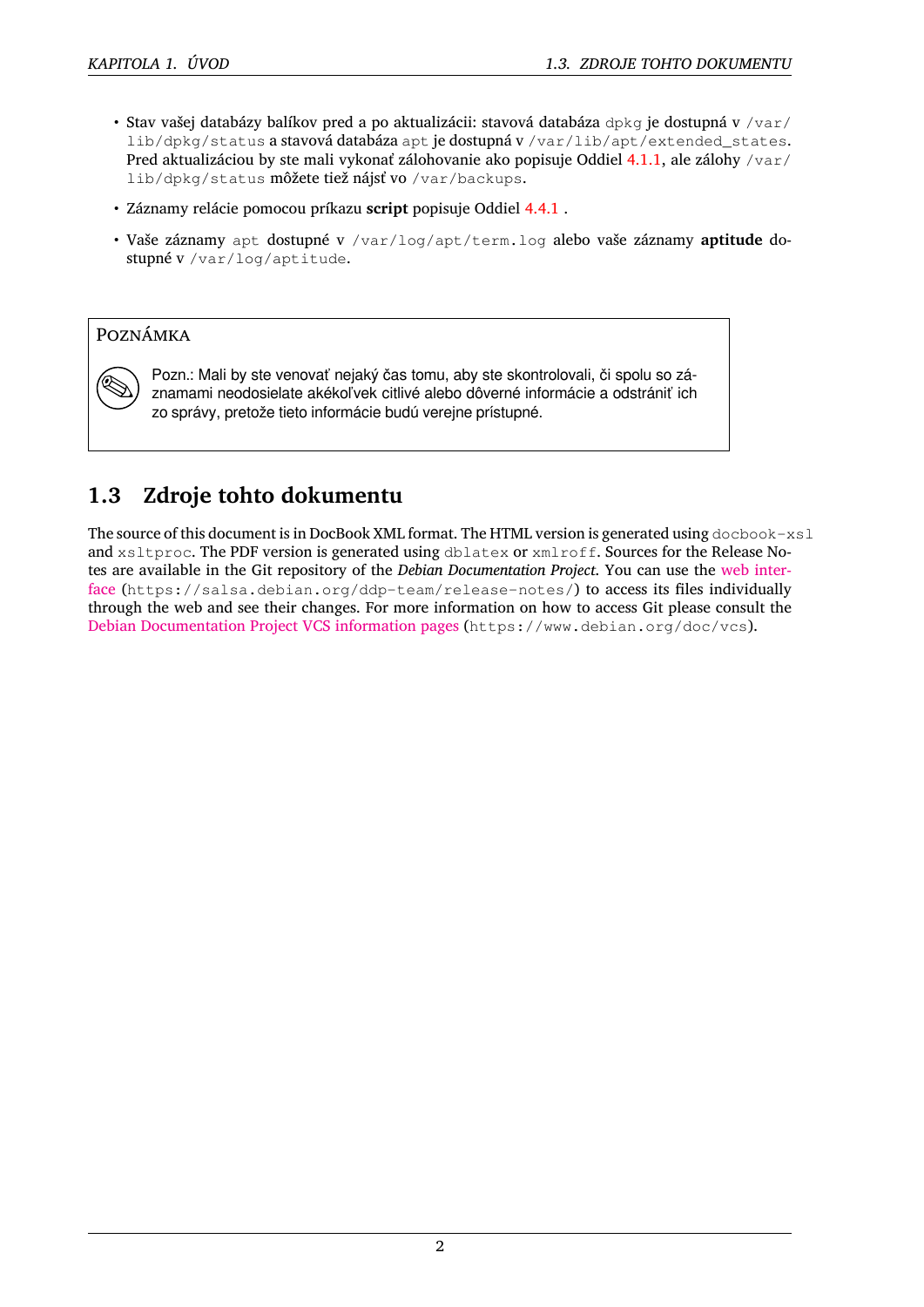## <span id="page-8-3"></span><span id="page-8-0"></span>**Kapitola 2**

# **Čo je nové v Debian 10**

The Wiki (https://wiki.debian.org/NewInBuster) has more information about this topic.

## **2.[1 P](https://wiki.debian.org/NewInBuster)odporované architektúry**

Debian buster oficiálne podporuje nasledovné architektúry:

- <span id="page-8-1"></span>• 32-bitové PC (i386) a 64-bitové PC (amd64)
- 64-bitový ARM (arm64)
- ARM EABI (armel)
- ARMv7 (EABI hard-float ABI, armhf)
- MIPS (mips (big-endian) a mipsel (little-endian))
- 64-bitový little-endian PowerPC (mips64el)
- 64-bitový little-endian PowerPC (ppc64e1)
- IBM System z (s390x)

Ďalšie informácie o stave portov a informácie špecifické pre vašu architektúru sa dočítate na stránkach portov Debianu (https://www.debian.org/ports/).

## **[2.2 Čo je nov](https://www.debian.org/ports/)é v distribúcii?**

<span id="page-8-2"></span>Toto nové vydanie Debianu opäť prináša omnoho viac softvéru ako jeho predchodca stretch; distribúcia obsahuje viac ako 13370 nových balíkov, čo je celkovo viac ako 57703 balíkov. Väčšina softvéru v distribúcii bola aktualizovaná: viac ako 35532 softvérových balíkov (to predstavuje 62 % všetkých balíkov v stretch). Rovnako bolo z rôznych dôvodov z distribúcie odstránené významné množstvo balíkov (viac ako 7278, 13 % balíkov v stretch). Neuvidíte žiadne aktualizácie týchto balíkov a v systémoch na správu balíkov budú označené ako "zastaralé"; pozri Oddiel 4.8.

Debian again ships with several desktop applications and environments. Among others it now includes the desktop environments GNOME 3.30, KDE Plasma 5.14, LXDE 10, LXQt 0.14, MATE 1.20, and Xfce 4.12.

Kancelárske aplikácie tiež boli aktualizované, vrá[tane](#page-28-2) kancelárskych balíkov:

- LibreOffice is upgraded to version 6.1;
- Calligra is upgraded to 3.1.
- GNUcash is upgraded to 3.4;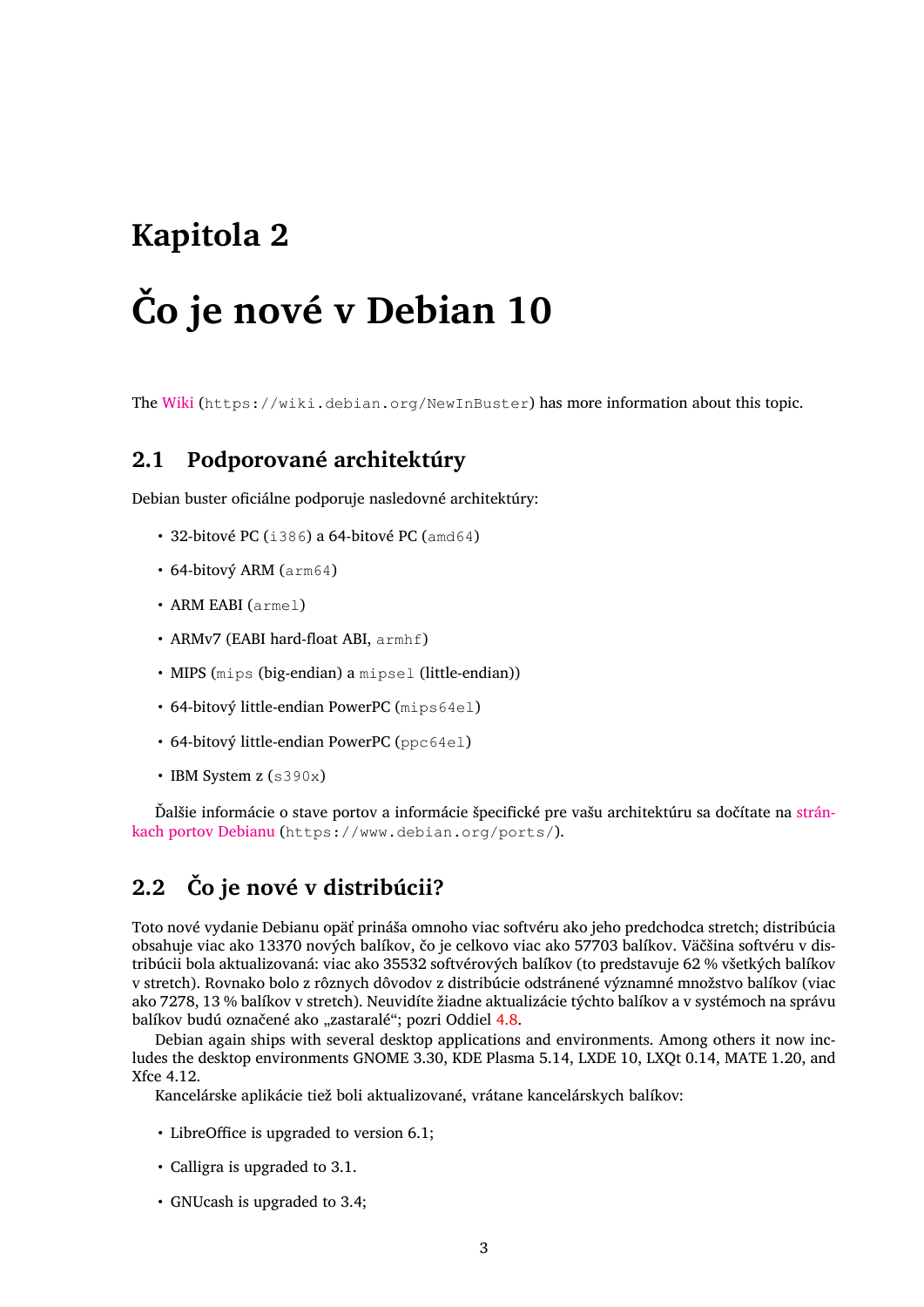<span id="page-9-2"></span>With buster, Debian for the first time brings a mandatory access control framework enabled per default. New installations of Debian buster will have AppArmor installed and enabled per default. See below for more information.

Besides, buster is the first Debian release to ship with Rust based programs such as Firefox, ripgrep, fd, exa, etc. and a significant number of Rust based libraries (more than 450). Buster ships with Rustc 1.34.

Updates of other desktop applications include the upgrade to Evolution 3.30.

Okrem množstva ďalších obsahuje toto vydanie aj nasledovné aktualizácie softvéru:

| <b>Balík</b>                                                | Verzia v 9 (stretch) | Verzia v 10 (buster)      |
|-------------------------------------------------------------|----------------------|---------------------------|
| Apache                                                      | 2.4.25               | 2.4.38                    |
| <b>DNS</b> server <b>BIND</b>                               | 9.10                 | 9.11                      |
| Cryptsetup                                                  | 1.7                  | $\overline{2.1}$          |
| <b>Dovecot MTA</b>                                          | 2.2.27               | 2.3.4                     |
| Emacs                                                       | 24.5 a 25.1          | 26.1                      |
| Predvolený emailový server<br>Exim                          | 4.89                 | 4.92                      |
| <b>GNU Compiler Collection ako</b><br>štandardný kompilátor | 6.3                  | 7.4 and 8.3               |
| $\overline{\text{GIMP}}$                                    | 2.8.18               | 2.10.8                    |
| GnuPG                                                       | $\overline{2.1}$     | $\overline{2.2}$          |
| <b>Inkscape</b>                                             | 0.92.1               | 0.92.4                    |
| knižnica GNU C                                              | 2.24                 | 2.28                      |
| lighttpd                                                    | 1.4.45               | 1.4.53                    |
| Obraz linuxového jadra                                      | séria 4.9            | 4.19 series               |
| LLVM/Clang toolchain                                        | $\overline{3.7}$     | 6.0.1 and 7.0.1 (default) |
| <b>MariaDB</b>                                              | 10.1                 | 10.3                      |
| <b>Nginx</b>                                                | 1.10                 | 1.14                      |
| <b>OpenJDK</b>                                              | $\overline{8}$       | $\overline{11}$           |
| <b>OpenSSH</b>                                              | 7.4p1                | 7.9p1                     |
| Perl                                                        | 5.24                 | 5.28                      |
| $\overline{PHP}$                                            | $\overline{7.0}$     | $\overline{7.3}$          |
| <b>MTA Postfix</b>                                          | 3.1.8                | 3.3.2                     |
| PostgreSQL                                                  | 9.6                  | $\overline{11}$           |
| Python 3                                                    | 3.5.3                | 3.7.3                     |
| Rustc                                                       |                      | 1.34                      |
| <b>Samba</b>                                                | 4.5                  | $\overline{4.9}$          |
| $\overline{\text{Vim}}$                                     | $\overline{8.0}$     | $\overline{8.1}$          |

#### **2.2.1 UEFI Secure Boot**

Secure Boot is a feature enabled on most PCs that prevents loading unsigned code, protecting against some kinds of bootkit and rootkit.

<span id="page-9-0"></span>Debian can now be installed and run on most PCs with Secure Boot enabled.

It is possible to enable Secure Boot on a system that has an existing Debian installation, if it already boots using UEFI. Before doing this, it's necessary to install shim-signed, grub-efi-amd64-signed or grub-efi-ia32-signed, and a Linux kernel package from buster.

Some features of GRUB and Linux are restricted in Secure Boot mode, to prevent modifications to their code.

More information can be found on the Debian wiki at SecureBoot (https://wiki.debian.org/ SecureBoot).

### **2.2.2 AppArmor enabled per default**

<span id="page-9-1"></span>Debian buster has AppArmor enabled per default. AppArmor is a mandatory access control framework for restricting programs' capabilities (such as mount, ptrace, and signal permissions, or file read, write, and execute access) by defining per-program profiles.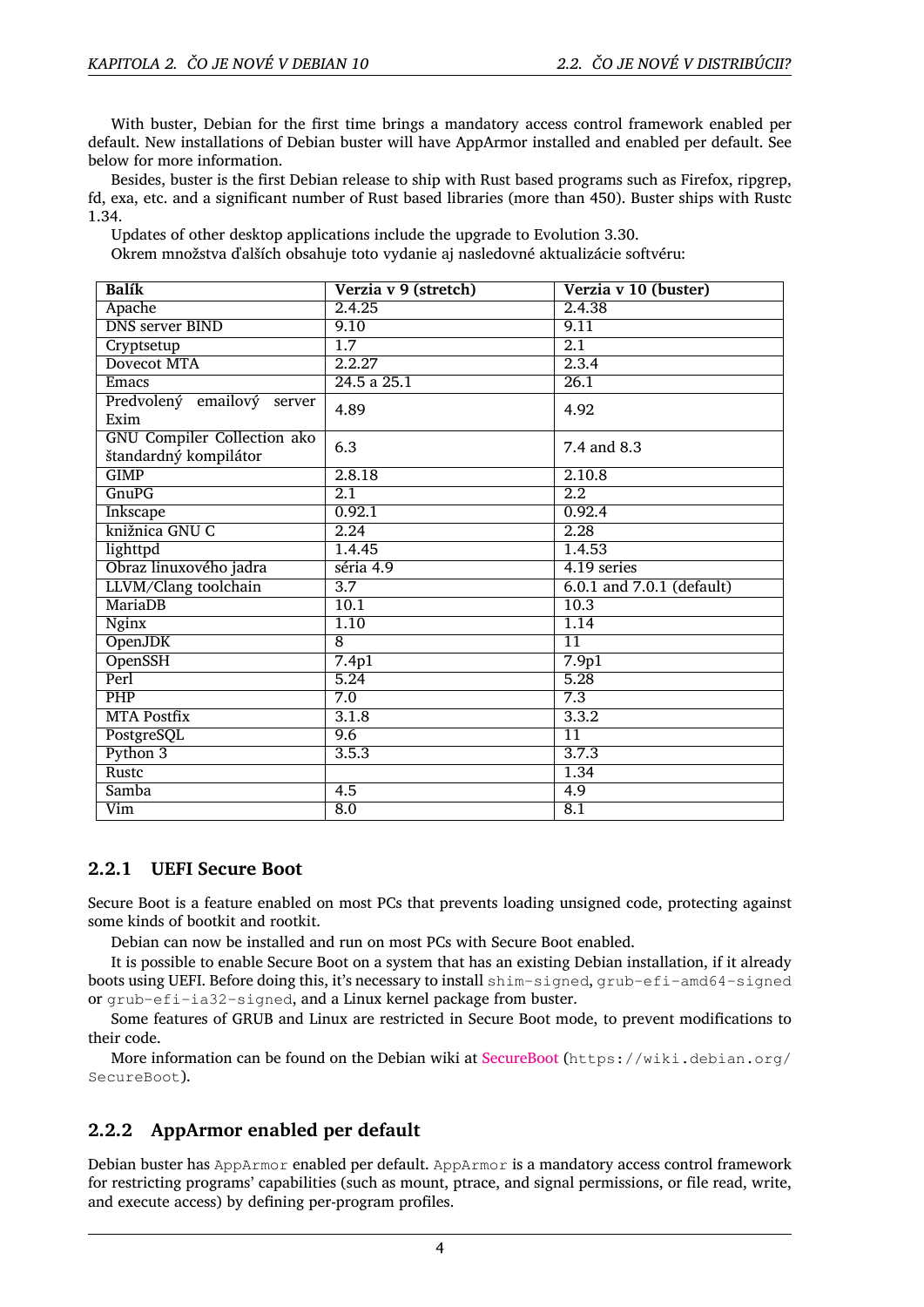<span id="page-10-4"></span>The apparmor package ships with AppArmor profiles for several programs. Some other packages, such as evince, include profiles for the programs they ship. More profiles can be found in the apparmor-profiles-extra package.

AppArmor is pulled in due to a Recommends by the buster Linux kernel package. On systems that are configured to not install recommended packages by default, the apparmor package can be installed manually in order to enable AppArmor.

#### <span id="page-10-0"></span>**2.2.3 Optional hardening of APT**

All methods provided by APT (e.g. http, and https) except for cdrom, gpgv, and rsh can make use of seccomp-BPF sandboxing as supplied by the Linux kernel to restrict the list of allowed system calls, and trap all others with a SIGSYS signal. This sandboxing is currently opt-in and needs to be enabled with:

APT::Sandbox::Seccomp is a boolean to turn it on/off

Two options can be used to configure this further:

```
APT::Sandbox::Seccomp::Trap is a list of names of more syscalls to trap
APT::Sandbox::Seccomp::Allow is a list of names of more syscalls to allow
```
#### <span id="page-10-1"></span>**2.2.4 Unattended-upgrades for stable point releases**

Previous versions of unattended-upgrades defaulted to installing only upgrades that came from the security suite. In buster it now also automates upgrading to the latest stable point release. For details, see the package's NEWS.Debian file.

#### <span id="page-10-2"></span>**2.2.5 Substantially improved man pages for German speaking users**

The documentation (man-pages) for several projects like systemd, util-linux and mutt has been substantially extended. Please install manpages-de to benefit from the improvements. During the lifetime of buster further new/improved translations will be provided within the backports archive.

#### <span id="page-10-3"></span>**2.2.6 Network filtering based on nftables framework by default**

Starting with iptables v1.8.2 the binary package includes iptables-nft and iptables-legacy, two variants of the iptables command line interface. The nftables-based variant, using the nf\_tables Linux kernel subsystem, is the default in buster. The legacy variant uses the  $x$ -tables Linux kernel subsystem. The update-alternatives system can be used to select one variant or the other.

This applies to all related tools and utilities:

- iptables
- iptables-save
- iptables-restore
- ip6tables
- ip6tables-save
- ip6tables-restore
- arptables
- arptables-save
- arptables-restore
- ebtables
- ebtables-save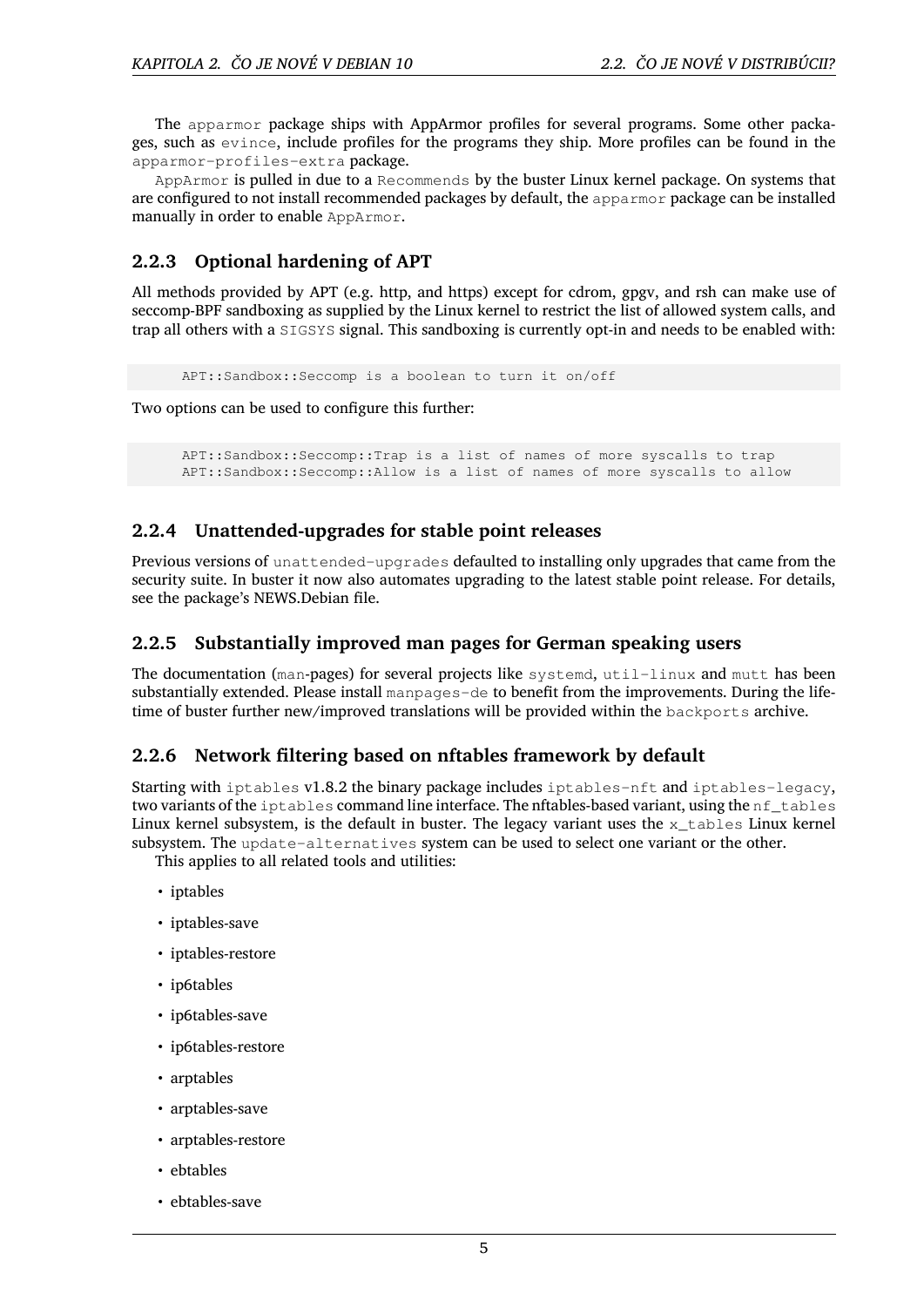• ebtables-restore

<span id="page-11-3"></span>All these have also gained  $-nft$  and  $-legacy$  variants. The  $-nft$  option is for users who can't or don't want to migrate to the native nftables command line interface. However, users are strongly enouraged to switch to the nftables interface rather than using iptables.

nftables provides a full replacement for iptables, with much better performance, a refreshed syntax, better support for IPv4/IPv6 dual-stack firewalls, full atomic operations for dynamic ruleset updates, a Netlink API for third party applications, faster packet classification through enhanced generic set and map infrastructures, and many other improvements (https://wiki.nftables.org).

This change is in line with what other major Linux distributions are doing, such as RedHat, which now uses nftables as its default firewalling tool (https://access.redhat.com/documentation/ en-us/red hat enterprise linux/8-beta/html-single/8.0 beta release notes/index# networking\_2).

Also, please note that all iptables [binaries are now in](https://wiki.nftables.org)stalled in  $/usr/$ sbin instead of  $/$ sbin. A compatibility symlinki[s in place, but will be dr](https://access.redhat.com/documentation/en-us/red_hat_enterprise_linux/8-beta/html-single/8.0_beta_release_notes/index#networking_2)opped after the buster release cycle. Hardcoded paths to the binaries in scripts will need to be corrected and are worth avoiding.

Extensive documentation is available in the package's README and NEWS files and on the Debian Wiki (https://wiki.debian.org/nftables).

#### **2.2.7 Cryptsetup defaults to on-disk LUKS2 format**

[The](https://wiki.debian.org/nftables) cryptsetup version shipped with Debian buster uses the new on-disk [LUKS](https://wiki.debian.org/nftables)2 format. New LUKS volumes will use this format by default.

<span id="page-11-0"></span>Unlike the previous LUKS1 format, LUKS2 provides redundancy of metadata, detection of metadata corruption, and configurable PBKDF algorithms. Authenticated encryption is supported as well, but still marked as experimental.

Existing LUKS1 volumes will not be updated automatically. They can be converted, but not all LUKS2 features will be available due to header size incompatibilities. See the cryptsetup (https: //manpages.debian.org/buster/cryptsetup) manpage for more information.

Please note that the GNU GRUB bootloader doesn't support the LUKS2 format yet. See the corresponding documentation (https://cryptsetup-team.pages.debian.net/cryptsetup/encrypted-boot. html) for further information on how to install Debian 10 with encrypted boot.

#### **2.2[.8 Driverles](https://cryptsetup-team.pages.debian.net/cryptsetup/encrypted-boot.html)s printing with CUPS 2.2.10**

Debian 10 provides CUPS 2.2.10 and cups-filters 1.21.6. Together these give a user everything that is needed to take advantage of driverless printing (https://wiki.debian.org/DriverlessPrinting). The principal requirement is that a network print queue or printer offers an AirPrint service. A modern IPP printer is highly likely to be AirPrint-capable; a Debian CUPS print queue is always AirPrint-enabled.

<span id="page-11-1"></span>In essence, the DNS-SD (Bonjour) broadcasts from a CUPS server advertising a queue, or those from IPP printers, are capable of be[ing displayed in th](https://wiki.debian.org/DriverlessPrinting)e print dialogs of applications without any action being required on the part of a user. An additional benefit is that the use of non-free vendor printing drivers and plugins can be dispensed with.

A default installation of the cups package also installs the package cups-browsed; print queues and IPP printers will now be automatically set up and managed by this utility. This is the recommended way (https://wiki.debian.org/QuickPrintQueuesCUPS) for a user to experience seamless and trouble-free driverless printing.

#### **[2.2.](https://wiki.debian.org/QuickPrintQueuesCUPS)9 Basic support for Allwinner A64 based devices**

Thanks to the efforts of the linux-sunxi community (https://linux-sunxi.org) Debian buster will have basic suport for many devices based on the Allwinner A64 SoC. This includes FriendlyARM NanoPi A64; Olimex A64-OLinuXino and TERES-A64; PINE64 PINE A64/A64+/A64-LTS, SOPINE, and Pinebook; SINOVOIP Banana Pi BPI-M64; and Xunlong Orange Pi Win(Plus).

<span id="page-11-2"></span>The essential features [of these devices \(e.g. s](https://linux-sunxi.org)erial console, ethernet, USB ports and basic video output) should work with the kernel from buster. More advanced features (e.g. audio or accelerated video) are included or scheduled to be included in later kernels, which will be made available as usual through the backports archive (https://backports.debian.org). See also the status page (https://linux-sunxi.org/Linux\_mainlining\_effort) for the Linux mainlining effort.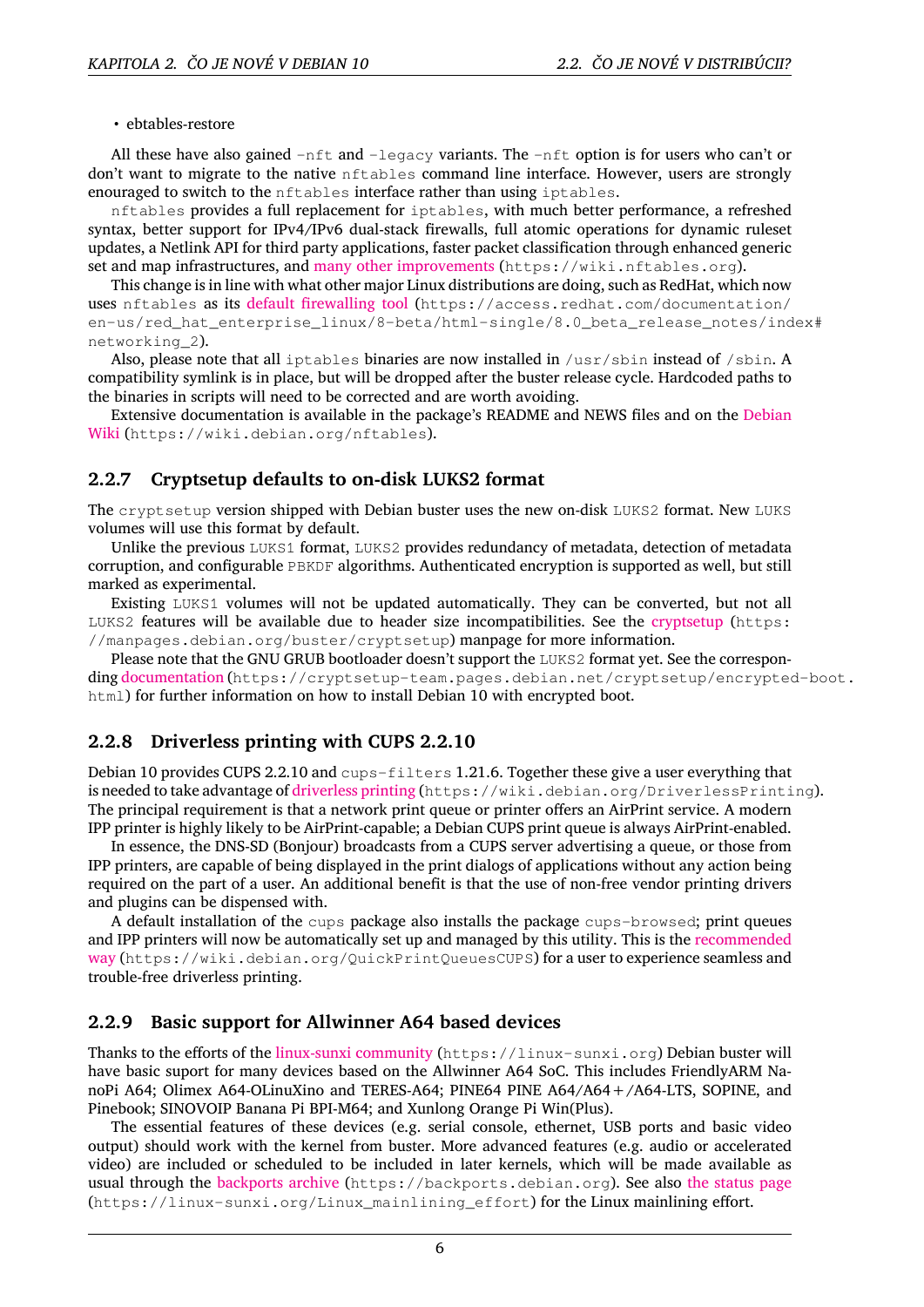#### **2.2.10 Novinky od Debian Med Blend**

<span id="page-12-4"></span>The Debian Med team has added several new packages and updates for software targeting life sciences and medicine. The effort to add Continuous Integration support for the packages in this field was (and will be) continued.

<span id="page-12-0"></span>To install packages maintained by the Debian Med team, install the metapackages named  $mech - x$ , which are at version 3.3 for Debian buster. Feel free to visit the Debian Med tasks pages (http:// blends.debian.org/med/tasks) to see the full range of biological and medical software available in Debian.

#### **2.2.11 GNOME defaults to Wayland**

Following upstream, GNOME in buster defaults to using the Wayland display server instead of Xorg. Wayland has a simpler and more modern design, which has advantages for security.

<span id="page-12-1"></span>The Xorg display server is still installed by default and the default display manager still allows you to choose it as the display server for the next session, which may be needed if you want to use some applications (see Oddiel 5.1.9).

People requiring accessibility features of the display server, e.g. global keyboard shortcuts, are recommended to use Xorg instead of Wayland.

#### **2.2.12 Merged /u[sr on](#page-32-2) fresh installs**

<span id="page-12-2"></span>On fresh installs, the content of  $/\text{bin}$ ,  $/\text{win}$  and  $/\text{lib}$  will be installed into their  $/\text{usr}$  counterpart by default. /bin, /sbin and /lib will be soft-links pointing at their directory counterpart under /usr/. In graphical form:

```
/bin → /usr/bin
/sbin → /usr/sbin
/lib → /usr/lib
```
When upgrading to buster, systems are left as they are, although the usrmerge package exists to do the conversion if desired. The freedesktop.org (https://www.freedesktop.org) project hosts a Wiki (https://www.freedesktop.org/wiki/Software/systemd/TheCaseForTheUsrMerge/) with most of the rationale.

This change shouldn't impact normal users that only run packages provided by Debian, but [it may](https://www.freedesktop.org/wiki/Software/systemd/TheCaseForTheUsrMerge/) be something that peoplet[hat use or build](https://www.freedesktop.org) third party software want to be aware of.

#### **2.2.13 News from Debian Live team**

The Debian Live team is proud to introduce LXQt live ISOs as a new flavor. LXQt is a lightweight Qt desktop environment. It will not get in your way. It will not hang or slow down your system. It is focused on being a classic desktop with a modern look and feel.

<span id="page-12-3"></span>The LXQt desktop environment offered in the Debian Live LXQt project is pure, unmodified, so you will get the standard desktop experience that the LXQt developers created for their popular operating system. Users are presented with the standard LXQt layout comprised of a single panel (taskbar) located on the bottom edge of the screen, which includes various useful applets, such as the Main Menu, task manager, app launcher, system tray area, and integrated calendar.

The buster live images come with something new that a bunch of other distributions have also adopted, which is the Calamares installer. Calamares is an independent installer project (they call it "The universal installer framework") which offers a Qt based interface for installing a system. It doesn't replace debian-installer on the live images; rather, it serves a different audience.

Calamares is really easy to use, with friendly guided partitioning and really simple full-disk encryption setup. It doesn't cover all the advanced features of debian-installer (although it very recently got RAID support) and it doesn't have an unattended install mode either. However, for 95% + of desktop and laptop users, Calamares is a much easier way to get a system installed, which makes it very appropriate for live systems. For anyone who needs anything more complicated, or who's doing a mass-install, debian-installer is still available in both text and GUI forms.

Debian Live Buster re-introduces the standard live image. This is a basic Debian image that contains a base Debian system without any graphical user interface. Because it installs from a squashfs image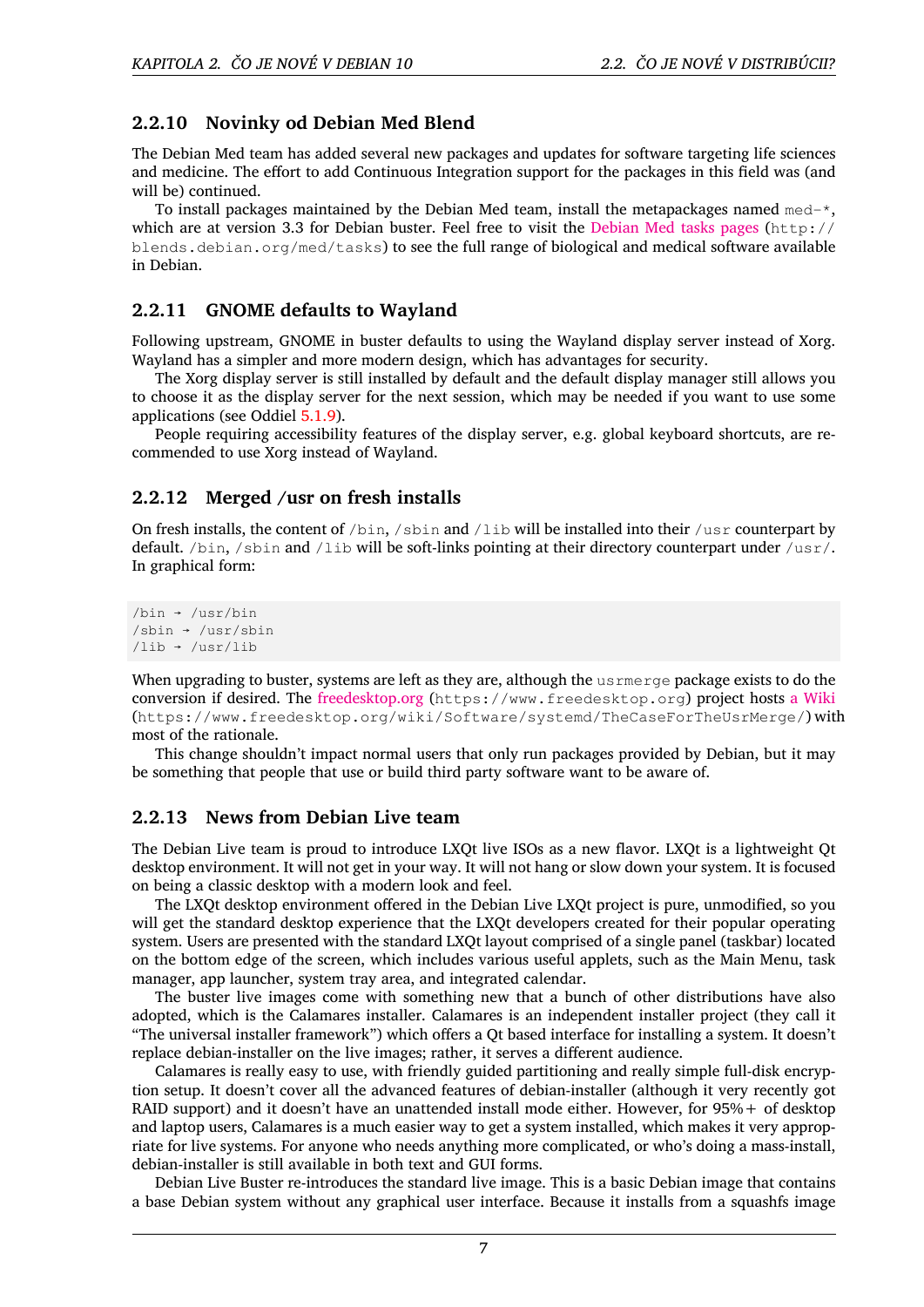rather than installing the system files using **dpkg**, installation times are a lot faster than installing from a minimal Debian installation image.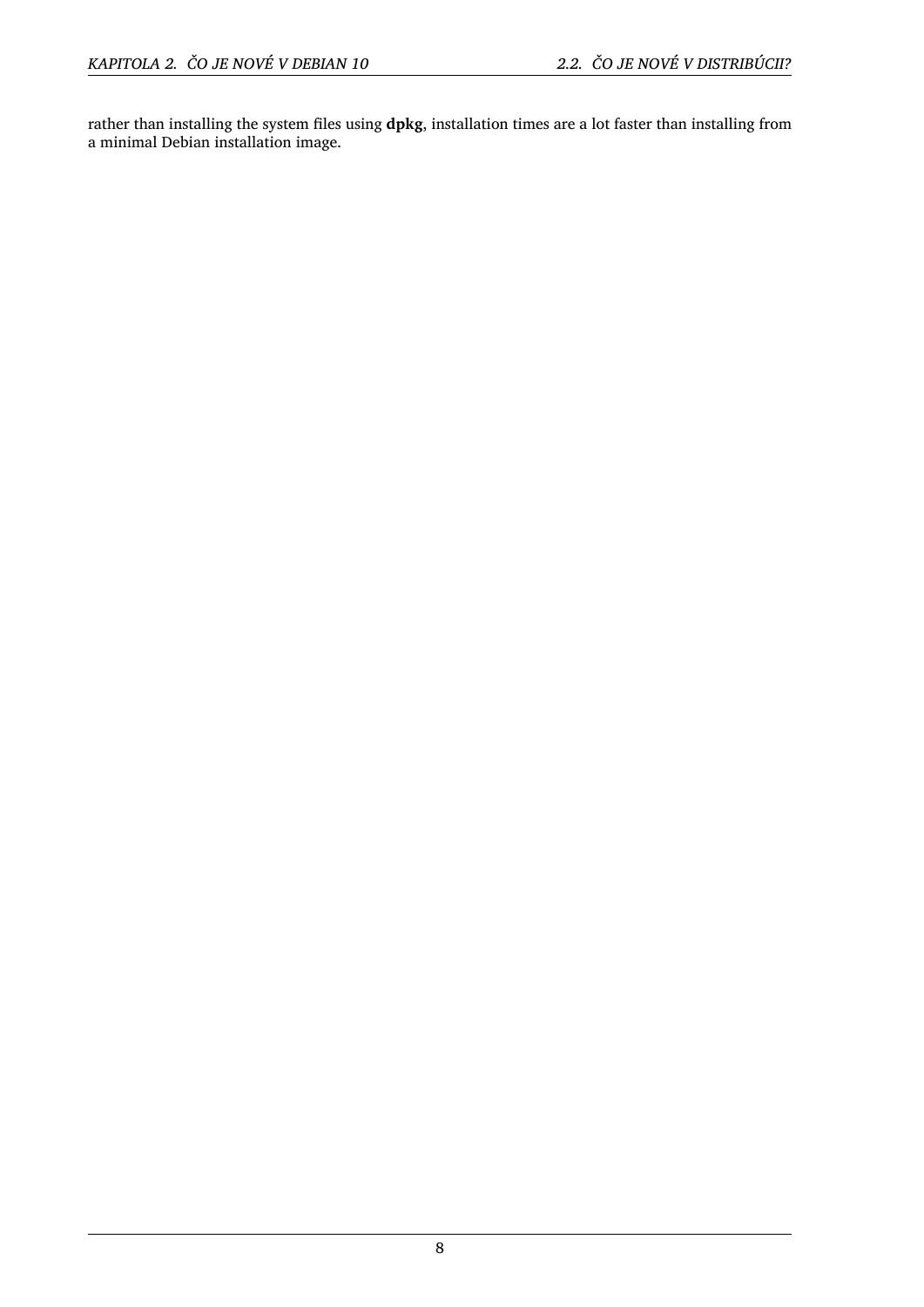## <span id="page-14-0"></span>**Kapitola 3**

# **Inštalačný systém**

Inštalátor Debianu (Debian Installer) je oficiálny inštalačný systém Debianu. Ponúka rôzne spôsoby inštalácie. Metódy inštalácie dostupné pre váš systém závisia na architektúre, ktorú používate.

Obrazy inštalátora pre buster nájdete spolu s Inštalačnou príručkou na webe Debianu (https:// www.debian.org/releases/buster/debian-installer/).

The Installation Guide is also included on the first media of the official Debian DVD (CD/blu-ray) sets, at:

/doc/install/manual/*jazyk*/index.html

Tiež si môžete pozrieť zoznam známych problémov s debian-installer - errata (https://www.debian. org/releases/buster/debian-installer/index#errata).

## **3.1 Čo je nové v inštalačnom systéme?**

There has been a lot of development on the Debian Installer since its previous official release with Debian 9, resulting in improved hardware support and some exciting new features or improvements.

<span id="page-14-1"></span>Most notably there is the initial support for UEFI Secure Boot (see Oddiel 2.2.1), which has been added to the installation images.

If you are interested in an overview of the detailed changes since stretch, please check the release announcements for the buster beta and RC releases available from the Debian [Instal](#page-9-0)ler's news history (https://www.debian.org/devel/debian-installer/News/).

#### **3.1.1 Automatizovaná inštalácia**

Niektoré zmeny spomenuté v predošlej sekcii tiež majú vplyv na podporu automatickej [inštalácie na](https://www.debian.org/devel/debian-installer/News/) základe vopred zostavených konfiguračných súborov. To znamená, že ak máte existujúce vopred zostavené konfiguračné súbory, ktoré fungovali v inštalátore stretch, nemôžete očakávať, že budú bezo zmien fungovať v novom inštalátore.

<span id="page-14-2"></span>Inštalačná príručka (https://www.debian.org/releases/buster/installmanual) obsahuje samostatnú aktualizovanú prílohu s rozsiahlou dokumentáciou týkajúcu sa vopred zostavenej konfigurácie.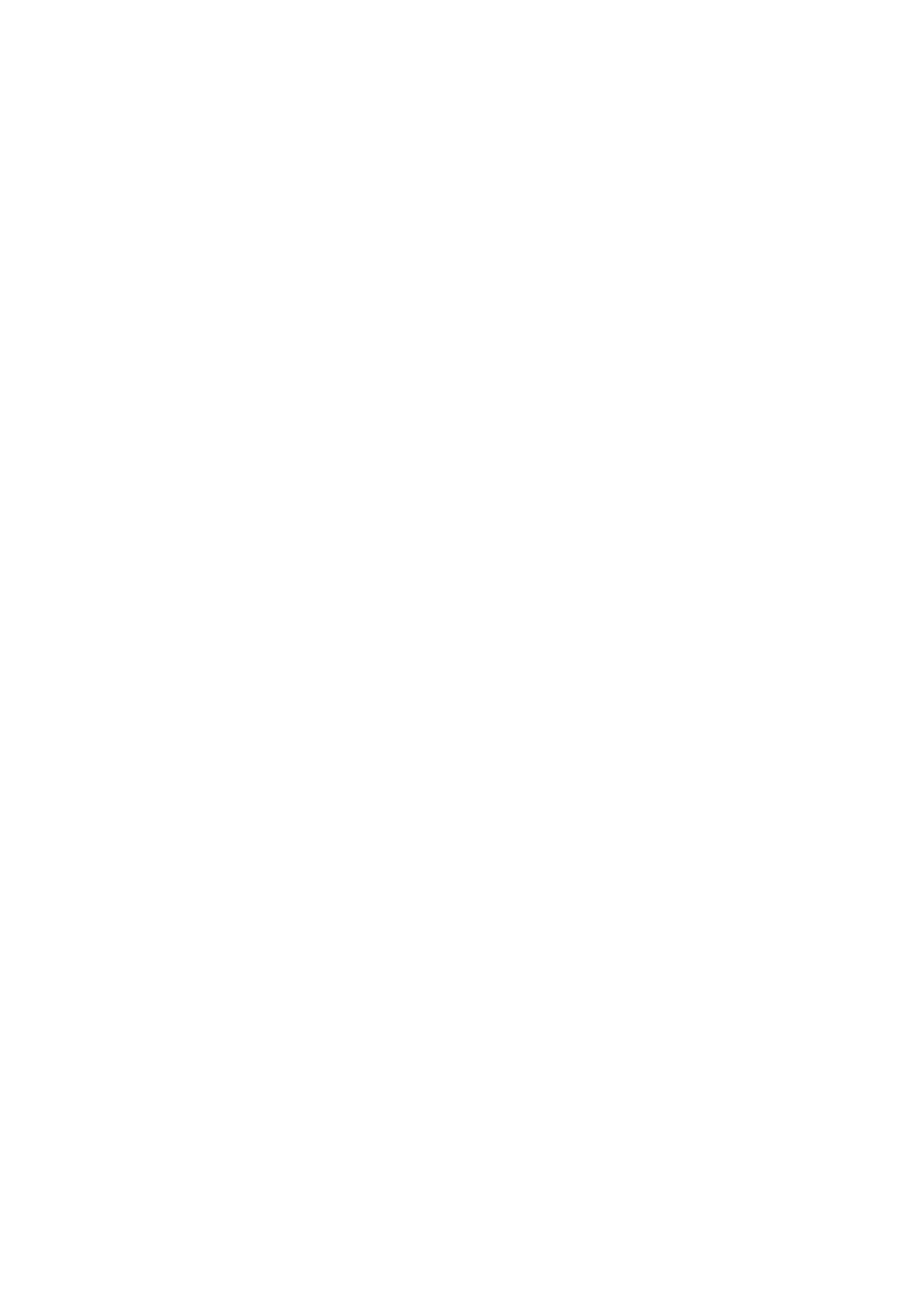## <span id="page-16-0"></span>**Kapitola 4**

# **Aktualizácie z Debian 9 (stretch)**

### **4.1 Príprava na aktualizáciu**

<span id="page-16-1"></span>Odporúčame, aby ste si pred aktualizáciou prečítali aj informácie v časti Kapitola 5, ktorá pokrýva možné problémy nie priamo sa týkajúce procesu aktualizácie, ale o ktorých je dôležité vedieť predtým, než začnete.

#### **4.1.1 Zálohujte všetky dáta a konfiguračné údaje**

<span id="page-16-2"></span>Dôrazne odporúčame, aby ste pred aktualizáciou systému vykonali úplnú zálohu alebo aspoň zálohovali všetky dáta a konfiguračné údaje, ktoré si nemôžete dovoliť stratiť. Aktualizačné nástroje a proces aktualizácie sú dosť spoľahlivé, ale chyba hardvéru uprostred aktualizácie môže spôsobiť ťažké poškodenie systému.

Hlavné veci, ktoré budete chcieť zálohovať sú obsah /etc, /var/lib/dpkg, /var/lib/aptitude/ pkgstates a výstup dpkg --get-selections "\*" (úvodzovky sú dôležité). Ak používate na správu balíkov vášho systému **aptitude**, budete si tiež chcieť zálohovať /var/lib/aptitude/pkgstates.

Samotný proces aktualizácie nemení nič v adresári /home. Ale niektoré aplikácie (napr. časti balíka Mozilla a pracovné prostredia GNOME a KDE) prepisujú existujúce nastavenia používateľa novými štandardnými hodnotami, keď používateľ prvýkrát spustí novú verziu aplikácie. Preventívne si môžete urobiť zálohu skrytých súborov a adresárov (súbory začínajúce bodkou) v domovských adresároch používateľov. Táto záloha môže pomôcť v obnovení alebo opätovnom vytvorení pôvodných nastavení. Tiež o tom možno budete chcieť informovať používateľov.

Všetky operácie inštalácie balíkov musíte spúšťať s oprávnením superpoužívateľa, takže sa buď prihláste ako root alebo použite príkaz **su** alebo **sudo** na získanie potrebných oprávnení.

Aktualizácia má niekoľko predpokladov. Pred jej vykonaním by ste mali skontrolovať, či sú splnené.

#### **4.1.2 Vopred informujte používateľov**

Je rozumné informovať všetkých používateľov o plánovaných aktualizáciách, hoci používatelia pristupujúci k systému pomocou **ssh** pripojenia by si toho počas aktualizácie nemuseli mnoho všimnúť a mali by byť schopní pokračovať v práci.

<span id="page-16-3"></span>Ak si želáte vykonať ďalšie opatrenia, pred aktualizáciou zálohujte alebo odpojte /home.

Pri aktualizácii na buster budete musieť vykonať aktualizáciu jadra, takže bude potrebné reštartovať systém. Spravidla sa to robí po dokončení aktualizácie.

#### **4.1.3 Pripravte sa na odstávku služieb**

Výš systém môže ponúkať služby poskytované balíkmi, ktoré sa budú aktualizovať. V tom prípade, prosím, pamätajte, že počas aktualizácie budú služby zastavené, pokým sa príslušné balíky nenahradia a nenakonfigurujú. V tejto dobe tieto službu nebudú dostupné.

<span id="page-16-4"></span>Presná odstávka týchto služieb bude závisieť na počte balíkov systému, ktoré sa aktualizujú a predĺži sa tiež o čas, ktorý bude správca potrebovať na to, aby odpovedal na konfiguračné otázky od rôznych aktualizovaných balíkov (ak sa vyskytnú). Pamätajte, že ak necháte bežať proces aktualizácie bez dozoru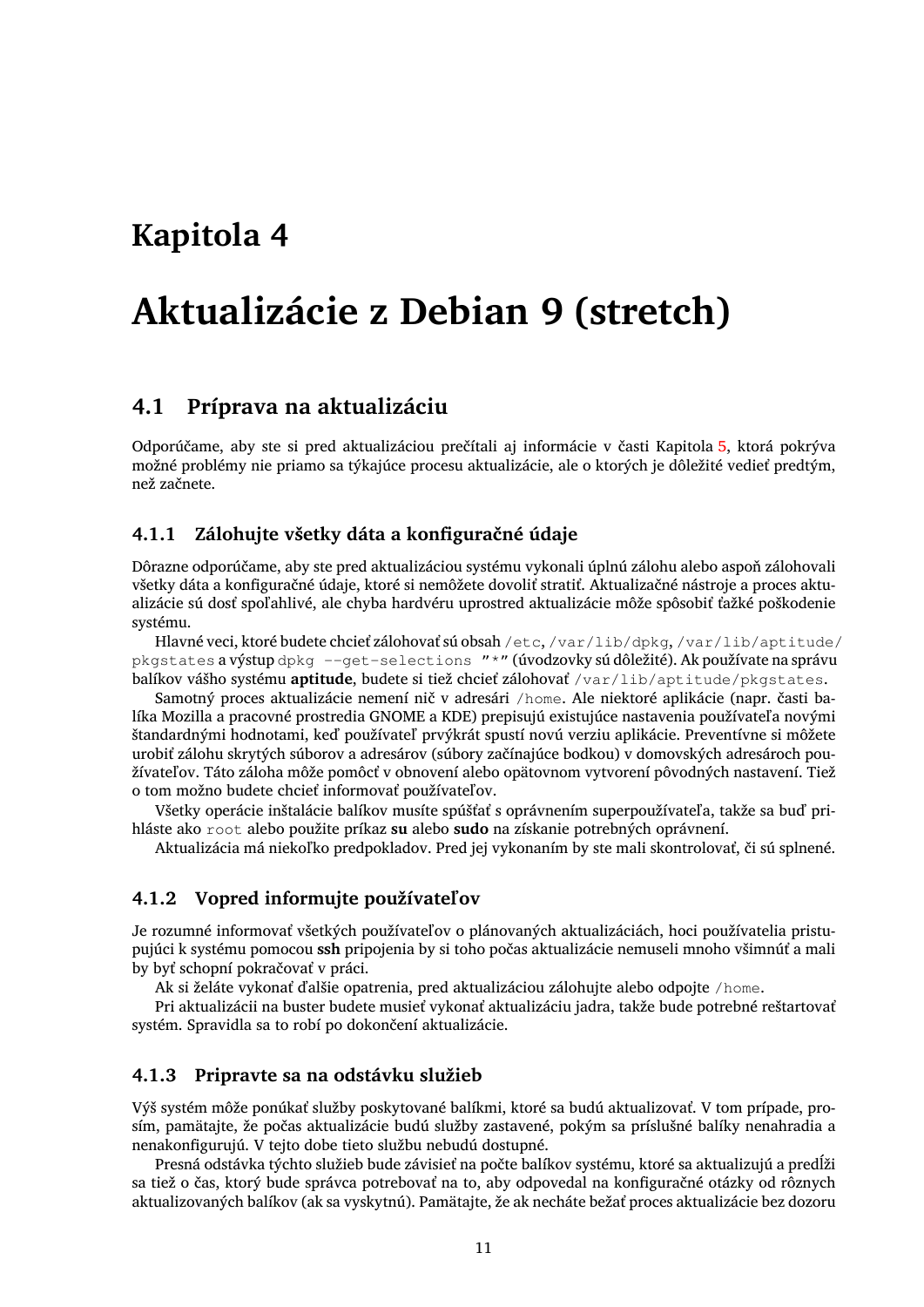<span id="page-17-6"></span>a systém bude počas aktualizácie požadovať vstup, je veľká pravdepodobnosť nedostupnosti služieb $^1$  po nezanedbateľnú dobu.

Ak systém, ktorý aktualizujete, poskytuje nevyhnutné služby pre vašich používateľov alebo sieť $^2$ , môžete čas odstávky znížiť vykonaním minimálnej aktualizácie systému ako popisuje Oddiel 4.4.4, následne aktualizáciou jadra a reštartom, a potom aktualizovať balíky súvisiace s vašimi nevyhnut[ný](#page-17-3)mi službami. Aktualizáciu týchto balíkov pred vykonaním úplnej aktualizácie popisuje Oddiel 4.4.5. Takto môžete zabezpečiť, že tieto nevyhnutné služby pobežia a budú dostupné počas úplnej aktuali[zácie a](#page-25-0) t[ak](#page-17-4) sa zníži doba ich nedostupnosti.

#### **4.1.4 Pripravte sa na obnovu**

Hoci Debian sa snaží zabezpečiť, aby váš systém zostal po celú dobu v spustiteľnom stave, vždy existuje riziko, že po reštartovaní systému po aktualizácii môžete naraziť na problémy. Známe potenciálne problémy sú zdokumentované v tejto a ďalšej kapitole týchto Poznámok k vydaniu.

<span id="page-17-0"></span>Z toho dôvodu sa uistite, že budete schopní obnoviť systém v prípade, že sa mu nepodarí znova naštartovať alebo, v prípade systémov spravovaných na diaľku, ak sa nepodarí aktivovať sieťové pripojenie.

Ak vykonávate vzdialenú aktualizáciu prostredníctvom spojenia **ssh**, odporúčame, aby ste vykonali nutné opatrenia, aby ste mali prístup k serveru prostredníctvom vzdialeného sériového terminálu. Existuje totiž možnosť, že po aktualizácii jadra a reštartovaní budete musieť opraviť konfiguráciu systému z lokálnej konzoly. Tiež v prípade, že sa systém náhodou uprostred aktualizácie reštartuje, existuje možnosť, že budete musieť opraviť konfiguráciu systému z lokálnej konzoly.

Na zotavenie v prípade núdze odporúčame vo všeobecnosti, aby ste použili *záchranný režim* inštalátora Debianu. Výhodou použitia inštalátora je, že si môžete vybrať medzi jeho mnohými spôsobmi inštalácie taký, ktorý sa najviac hodí vašej situácii. Ďalšie informácie nájdete v časti "Obnova poškodeného systému" v kapitole 8 Inštalačnej príručky (https://www.debian.org/releases/buster/ installmanual) a v Často kladených otázkach k Inštalátoru Debianu (https://wiki.debian. org/DebianInstaller/FAQ).

Ak sa to nepodarí, budete potrebovať iný spôsob ako naštartovať váš systém, aby ste k nemu získali prístup a mohli ho opraviť.J[ednou z volieb je po](https://www.debian.org/releases/buster/installmanual)užiť špeciálny záchranný obraz alebo linuxové live CD. Po naštartovaní systém[u z neho by ste mali byť schopní pripojiť svoj koreňo](https://wiki.debian.org/DebianInstaller/FAQ)vý súborový systém, vykonať doňho **chroot** a opraviť problém.

#### **4.1.4.1 Ladiaci shell počas štartu pomocou initrd**

Balík initramfs-tools obsahuje ladiaci shell<sup>3</sup> v obrazoch initrd, ktoré generuje. Ak napríklad initrd nie je schopný pripojiť váš koreňový súborový systém, dostanete sa do tohto ladiaceho shellu, ktorý má základné príkazy na to, aby vám pomohol vystopovať problém a prípadne ho opraviť.

<span id="page-17-1"></span>Základné veci, ktoré by ste mali skontrolovať: prítomnosť správnych súborov zariadení v /dev; aké moduly sú načítané (cat /proc/modules); c[hy](#page-17-5)by pri načítaní ovládačov vo výstupe **dmesg**. Výstup príkazu **dmesg** vám tiež ukáže ktoré súbory zariadení boli pridelené ktorým diskom; mali by ste si to overiť porovnaním s výstupom echo \$ROOT, aby ste sa uistili, že koreňový systém je na zariadení, na ktorom ho očakávate.

Ak sa vám podarí opraviť problém, napísaním exit opustíte ladiaci shell a proces zavádzania bude pokračovať od bodu, kde bol prerušený. Samozrejme budete tiež musieť opraviť podstatu problému a znova vytvoriť initrd, aby nasledujúci štart už nezlyhal.

#### **4.1.4.2 Ladiaci shell počas štartu pomocou systemd**

Ak zavedenie systému pod systemd zlyhá, je root shell na ladenie získate zmenou príkazového riadka jadra. Ak zavedenie systému ako také uspeje, ale nepodarí sa spustiť niektoré služby, môže byť užitočné pridať k parametrom jadra systemd.unit=rescue.target.

<span id="page-17-2"></span> $^1$ Ak je priorita debconf nastavená na veľmi vysokú úroveň, môžete predísť konfiguračným výzvam, ale služby, ktoré na vašom systéme vyžadujú iné ako predvolené odpovede, sa nespustia.

 $^2$ Napríklad: služby DNS alebo DHCP, obzvlášť ak bežia bez redundantného alebo záložného servera. V prípade DHCP sa môže stať, že budú používatelia odpojení od siete ak čas prenájmu ich IP adresy vyprší pred dokončením procesu aktualizácie.

<span id="page-17-5"></span><span id="page-17-4"></span><span id="page-17-3"></span> $3$ Túto vlastnosť možno vypnúť pridaním panic=0 medzi parametre pri zavádzaní systému.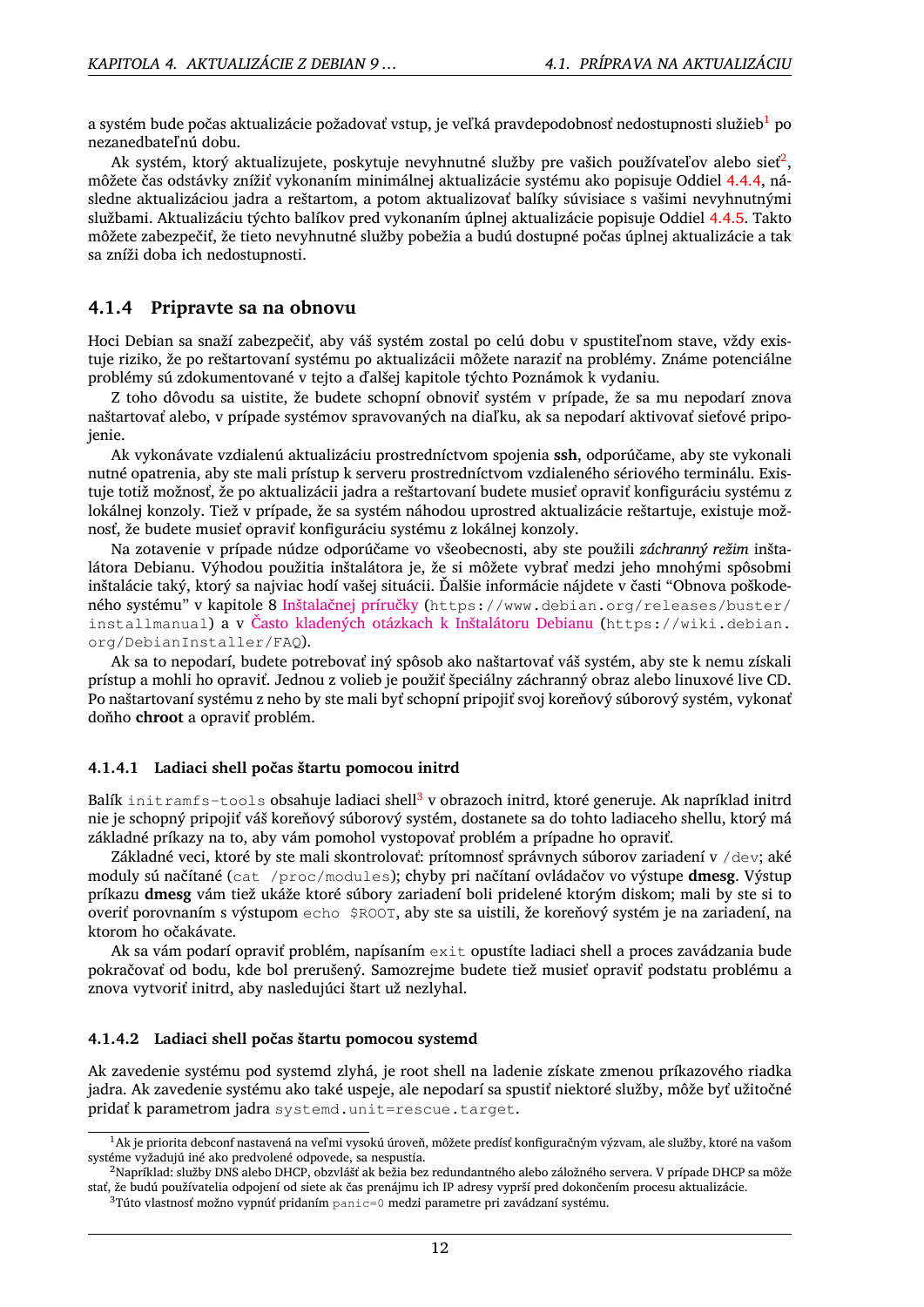<span id="page-18-3"></span>V opačnom vám prípade parameter jadra systemd.unit=emergency.target poskytne root shell v najbližšom možnom momente. Toto sa však deje pred pripojením koreňového súborového systému s povoleniami na čítanie aj zápis. To budete musieť urobiť ručne pomocou:

# mount -o remount,rw /

More information on debugging a broken boot under systemd can be found in the Diagnosing Boot Problems (https://freedesktop.org/wiki/Software/systemd/Debugging/) article.

#### **4.1.5 Pripravte bezpečné prostredie na aktualizáciu**

#### <span id="page-18-0"></span>Dôležité

If you are using some VPN services (such as  $tinc$ ) consider that they might not be available throughout the upgrade process. Please see Oddiel 4.1.3.

In order to gain extra safety margin when upgrading remotely, we suggest that you run upgrade processes in the virtual console provided by the **screen** program, wh[ich en](#page-16-4)ables safe reconnection and ensures the upgrade process is not interrupted even if the remote connection process temporarily fails.

#### **4.1.6 Verify network interface name support**

Systems upgraded from older releases that still use network interfaces with names like  $\epsilon$ th0 or wlan0 are at risk of losing networking once they switch to buster; see Oddiel 5.1.6 for migration instructions.

## <span id="page-18-1"></span>**4.2 Checking APT configuration status**

<span id="page-18-2"></span>The upgrade process described in this chapter has been designed for ["pure](#page-31-1)" Debian stable systems. If your APT configuration mentions additional sources besides stretch, or if you have installed packages from other releases or from third parties, then to ensure a reliable upgrade process you may wish to begin by removing these complicating factors.

The main configuration file that APT uses to decide what sources it should download packages from is /etc/apt/sources.list, but it can also use files in the /etc/apt/sources.list.d/ directory - for details see sources.list(5) (https://manpages.debian.org/buster//buster/apt/ sources.list.5.html). If your system is using multiple source-list files then you will need to ensure they stay consistent.

Below there are two methods for finding installed packages that did not come from Debian, using either **aptitude** or **apt-[forktracer](https://manpages.debian.org/buster//buster/apt/sources.list.5.html)**. Please note that neither of them are 100% accurate (e.g. the aptitude example will list packages that were once provided by Debian but no longer are, such as old kernel packages).

```
$ aptitude search '~i(!~ODebian)'
$ apt-forktracer | sort
```
Direct upgrades from Debian releases older than 9 (stretch) are not supported. Please follow the instructions in the Release Notes for Debian 9 (https://www.debian.org/releases/stretch/ releasenotes) to upgrade to Debian 9 first.

Tento postup tiež predpokladá, že váš systém bol aktualizovaný na najnovšie vydanie stabilnej vetvy (point release) stretch. Ak ste tak nespravili alebo si nie ste istý, riaďte sa inštrukciami v časti Oddiel A.1.

You should als[o make sure the package da](https://www.debian.org/releases/stretch/releasenotes)tabase is ready before proceeding with the upgrade. If you are a user of another package manager like aptitude or synaptic, review any pending actions. A package scheduled for installation or removal might interfere with the upgrade procedure. Note that correcting this is only possible if your APT source-list files still point to *stretch* and not to *stable* or *bu[ster](#page-42-1)*; see Oddiel A.2.

It is a good idea to remove obsolete packages from your system before upgrading.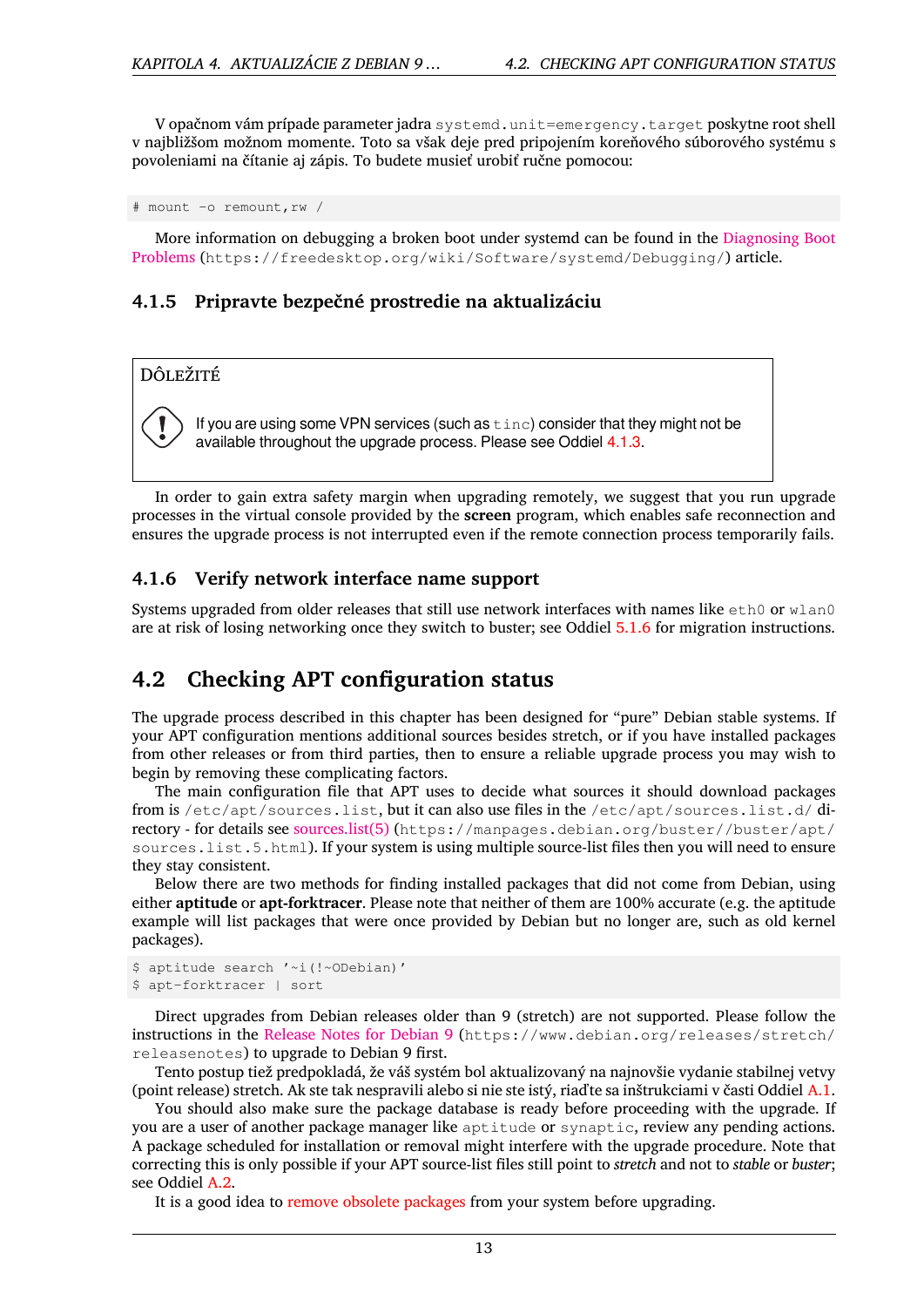#### **4.2.1 Sekcia proposed-updates**

If you have listed the proposed-updates section in your APT source-list files, you should remove it before attempting to upgrade your system. This is a precaution to reduce the likelihood of conflicts.

#### <span id="page-19-0"></span>**4.2.2 Neoficiálne zdroje**

<span id="page-19-1"></span>If you have any non-Debian packages on your system, you should be aware that these may be removed during the upgrade because of conflicting dependencies. If these packages were installed by adding an extra package archive in your APT source-list files, you should check if that archive also offers packages compiled for buster and change the source item accordingly at the same time as your source items for Debian packages.

Niektorí používatelia môžu používať *neoficiálne* spätne portované "novšie" verzie balíkov, ktoré *sú* v Debiane nainštalované na ich systéme stretch. Také balíky pravdepodobne spôsobia problémy počas aktualizácie, pretože môžu mať konfliktné súbory<sup>4</sup>. Oddiel 4.5 obsahuje informácie o tom, ako sa vyrovnať s konfliktami ak nastanú.

#### **4.2.3 Vypnite pripevňovanie balík[o](#page-19-4)v APT [\(AP](#page-25-2)T pinning)**

<span id="page-19-2"></span>Ak ste nastavili APT, aby pripevňoval určité balíky z distribúcie inej ako stable (napr. z testing), je možné, že budete musieť zmeniť svoje nastavenie pripevňovania APT (ukladá sa v /etc/apt/preferences), aby umožnilo aktualizáciu balíkov na verzie z nového stabilného vydania. Ďalšie informácie o pripevňovaní APT nájdete v apt\_preferences(5).

#### **4.2.4 Skontrolujte stav balíkov**

Bez ohľadu na použitú metódu aktualizácie sa odporúča, aby ste najskôr skontrolovali stav všetkých balíkov a overili, že sú v stave, aby sa dali aktualizovať. Nasledovný príkaz zobrazí všetky balíky, ktoré sú v stave "napoly inštalovaný" alebo "konfigurácia zlyhala" a všetky ostatné s chybovým stavom.

<span id="page-19-3"></span># dpkg --audit

Môžete tiež skontrolovať stav všetkých balíkov na vašom systéme pomocou **aptitude** alebo pomocou príkazov ako

# dpkg -l | pager

alebo

# dpkg --get-selections "\*" > ~/curr-pkgs.txt

Je žiaduce odstrániť pred aktualizáciou podržania. Ak je podržaný niektorý z dôležitých balíkov, ktoré sa majú aktualizovať, aktualizácia zlyhá.

Note that **aptitude** uses a different method for registering packages that are on hold than **apt** and **dselect**. You can identify packages on hold for **aptitude** with

# aptitude search "~ahold"

If you want to check which packages you had on hold for **apt**, you should use

# dpkg --get-selections | grep 'hold\$'

Ak ste zmenili alebo prekompilovali balík lokálne a nepremenovali ste ho alebo ste dali do verzie epochu, musíte ho podržať, aby sa neaktualizoval.

The "hold" package state for **apt** can be changed using:

<span id="page-19-4"></span><sup>4</sup>Systém správy balíkov Debianu za bežných okolností neumožňuje balíku nahradiť súbor, ktorý vlastní iný balík, iba ak daný balík nahrádza tento vlastniaci balík.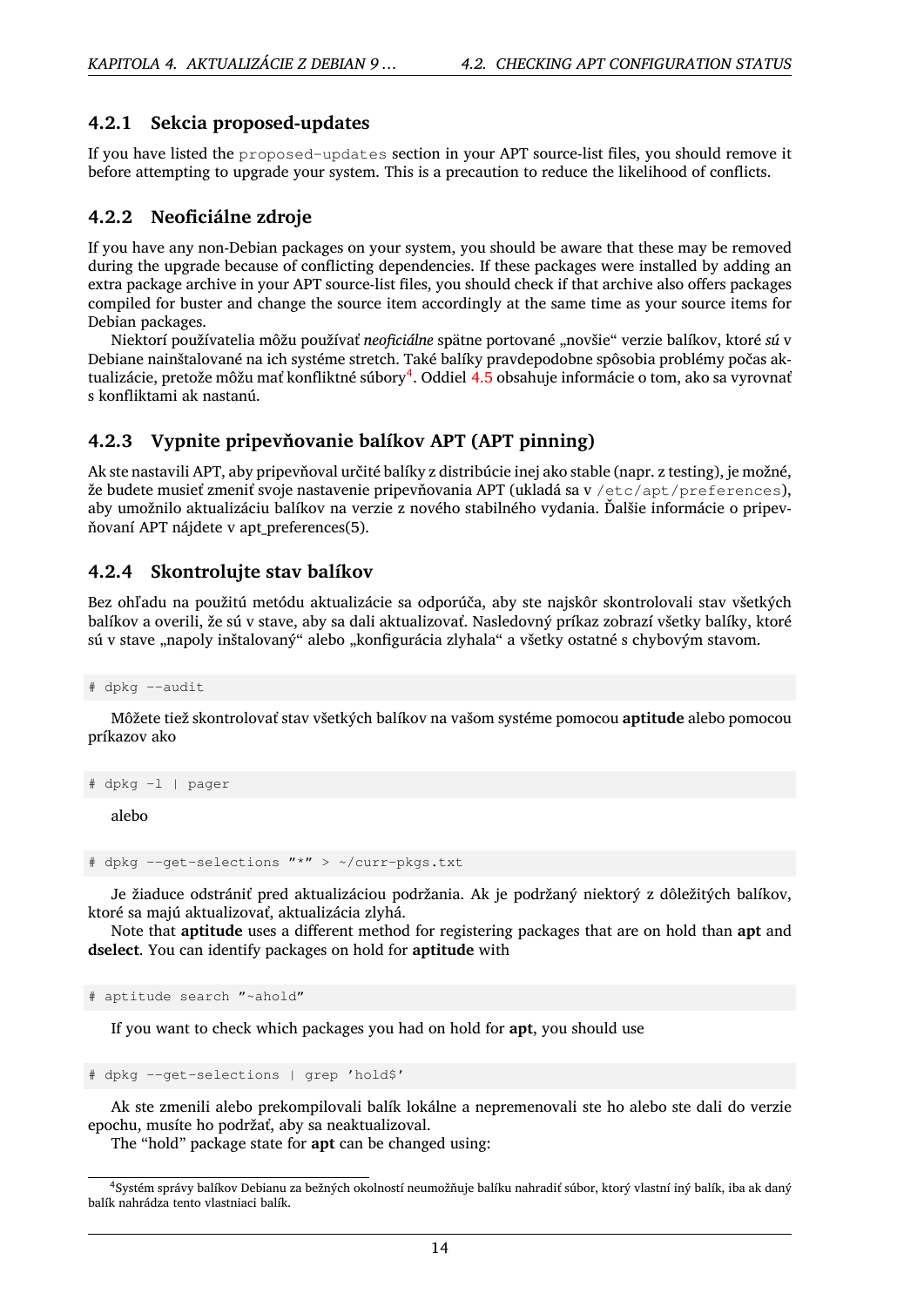# echo *package\_name* hold | dpkg --set-selections

Stav balíka "podržať" zrušíte nahradením príkazu hold príkazom install.

If there is anything you need to fix, it is best to make sure your APT source-list files still refer to stretch as explained in Oddiel A.2.

## **4.3 Preparing APT source-list files**

Before starting the upgrade y[ou m](#page-42-2)ust reconfigure APT's source-list files (/etc/apt/sources.list and files under /etc/apt/sources.list.d/).

<span id="page-20-0"></span>APT will consider all packages that can be found via any configured archive, and install the package with the highest version number, giving priority to the first entry in the files. Thus, if you have multiple mirror locations, list first the ones on local hard disks, then CD-ROMs, and then remote mirrors.

Na vydanie je často možné odkazovať jednak prostredníctvom jeho kódového označenia (napr. stretch, buster) a jednak jeho stavom (i.e. oldstable, stable, testing, unstable). Ak odkazujete na vydanie jeho kódovým označením má to tú výhodu, že vás nikdy neprekvapí nové vydanie a preto je to tu popísaný postup. To samozrejme tiež znamená, že budete musieť sledovať oznámenia o novom vydaní sami. Ak použijete namiesto kódového označenia stav, po vydaní uvidíte iba veľké množstvo aktualizácií balíkov.

Debian poskytuje dve poštové konferencie s oznámeniami, ktoré vás informujú o relevantných informáciách týkajúcich sa vydaní Debianu.

- Po prihlásení sa k odberu poštovej konferencie oznámení Debianu (https://lists.debian. org/debian-announce/) budete dostávať oznámenie vždy, keď Debian uvoľní nové vydanie. Napr. keď sa buster zmení zo stable na oldstable.
- Po [prihlásení sa k odberu poštovej konferencie bezpečnostných o](https://lists.debian.org/debian-announce/)známení (https://lists. debian.org/debian-security-announce/) budete dostávať oznámenie vždy, keď Debian zverejní oznámenie týkajúce sa bezpečnosti.

#### **4.3.1 [Pridávanie internetových zdrojov APT](https://lists.debian.org/debian-security-announce/)**

<span id="page-20-1"></span>On new installations the default is for APT to be set up to use the Debian APT CDN service, which should ensure that packages are automatically downloaded from a server near you in network terms. As this is a relatively new service, older installations may have configuration that still points to one of the main Debian Internet servers or one of the mirrors. If you haven't done so yet, it is recommended to switch over to the use of the CDN service in your APT configuration.

To make use of the CDN service, add a line like this to your APT source configuration (assuming you are using main and contrib):

deb http://deb.debian.org/debian buster main contrib

After adding your new sources, disable the previously existing "deb" lines by placing a hash sign  $(\dagger)$ in front of them.

However, if you get better results using a specific mirror that is close to you in network terms, this option is still available.

Debian mirror addresses can be found at https://www.debian.org/distrib/ftplist (look at the "list of Debian mirrors" section).

Napríklad predpokladajme, že vaše najbližšie zrkadlo Debianu je http://mirrors.kernel.org. Keď sa na toto zrkadlo pozriete svojim webovým prehliadačom, všimnete si, že adresáre sú organizované nasledovne:

```
http://mirrors.kernel.org/debian/dists/buster/main/binary-armhf/...
http://mirrors.kernel.org/debian/dists/buster/contrib/binary-armhf/...
```
To configure APT to use a given mirror, add a line like this (again, assuming you are using main and contrib):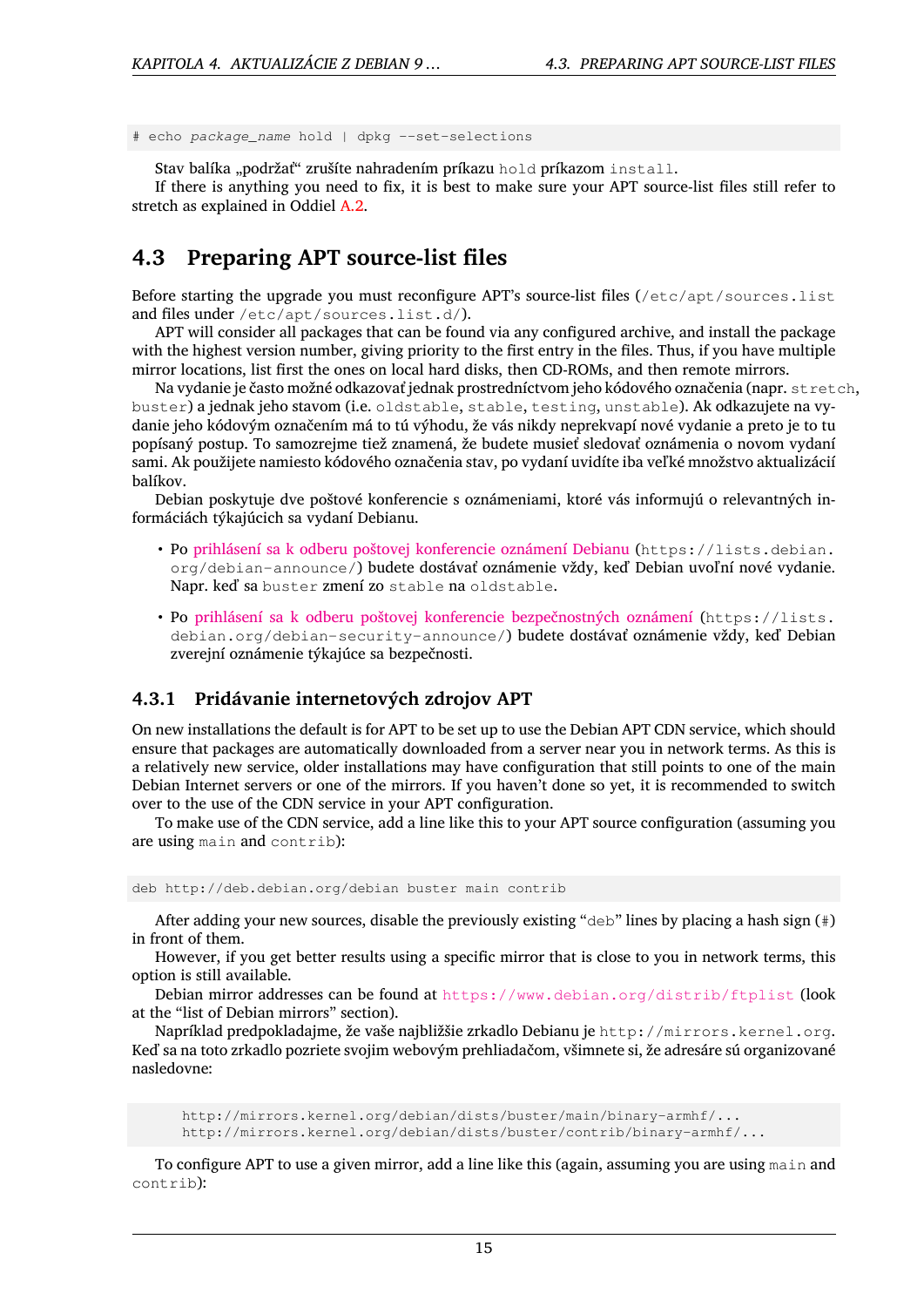<span id="page-21-3"></span>deb http://mirrors.kernel.org/debian buster main contrib

Všimnite si, že "dists" sa pridáva implicitne a argumenty za názvom vydania sa použijú na doplnenie cesty o viaceré adresáre.

Again, after adding your new sources, disable the previously existing archive entries.

#### <span id="page-21-0"></span>**4.3.2 Pridanie zdrojov APT lokálneho zrkadla**

Instead of using remote package mirrors, you may wish to modify the APT source-list files to use a mirror on a local disk (possibly mounted over NFS).

Napríklad, ak máte zrkadlo balíkov vo /var/local/debian/ a adresárová štruktúra je nasledovná:

```
/var/local/debian/dists/buster/main/binary-armhf/...
/var/local/debian/dists/buster/contrib/binary-armhf/...
```
Pridaním nasledovného riadka do súboru sources.list ho môžete použiť v systéme apt:

deb file:/var/local/debian buster main contrib

Všimnite si, že "dists" sa pridáva implicitne a argumenty za názvom vydania sa použijú na doplnenie cesty o viaceré adresáre.

After adding your new sources, disable the previously existing archive entries in the APT source-list files by placing a hash sign  $(*)$  in front of them.

#### <span id="page-21-1"></span>**4.3.3 Pridanie zdrojov APT z optických médií**

If you want to use *only* DVDs (or CDs or Blu-ray Discs), comment out the existing entries in all the APT source-list files by placing a hash sign (#) in front of them.

Uistite sa, že sa v súbore /etc/fstab nachádza riadok, ktorý umožňuje pripojiť vašu mechaniku CD-ROM na prípojný bod /media/cdrom. Napríklad, ak je vaša mechanika CD-ROM /dev/sr0, /etc/ fstab by mal obsahovať takýto riadok:

/dev/sr0 /media/cdrom auto noauto,ro 0 0

Pamätajte, že medzi slovami noauto,ro v štvrtom poli nesmú byť *žiadne medzery*. Overte, že to funguje tak, že vložíte CD a skúsite spustiť

```
# mount /media/cdrom # this will mount the CD to the mount point
# ls -alF /media/cdrom # this should show the CD's root directory
# umount /media/cdrom # this will unmount the CD
```
Potom spustite:

# apt-cdrom add

pre každé binárne CD Debianu, ktoré máte, čím sa pridajú údaje o každom CD do databázy APT.

## <span id="page-21-2"></span>**4.4 Aktualizácia balíkov**

The recommended way to upgrade from previous Debian releases is to use the package management tool **apt**.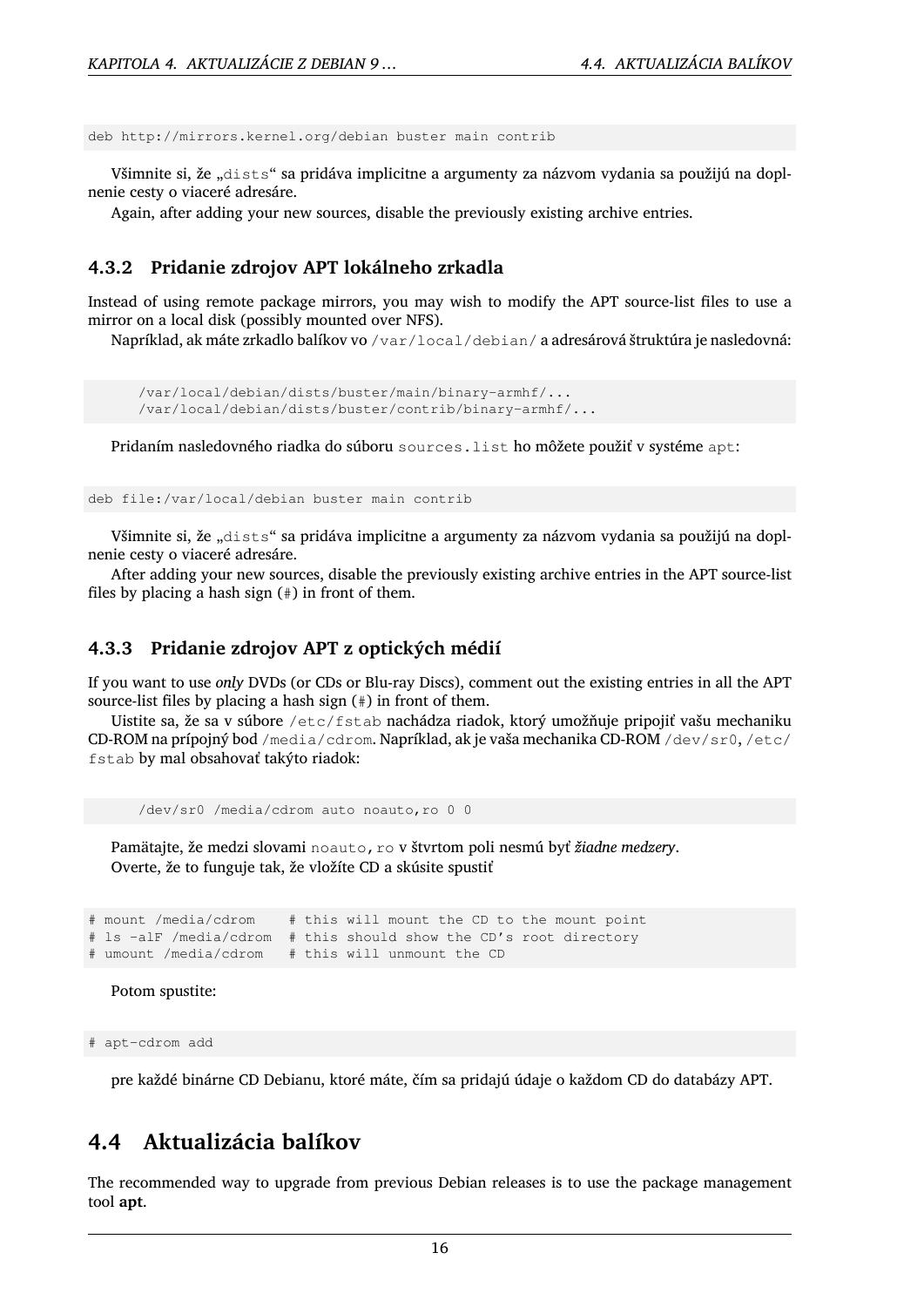#### POZNÁMKA

**apt** is meant for interactive use, and should not be used in scripts. In scripts one should use **apt-get**, which has a stable output better suitable for parsing.

Nezabudnite pripojiť všetky potrebné diskové oblasti (predovšetkým koreňovú oblasť a oblasť obsahujúcu /usr) na zápis pomocou príkazu ako:

```
# mount -o remount,rw /mountpoint
```
Next you should double-check that the APT source entries (in /etc/apt/sources.list and files under /etc/apt/sources.list.d/) refer either to "buster" or to "stable". There should not be any sources entries pointing to stretch.

POZNÁMKA

Riadky zdrojov softvéru týkajúce sa CD-ROM môžu niekedy odkazovať na ", unstable"; a hoci to môže byť mätúce, *nemali* by ste to meniť.

#### <span id="page-22-0"></span>**4.4.1 Nahranie relácie príkazového riadka**

Dôrazne sa odporúča použiť program **/usr/bin/script** na zaznamenanie priebehu relácie aktualizácie. Ak sa potom vyskytne problém, budete mať záznam toho, čo sa stalo a ak to bude potrebné, budete schopní poskytnúť presné informácie pri hlásení chyby. Zaznamenávanie spustíte príkazom:

# script -t 2>~/upgrade-buster*step*.time -a ~/upgrade-buster*step*.script

alebo podobným. Ak budete musieť znova spustiť záznam (napr. ak musíte reštartovať systém), použite inú hodnotu *krok* na rozlíšenie, ktorý krok aktualizácie zaznamenávate. Neukladajte súbor so záznamom do odkladacieho adresára ako /tmp či /var/tmp (súbory v týchto adresároch môžu byť počas aktualizácie alebo akéhokoľvek reštartu zmazané).

Záznam vám tiež umožní skontrolovať informácie, ktoré sa posunuli mimo obrazovky. Ak ste na konzole systému, stačí prepnúť na druhý virtuálny terminál (pomocou Alt+F2) a po prihlásení použiť na zobrazenie súboru less -R ~root/upgrade-buster.script.

Po dokončení aktualizácie môžete zastaviť **script** napísaním exit na príkazovom riadku.

**apt** will also log the changed package states in /var/log/apt/history.log and the terminal output in /var/log/apt/term.log. **dpkg** will, in addition, log all package state changes in /var/ log/dpkg.log. If you use **aptitude**, it will also log state changes in /var/log/aptitude.

Ak ste použili voľbu *-t* príkazu **script**, môžete použiť program **scriptreplay** na opätovné prehranie celej relácie:

# scriptreplay ~/upgrade-buster*step*.time ~/upgrade-buster*step*.script

#### <span id="page-22-1"></span>**4.4.2 Aktualizácia zoznamu balíkov**

Najprv je potrebné stiahnuť zoznam dostupných balíkov nového vydania. To spravíte príkazom:

```
# apt update
```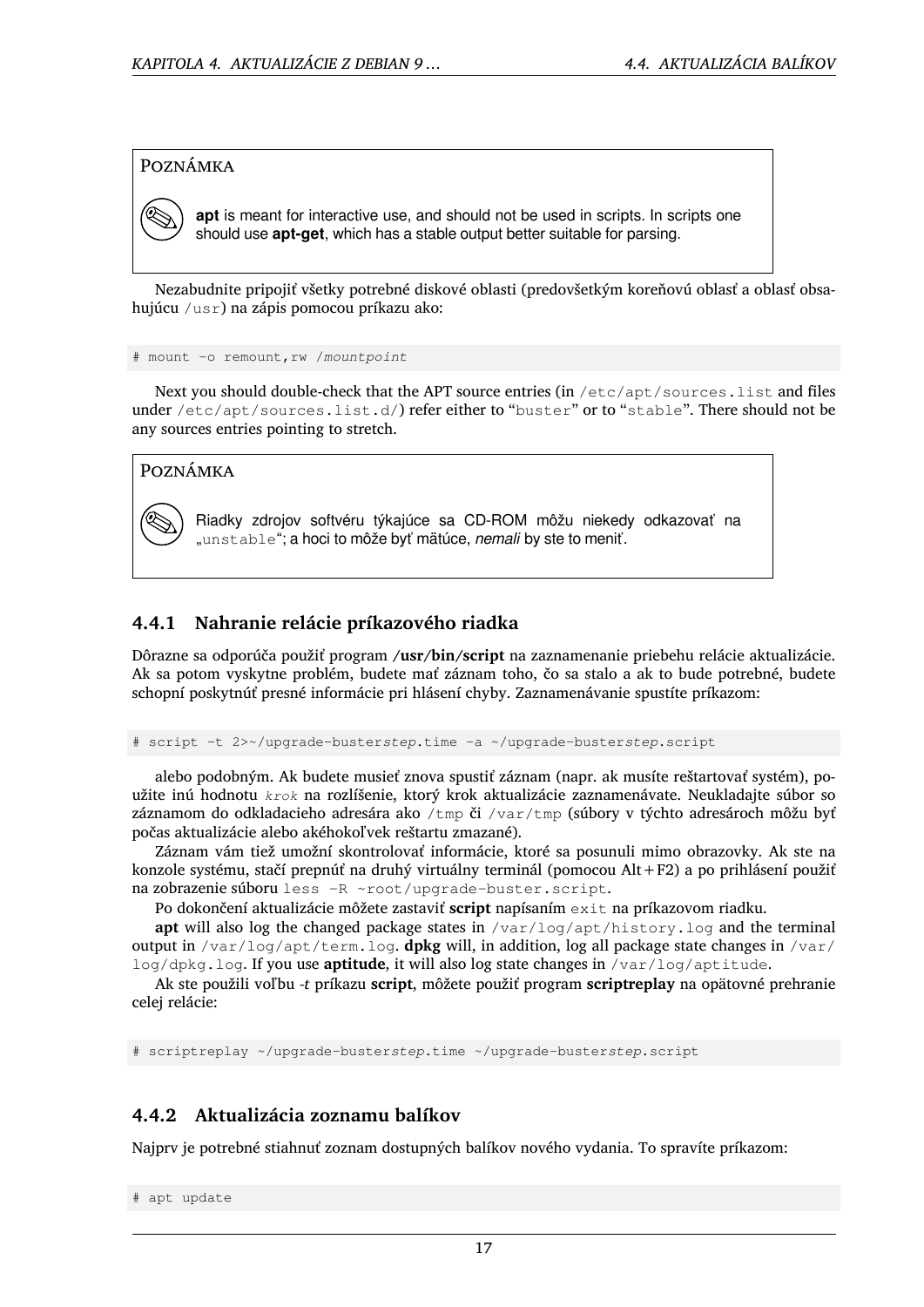#### POZNÁMKA



Users of apt-secure may find issues when using **aptitude** or **apt-get**. For apt-get, you can use **apt-get update --allow-releaseinfo-change**.

#### **4.4.3 Uistite sa, že na aktualizáciu máte dosť miesta na disku**

<span id="page-23-0"></span>Pred aktualizáciou systému sa musíte uistiť, že máte dostatok miesta na disku než začnete úplnú aktualizáciu systému ako ju popisuje Oddiel 4.4.5. Všetky balíky potrebné na inštaláciu sa najprv stiahnu zo siete a uložia do adresára /var/cache/apt/archives (a počas sťahovania do podadresára partial/), takže sa musíte uistiť, že máte na oblasti, ktorá obsahuje /var/ dostatok miesta na stiahnutie balíkov, ktoré sa budú inštalovať. Po stiahnutí pravdepodobne bude potrebné ďalšie miesto na disku v iných oblastiach na inštaláciu aktualizovaných b[alíkov](#page-25-1) (ktoré môžu obsahovať väčšie binárne súbory alebo viac dát) ako aj nových balíkov, ktoré sa stiahnu počas aktualizácie. Ak váš systém nebude mať dostatočné miesto na disku, môžete skončiť s neúplnou aktualizáciou, z čoho je ťažké systém zotaviť.

**apt** can show you detailed information about the disk space needed for the installation. Before executing the upgrade, you can see this estimate by running:

```
# apt -o APT::Get::Trivial-Only=true full-upgrade
[ ... ]
XXX upgraded, XXX newly installed, XXX to remove and XXX not upgraded.
Need to get xx.xMB of archives.
After this operation, AAAMB of additional disk space will be used.
```
#### POZNÁMKA

Spustenie tohto príkazu na začiatku aktualizácie môže zobraziť chybovú správu z dôvodov popísaných v ďalších častiach. V takom prípade budete musieť počkať, kým sa vykoná minimálna aktualizácia systému podľa Oddiel 4.4.4 a aktualizovať jadro pred spustením tohto príkazu na odhad miesta na disku.

If you do not have enough space for the upgrade, **apt** will warn y[ou wit](#page-25-0)h a message like this:

E: You don't have enough free space in /var/cache/apt/archives/.

V takejto situácii vopred uvoľnite miesto na disku. Môžete:

- Remove packages that have been previously downloaded for installation (at /var/cache/apt/ archives). Cleaning up the package cache by running **apt clean** will remove all previously downloaded package files.
- Remove forgotten packages. If you have used **aptitude** or **apt** to manually install packages in stretch it will have kept track of those packages you manually installed, and will be able to mark as redundant those packages pulled in by dependencies alone which are no longer needed due to a package being removed. They will not mark for removal packages that you manually installed. To remove automatically installed packages that are no longer used, run:

```
apt autoremove
```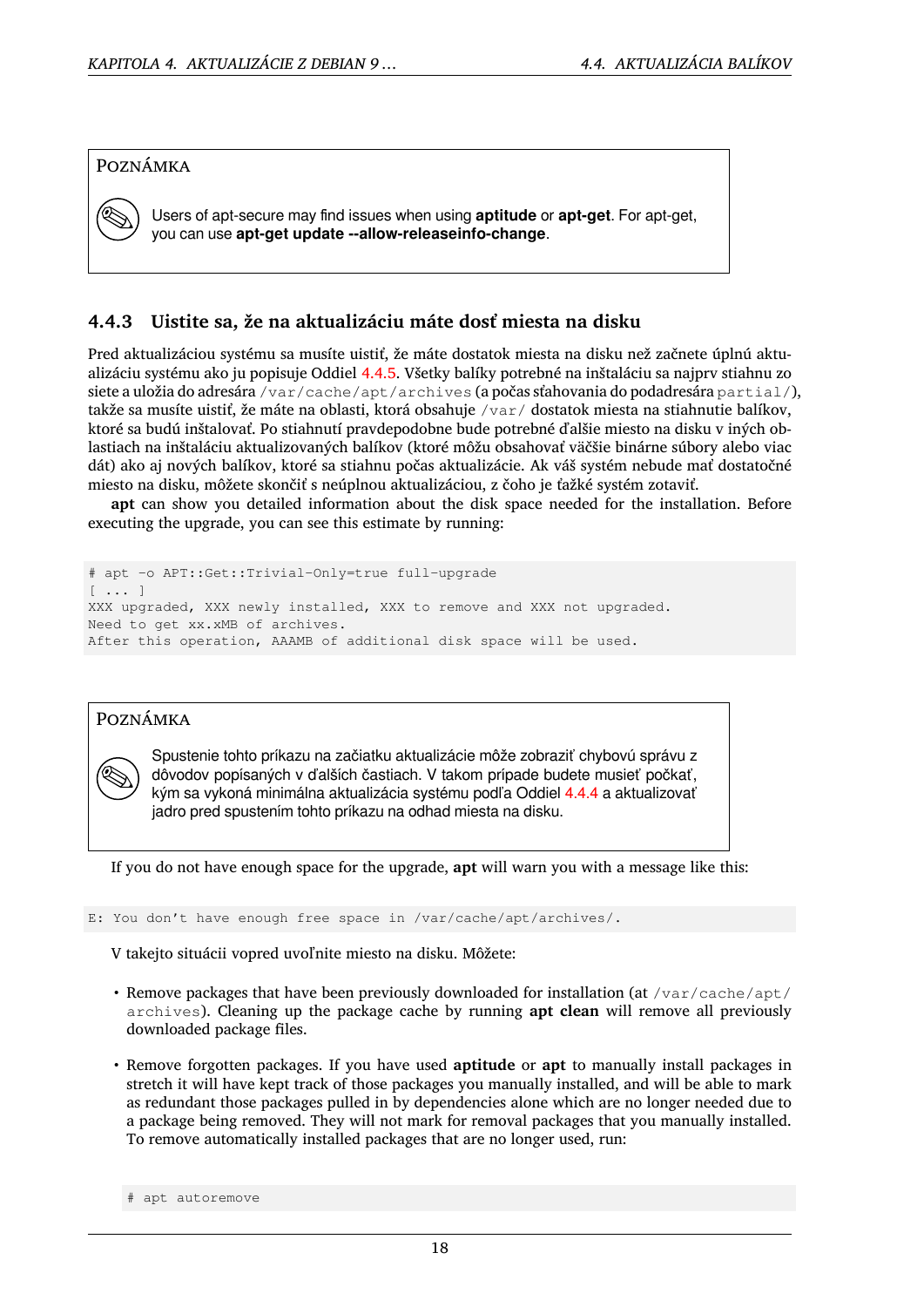<span id="page-24-0"></span>Na nájdenie zastaralých balíkov môžete tiež použiť **debfoster** alebo **cruft**. Nemali by ste balíky, ktoré vám tieto nástroje nájdu iba slepo odstraňovať, obzvlášť ak používate agresívne neštandardné voľby, ktoré často označia aj používané balíky. Dôrazne sa odporúča, aby ste manuálne skontrolovali balíky navrhnuté na odstránenie (t.j. ich obsah, veľkosť a popis) než ich necháte odstrániť.

- Odstráňte balíky, ktoré zaberajú príliš mnoho miesta a momentálne nie sú potrebné (po aktualizácii ich môžete vždy nainštalovať). Ak máte nainštalovaný popularity-contest, môžete použiť príkaz **popcon-largest-unused** na vypísanie zoznamu balíkov, ktoré nepoužívate a ktoré zaberajú najviac miesta. Balíky, ktoré len zaberajú najviac miesta na disku nájdete pomocou **dpigs** (dostupné v balíku debian-goodies) alebo **wajig** (príkazom wajig size). Tiež sa dajú nájsť pomocou aptitude. Spustite **aptitude** v celoobrazovkovom režime, vyberte Pohľady *→* Nový Plochý Zoznam Balíkov, stlačte **l** a zadajte ~i, potom stlačte **S** a zadajte ~installsize. To vám dá šikovný zoznam, s ktorým môžete ďalej pracovať.
- Odstrániť preklady a lokalizačné súbory zo systému, ak nie sú potrebné. Možete nainštalovať balík localepurge a nastaviť ho, aby ponechal na systéme iba niekoľko vybraných locales. Tým sa zníži využité miesto na disku, ktoré zaberá /usr/share/locale.
- Dočasne presunúť na iný systém alebo natrvalo odstrániť systémové záznamy nachádzajúce sa vo /var/log/.
- Použiť dočasný adresár /var/cache/apt/archives: Môžete použiť dočasný adresár pre vyrovnávaciu pamäť na inom súborovom systéme (USB pamäť, dočasný pevný disk, už používaný súborový systém, ...).





Nepoužívajte prípojný bod NFS, pretože sieťové pripojenie sa môže počas aktualizácie prerušiť.

Napríklad, ak máte USB pamäť pripojenú na /media/usbkey:

1. odstráňte balíky, ktoré boli doteraz stiahnuté na inštaláciu:

# apt clean

2. skopírujte adresár /var/cache/apt/archives na USB pamäť:

# cp -ax /var/cache/apt/archives /media/usbkey/

3. pripojte dočasný adresár vyrovnávacej pamäte balíkov na aktuálny:

# mount --bind /media/usbkey/archives /var/cache/apt/archives

4. po aktualizácii obnovte pôvodný adresár /var/cache/apt/archives:

# umount /media/usbkey/archives

5. odstráňte zostávajúce /media/usbkey/archives.

Dočasný adresár vyrovnávacej pamäte balíkov môžete vytvoriť na ľubovoľnom pripojenom súborovom systéme.

• Vykonať minimálnu aktualizáciu systému (pozri Oddiel 4.4.4) alebo čiastočné aktualizácie systému nasledované úplnou aktualizáciou. To umožní aktualizovať systém po častiach a umožní vám vyčistiť vyrovnávaciu pamäť balíkov pred úplnou aktualizáciou.

Note that in order to safely remove packages, it is advisable [to sw](#page-25-0)itch your APT source-list files back to stretch as described in Oddiel A.2.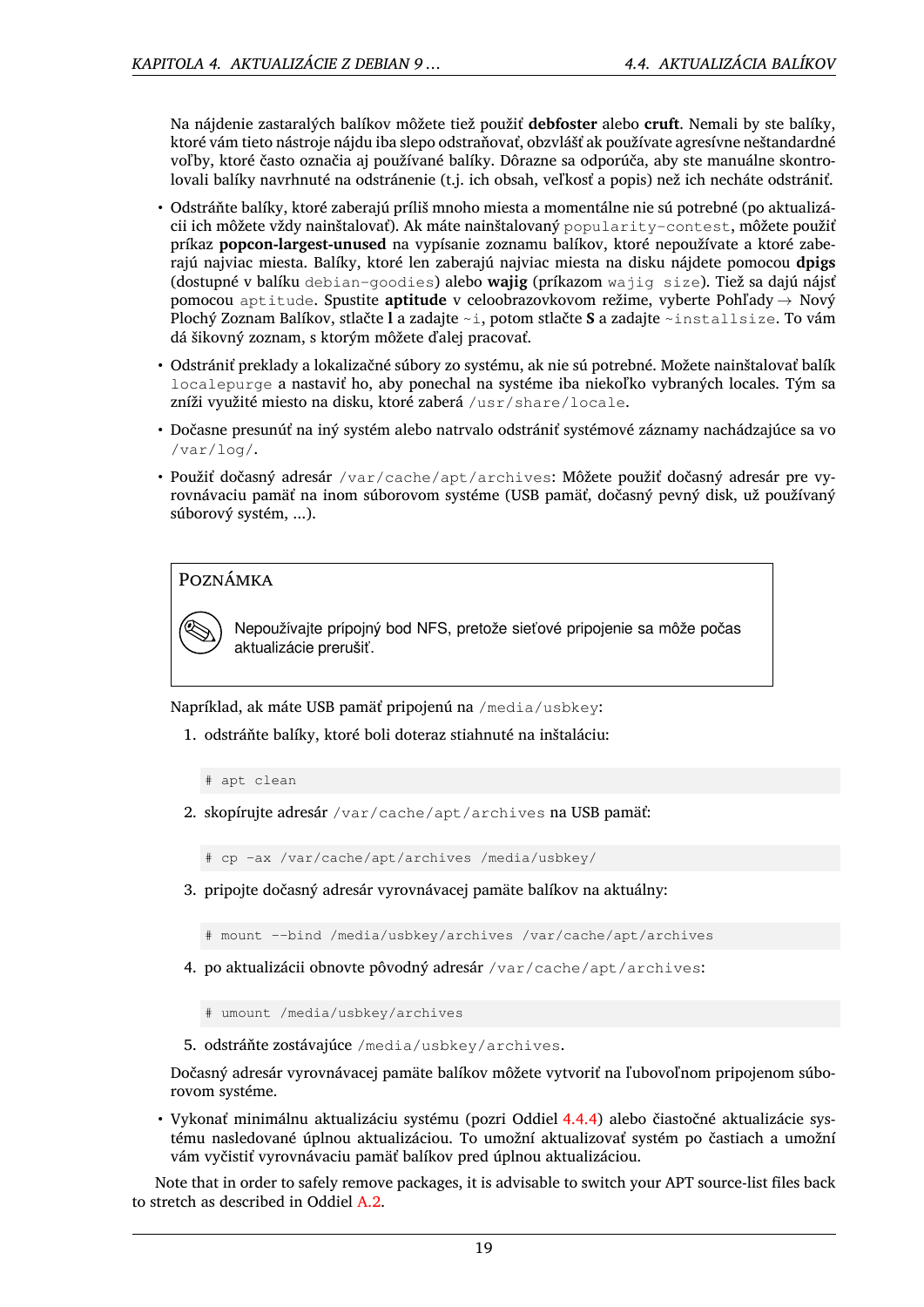#### **4.4.4 Minimálna aktualizácia systému**

<span id="page-25-3"></span>V niektorých prípadoch môže priame spustenie úplnej aktualizácie odstrániť veľké množstvo balíkov, ktoré si chcete ponechať. Preto odporúčame dvojfázový proces aktualizácie. V prvej fáze minimálnu aktualizáciu, aby sa vyriešili tieto konflikty a následne úplnú aktualizáciu ako popisuje Oddiel 4.4.5.

<span id="page-25-0"></span>Najprv spustite:

# apt-get upgrade

Toto aktualizuje tie balíky, ktoré je možné aktualizovať bez nutnosti odstránenia alebo inštalácie iných balíkov.

Minimálna aktualizácia systému tiež môže byť užitočná v prípade, keď má systém málo miesta a úplnú aktualizáciu nemožno spustiť z dôvodu obmedzeného miesta.

If the apt-listchanges package is installed, it will (in its default configuration) show important information about upgraded packages in a pager after downloading the packages. Press **q** after reading to exit the pager and continue the upgrade.

#### **4.4.5 Aktualizácia systému**

Po dokončení týchto krokov budete pripravený pokračovať v hlavnej časti aktualizácie. Spustite:

<span id="page-25-1"></span># apt full-upgrade

Tým sa vykoná kompletná aktualizácia systému, nainštalujú sa najnovšie dostupné verzie všetkých balíkov a vyriešia sa všetky možné zmeny závislostí medzi balíkmi v rôznych vydaniach. Ak je to potrebné, nainštalujú sa niektoré nové balíky (zvyčajne nové verzie knižníc a premenované balíky) a odstránia sa všetky konfliktné zastaralé balíky.

Pri aktualizácii z diskov CD/DVD/BD vás systém požiada o vloženie niektorých konkrétnych diskov niekoľkokrát počas aktualizácie. Je možné, že budete musieť vložiť rovnaký disk viac než raz; to je z dôvodu navzájom závisiacich balíkov, ktoré sa nachádzajú na rôznych diskoch.

New versions of currently installed packages that cannot be upgraded without changing the install status of another package will be left at their current version (displayed as "held back"). This can be resolved by either using **aptitude** to choose these packages for installation or by trying apt install *package*.

## **4.5 Možné problémy počas aktualizácie**

Nasledovné oddiely popisujú známe problémy, ktoré sa môžu vyskytnúť pri aktualizácii na buster.

#### <span id="page-25-2"></span>**4.5.1 Dist-upgrade zlyhá s chybou "Nebolo možné vykonať okamžitú konfiguráciu"**

In some cases the **apt full-upgrade** step can fail after downloading packages with:

```
E: Could not perform immediate configuration on 'package'. Please see man 5 apt. ←-
   conf under APT::Immediate-Configure for details.
```
If that happens, running **apt full-upgrade -o APT::Immediate-Configure=0** instead should allow the upgrade to proceed.

Another possible workaround for this problem is to temporarily add both stretch and buster sources to your APT source-list files and run **apt update**.

#### **4.5.2 Očakávané odstránenia**

Proces aktualizácie na buster môže požadovať odstránenie balíkov zo systému. Presný zoznam balíkov bude závisieť na množine balíkov, ktorú máte nainštalovanú. Tieto poznámky k vydaniu poskytujú všeobecné rady o metóde, ktorú by ste mali zvoliť, ale ak máte pochybnosti, odporúčame aby ste preskúmali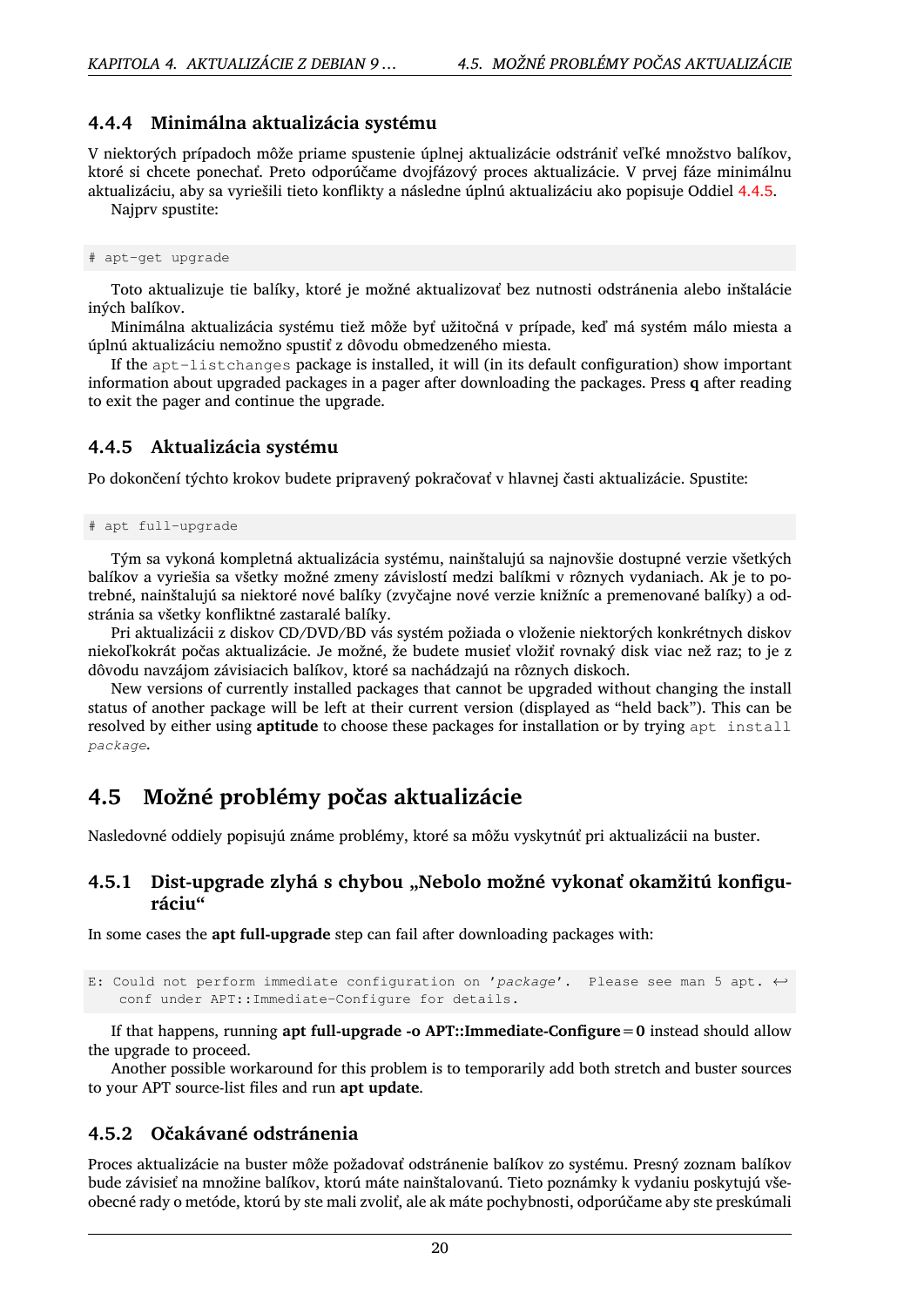odstránenie ktorých balíkov je navrhnuté v každej z metód. Ďalšie informácie o balíkoch, ktoré boli v buster označené ako zastarané nájdete v časti Oddiel 4.8.

#### **4.5.3 Cykly Konfliktov alebo Predzávislostí**

Sometimes it's necessary to enable the APT::Force[-Lo](#page-28-2)opBreak option in APT to be able to temporarily remove an essential package due to a Conflicts/Pre-Depends loop. **apt** will alert you of this and abort the upgrade. You can work around this by specifying the option  $-\circ$  APT::Force-LoopBreak=1 on the **apt** command line.

<span id="page-26-0"></span>It is possible that a system's dependency structure can be so corrupt as to require manual intervention. Usually this means using **apt** or

```
# dpkg --remove package_name
```
na odstránenie niektorých z konfliktných balíkov alebo

```
# apt -f install
# dpkg --configure --pending
```
V extrémnych prípadoch budete musieť vynútiť reinštaláciu príkazom typu

```
# dpkg --install /path/to/package_name.deb
```
#### **4.5.4 Konflikty súborov**

<span id="page-26-1"></span>Konflikty súborov by sa nemali vyskytnúť ak aktualizujete z "čistého" systému stretch, ale môžu sa vyskytnúť ak máte nainštalované neoficiálne spätné porty (backports). Konflikt súborov sa prejaví nasledovnou chybou:

```
Unpacking <package-foo> (from <package-foo-file>) ...
dpkg: error processing <package-foo> (--install):
trying to overwrite '<some-file-name>',
which is also in package <package-bar>
dpkg-deb: subprocess paste killed by signal (Broken pipe)
Errors were encountered while processing:
<package-foo>
```
Môžete sa pokúsiť vyriešiť konflikt súborov tým, že nasilu odstránite balík uvedený na *poslednom* riadku chybovej správy:

# dpkg -r --force-depends *package\_name*

After fixing things up, you should be able to resume the upgrade by repeating the previously described **apt** commands.

#### **4.5.5 Zmeny v konfigurácii**

Počas aktualizácie dostanete otázky týkajúce sa konfigurácie alebo rekonfigurácie niekoľkých balíkov. Po otázke, či nejaký súbor z adresára /etc/init.d alebo /etc/manpath.config má byť nahradený verziou od správcu balíka je zvyčajne potrebné odpovedať "áno", aby ste zaistili konzistenciu systému. Kedykoľvek môžete vrátiť staršie verzie, pretože sa uložia s príponou .dpkg-old.

<span id="page-26-2"></span>Ak si nie ste istý, čo máte robiť, zapíšte si meno balíka alebo súboru a veci vyriešte neskôr. Ak chcete skontrolovať informácie, ktoré boli na obrazovke počas aktualizácie, môžete hľadať v súbore záznamu relácie.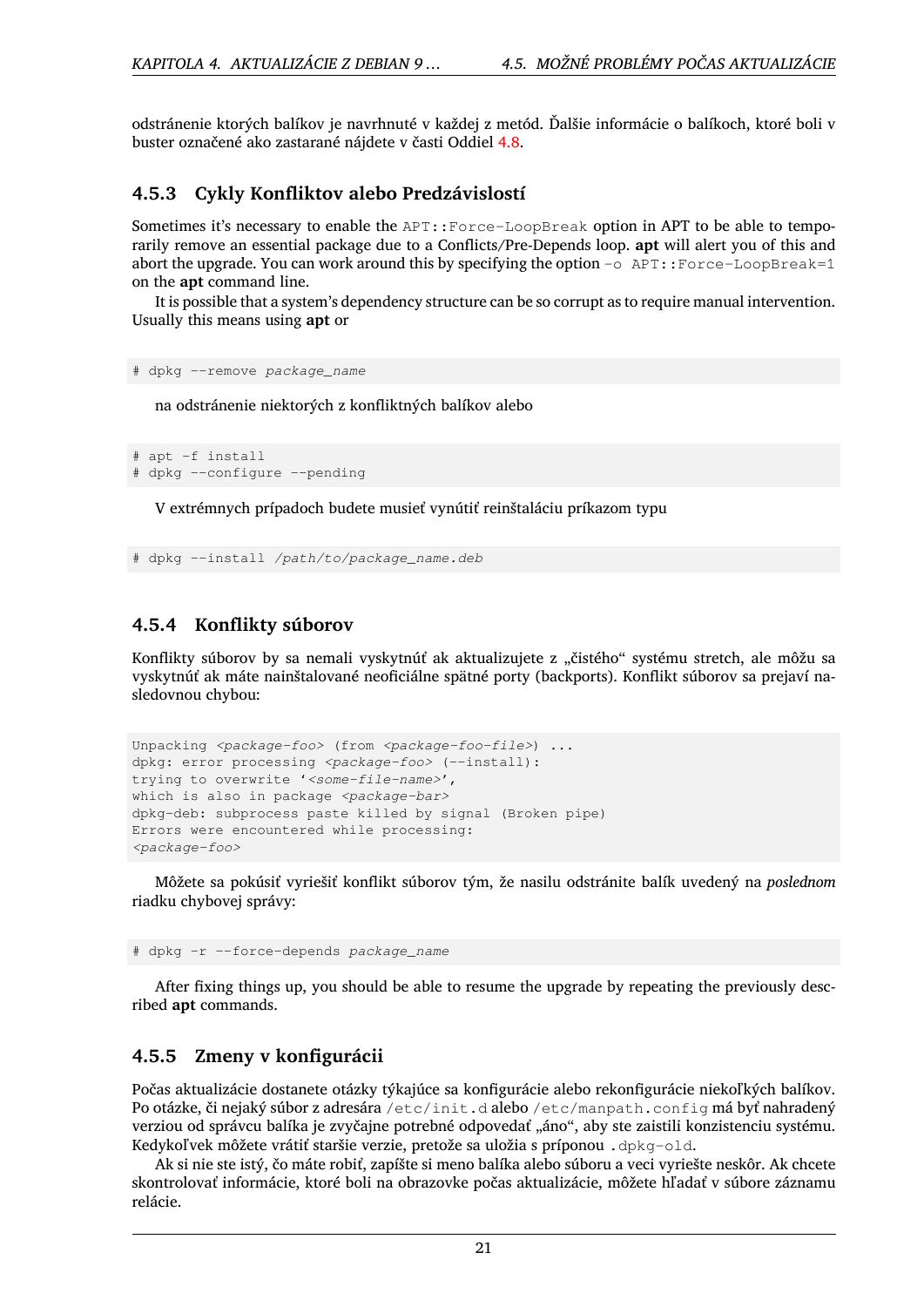#### <span id="page-27-3"></span>**4.5.6 Zmena relácie na konzolu**

If you are running the upgrade using the system's local console you might find that at some points during the upgrade the console is shifted over to a different view and you lose visibility of the upgrade process. For example, this may happen in systems with a graphical interface when the display manager is restarted.

<span id="page-27-0"></span>Na návrat na konzolu s bežiacou aktualizáciou budete musieť použiť Ctrl+Alt+F1 (ak ste na grafickej štartovacej obrazovke) alebo Alt+F1 (ak ste na lokálnej obrazovke v textovom režme), čo vás prepne späť na virtuálny terminál 1. Nahraďte F1 funkčným klávesom s číslom zodpovedajúcim virtuálnemu terminálu, na ktorom bežala aktualizácia. Tiež môžete použiť Alt+šípka vľavo alebo Alt+šípka vpravo na prepínanie medzi susednými terminálmi v textovom režime.

## **4.6 Aktualizácia jadra a súvisiacich balíkov**

<span id="page-27-1"></span>Táto časť vysvetľuje ako aktualizovať vaše jadro a identifikuje možné problémy týkajúce sa tejto aktualizácie. Môžete buď nainštalovať jeden z balíkov linux-image-\*, ktoré poskytuje Debian alebo skompilovať prispôsobené jadro zo zdrojových súborov.

Pamätajte, že veľa informácií v tejto časti je založených na predpoklade, že budete používať jedno z modulárnych jadier v Debiane spolu s initramfs-tools a udev. Ak sa rozhodnete použiť prispôsobené jadro, ktoré nevyžaduje initrd alebo použijete iný nástroj na tvorbu initrd, niektoré z týchto informácií sa vás nemusia týkať.

#### **4.6.1 Inštalácia metabalíka jadra**

<span id="page-27-2"></span>When you full-upgrade from stretch to buster, it is strongly recommended that you install a linux-image- \* metapackage, if you have not done so before. These metapackages will automatically pull in a newer version of the kernel during upgrades. You can verify whether you have one installed by running:

# dpkg -l "linux-image\*" | grep ^ii | grep -i meta

Ak nevidíte žiadny výstup, budete musieť nainštalovať nový balík linux-image ručne alebo nainštalovať niektorý z metabalíkov linux-image. Zoznam dostupných metabalíkov linux-image uvidíte po spustení:

# apt-cache search linux-image- | grep -i meta | grep -v transition

If you are unsure about which package to select, run uname  $-r$  and look for a package with a similar name. For example, if you see "4.9.0-8-amd64", it is recommended that you install linux-image-amd64. You may also use **apt** to see a long description of each package in order to help choose the best one available. For example:

# apt show linux-image-amd64

You should then use apt install to install it. Once this new kernel is installed you should reboot at the next available opportunity to get the benefits provided by the new kernel version. However, please have a look at Oddiel 5.1.12 before performing the first reboot after the upgrade.

For the more adventurous there is an easy way to compile your own custom kernel on Debian. Install the kernel sources, provided in the linux-source package. You can make use of the deb-pkg target available in the sources' makefile for building a binary package. More information can be found in the Debian Linux Kernel [Handboo](#page-33-1)k (https://kernel-team.pages.debian.net/kernel-handbook/), which can also be found as the debian-kernel-handbook package.

If possible, it is to your advantage to upgrade the kernel package separately from the main  $full$ -upgrade to reduce the chances of a temporarily non-bootable system. Note that this should only be done after [the minimal upgrade process d](https://kernel-team.pages.debian.net/kernel-handbook/)escribed in Oddiel 4.4.4.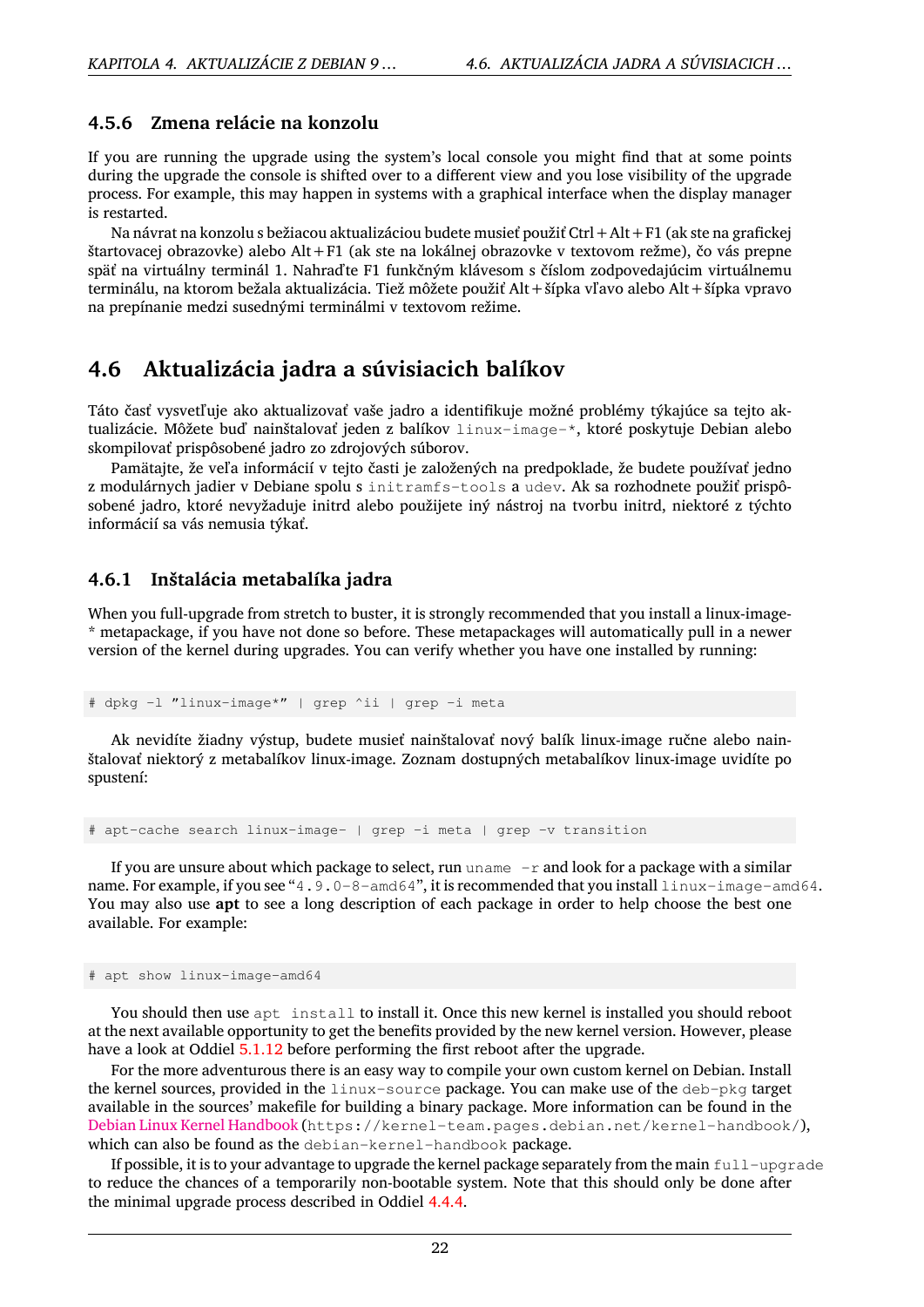## **4.7 Príprava na ďalšie vydanie**

Po aktualizácii môžete urobiť niekoľko vecí, ktorými sa pripravíte na ďalšie vydanie.

<span id="page-28-0"></span>• Odstráňte nadbytočné alebo zastaralé balíky ako popisuje Oddiel 4.4.3 a Oddiel 4.8. Mali by ste skontrolovať, ktoré konfiguračné súbory používajú a zvážiť vyčistenie konfigurácie balíkov (purge), aby sa odstránili ich konfiguračné súbory. Pozri aj Oddiel 4.7.1.

#### **4.7.1 Vyčistenie (purge) odstránených balíkov**

<span id="page-28-1"></span>Vo všeobecnosti sa odporúča na vyčistenie odstránených balíkov. To pla[tí najm](#page-28-1)ä, ak boli balíky odstránené v predchádzajúcich aktualizáciách vydania (napr. počas aktualizácie na stretch) alebo pochádzajú od tretích strán. Najmä o starých skriptoch init.d je známe, že spôsobujú problémy.

#### VÝSTRAHA

Vyčistenie balíka zvyčajne vymaže jeho súbory protokolu, preto si ich najskôr zálohujte.

Nasledovný príkaz zobrazí zoznam všetkých odstránených balíkov, ktoré mohli zanechať v systéme konfiguračné súbory (ak ich používajú):

```
# dpkg -l | awk '/^rc/ { print $2 }'
```
The packages can be removed by using **apt purge**. Assuming you want to purge all of them in one go, you can use the following command:

# apt purge \$(dpkg -l | awk '/^rc/ { print \$2 }')

Ak používate aptitude, môžete použiť aj nasledovnú alternatívu k vyššie uvedeným príkazom:

```
# aptitude search '~c'
# aptitude purge '~c'
```
### **4.8 Zastaralé balíky**

<span id="page-28-2"></span>Okrem toho, že buster prináša mnoho nových balíkov, tiež odstraňuje dosť veľa starých balíkov, ktoré obsahovalo vydanie stretch. Neposkytuje pre tieto zastaralé balíky žiadnu aktualizačnú cestu. Hoci vám nič nebráni naďalej používať zastarané balíky, projekt Debian zvyčajne prestane poskytovať podporu bezpečnostných aktualizácií jeden rok po vydaní buster<sup>5</sup> a medzitým zvyčajne neposkytuje inú podporu. Preto sa odporúča nahradiť ich alternatívami ak sú nejaké dostupné.

Existuje mnoho dôvodov, prečo môžu byť balíky z distribúcie odstránené: ich pôvodný autor ich už nespravuje; ich správa už nezaujíma vývojára Debianu; funkcionalitu, ktorú poskytujú nahradil iný softvér (alebo novšia verzia); alebo už sa nepovažujú [z](#page-28-3)a vhodné vo vydaní buster z dôvodu chýb. V poslednom prípade môže distribúcia "unstable" naďalej obsahovať tieto balíky.

Some package management front-ends provide easy ways of finding installed packages that are no longer available from any known repository. The **aptitude** textual user interface lists them in the category "Obsolete and Locally Created Packages", and they can be listed and purged from the commandline with:

```
# aptitude search '~o'
# aptitude purge '~o'
```
<span id="page-28-3"></span><sup>5</sup>Alebo ak dovtedy nenastane ďalšie vydanie. Zvyčajne sú zakaždým podporované súčasne iba dve stabilné vydania.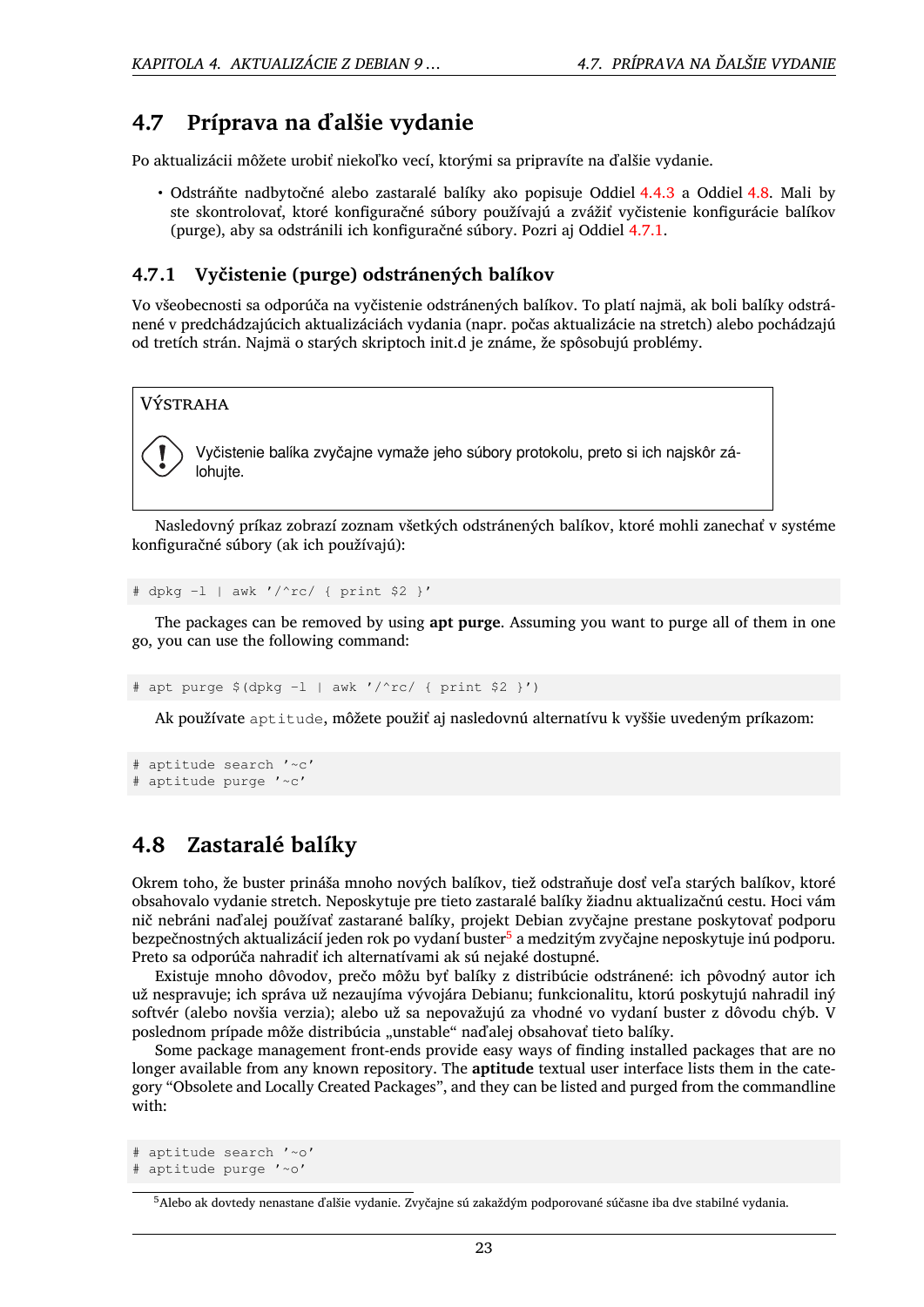Systém sledovania chýb Debianu (https://bugs.debian.org/) často poskytne ďalšie informácie o tom, prečo bol balík odstránený. Mali by ste si prečítať archivované hlásenia chýb samotného balíka aj archivované hlásenia chýb pseudobalíka ftp.debian.org (https://bugs.debian.org/cgi-bin/ pkgreport.cgi?pkg=ftp.debian.org&archive=yes).

[Zoznam zastaralých balíkov v Bu](https://bugs.debian.org/)ster nájdete v Oddiel 5.1.10.

### **4.8.1 Transitional du[mmy packages](https://bugs.debian.org/cgi-bin/pkgreport.cgi?pkg=ftp.debian.org&archive=yes)**

<span id="page-29-0"></span>Some packages from stretch may have been replaced in b[uster by](#page-32-3) transitional dummy packages, which are empty placeholders designed to simplify upgrades. If for instance an application that was formerly a single package has been split into several, a transitional package may be provided with the same name as the old package and with appropriate dependencies to cause the new ones to be installed. After this has happened the redundant dummy package can be safely removed.

The package descriptions for transitional dummy packages usually indicate their purpose. However, they are not uniform; in particular, some "dummy" packages are designed to be kept installed, in order to pull in a full software suite, or track the current latest version of some program. You might also find **deborphan** with the --guess-*\** options (e.g. --guess-dummy) useful to detect transitional dummy packages on your system.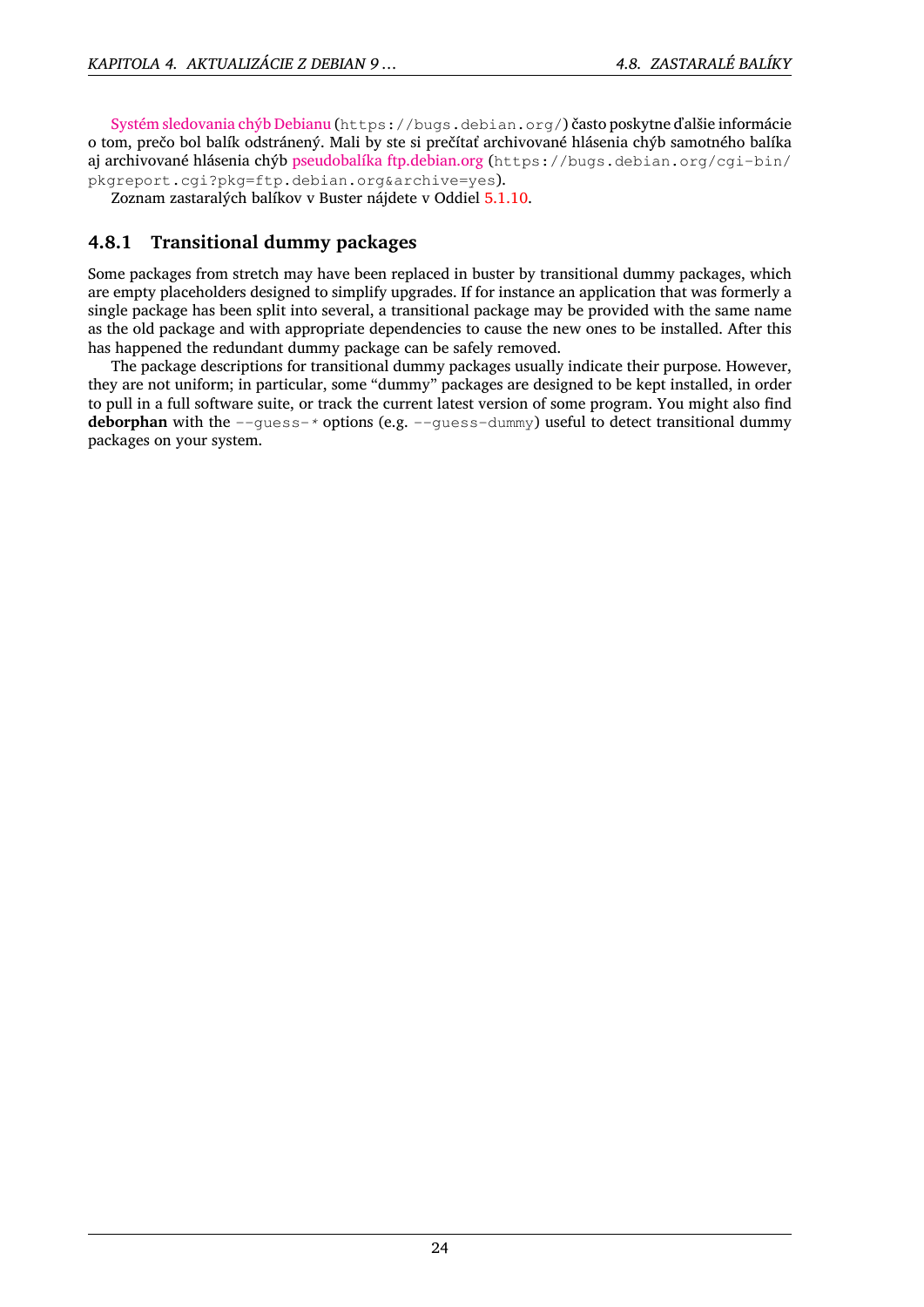# <span id="page-30-6"></span><span id="page-30-0"></span>**Kapitola 5**

# **Problémy vyskytujúce sa v buster**

Niekedy majú zmeny zavedené v novom vydaní vedľajšie účinky, ktorým sa nedokážeme rozumne vyhnúť alebo by spôsobili objavenie chýb inde. Tu dokumentujeme problémy, ktorých sme si vedomí. Tiež si prosím prečítajte errata, dokumentáciu relevantných balíkov, hlásenia o chybách a ďalšie informácie, ktoré spomína Oddiel 6.1.

## **5.1 Položky [týk](#page-38-1)ajúce sa aktualizácie na buster**

Táto časť pokrýva položky týkajúce sa aktualizácie z stretch na buster

#### <span id="page-30-1"></span>**5.1.1 Hidepid mount option for procfs unsupported**

<span id="page-30-2"></span>Using the hidepid mount option for  $/pr \circ c$  is known to cause problems with current versions of systemd, and is considered by systemd upstream to be an unsupported configuration. Users who have modified /etc/fstab to enable this option are advised to disable it before the upgrade, to ensure login sessions work on buster. (A possible route to re-enabling it is outlined on the wiki's Hardening (https://wiki.debian.org/Hardening#Mounting\_.2Fproc\_with\_hidepid) page.)

#### **5.1.2 ypbind fails to start with -no-dbus**

<span id="page-30-3"></span>The default options of ypbind have changed. However, if you have modified this file the old default will not be updated and you must make sure that the YPBINDARGS= option in  $/etc$ /default/nis does not include -no-dbus. With -no-dbus present, **ypbind** will fail to start, and you may not be able to log in. For more info see bug #906436 (https://bugs.debian.org/906436).

#### **5.1.3 NIS server does not answer NIS client requests by default**

<span id="page-30-4"></span>The default behavior of rp[cbind](https://bugs.debian.org/906436) has changed to no longer answer remote calls from NIS clients. On NIS servers you will need to add the (Debian-specific)  $-r$  flag to the command line options of **rpcbind**, otherwise users will not be able to log into your NIS client machines. For more info see bug #935492 (https://bugs.debian.org/935492).

#### **5.1.4 sshd fails to authenticate**

<span id="page-30-5"></span>The semantics of PubkeyAcceptedKeyTypes and the similar HostbasedAcceptedKeyTypes options for sshd have changed. These now specify signature algorithms that are accepted for their respective authentication mechanism, where previously they specified accepted key types. This distinction matters when using the RSA/SHA2 signature algorithms  $rsa-sha2-256$ ,  $rsa-sha2-512$  and their certificate counterparts. Configurations that override these options but omit these algorithm names may cause unexpected authentication failures.

No action is required for configurations that accept the default for these options.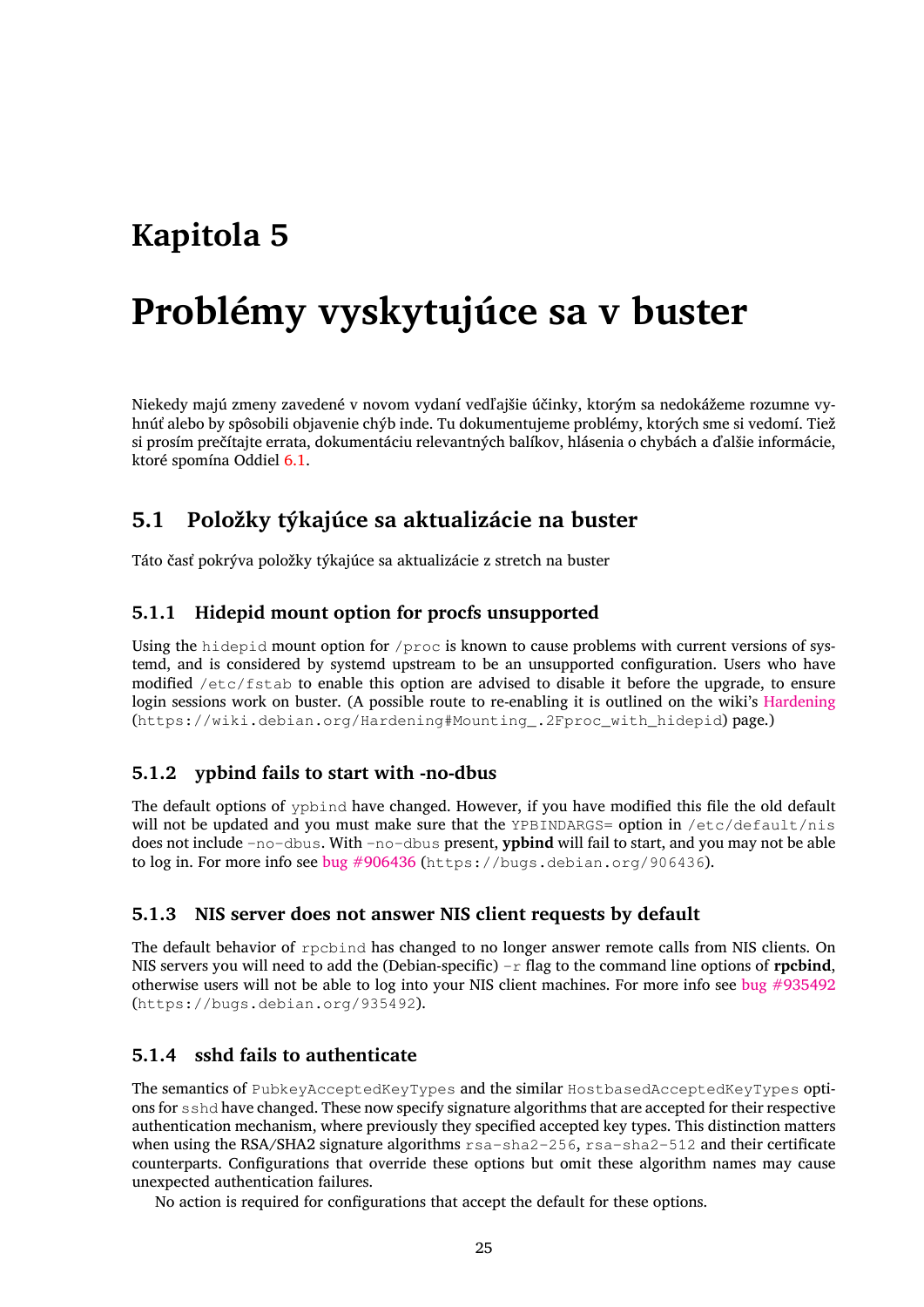#### **5.1.5 Daemons fail to start or system appears to hang during boot**

<span id="page-31-2"></span>Due to systemd needing entropy during boot and the kernel treating such calls as blocking when available entropy is low, the system may hang for minutes to hours until the randomness subsystem is sufficiently initialized (random: crng init done). For amd64 systems supporting the RDRAND instruction this issue is avoided by the Debian kernel using this instruction by default (CONFIG\_RANDOM\_TRUST\_CPU).

<span id="page-31-0"></span>Non-amd64 systems and some types of virtual machines need to provide a different source of entropy to continue fast booting. haveged has been chosen for this within the Debian Installer project and may be a valid option if hardware entropy is not available on the system. On virtual machines consider forwarding entropy from the host to the VMs via virtio\_rng.

If you read this after upgrading a remote system to buster, ping the system on the network continuously as this adds entropy to the randomness pool and the system will eventually be reachable by ssh again.

See the wiki (https://wiki.debian.org/BoottimeEntropyStarvation) and DLange's overview of the issue (https://daniel-lange.com/archives/152-hello-buster.html) for other options.

#### **[5.1.6 Migra](https://daniel-lange.com/archives/152-hello-buster.html)ting from legacy network interface names**

<span id="page-31-1"></span>If your system was upgraded from an earlier release, and still uses the old-style network interface names that were deprecated with stretch (such as  $\epsilon$ th0 or wlan0), you should be aware that the mechanism of defining their names via /etc/udev/rules.d/70-persistent-net.rules is officially not supported by udev in buster (while it may still work in some cases). To avoid the danger of your machine losing networking after the upgrade to buster, it is recommended that you migrate in advance to the new naming scheme (usually meaning names like enp0s1 or wlp2s5, which incorporate PCI busand slot-numbers). Take care to update any interface names hard-coded in configuration for firewalls, ifupdown, and so on.

The alternative is to switch to a supported mechanism for enforcing the old naming scheme, such as a systemd .link file (see systemd.link(5) (https://manpages.debian.org/buster/systemd. link)). The net.ifnames=0 kernel commandline option might also work for systems with only one network interface (of a given type).

To find the new-style n[ames that will be](https://manpages.debian.org/buster/systemd.link) used, first find the current names of the relevant interfaces:

```
$ echo /sys/class/net/[ew]*
```
For each of these names, check whether it is used in configuration files, and what name udev would prefer to use for it:

```
$ sudo rgrep -w eth0 /etc
$ udevadm test-builtin net_id /sys/class/net/eth0 2>/dev/null
```
This should give enough information to devise a migration plan. (If the udevadm output includes an "onboard" or "slot" name, that takes priority; MAC-based names are normally treated as a fallback, but may be needed for USB network hardware.)

Once you are ready to carry out the switch, disable 70-persistent-net.rules either by renaming it or by commenting out individual lines. On virtual machines you will need to remove the files /etc/systemd/network/99-default.link and (if using virtio network devices) /etc/systemd/ network/50-virtio-kernel-names.link. Then rebuild the initrd:

```
$ sudo update-initramfs -u
```
and reboot. Your system should now have new-style network interface names. Adjust any remaining configuration files, and test your system.

See the wiki (https://wiki.debian.org/NetworkInterfaceNames), upstream documentation (https://www.freedesktop.org/software/systemd/man/systemd.net-naming-scheme.html), and the udev README. Debian for further information.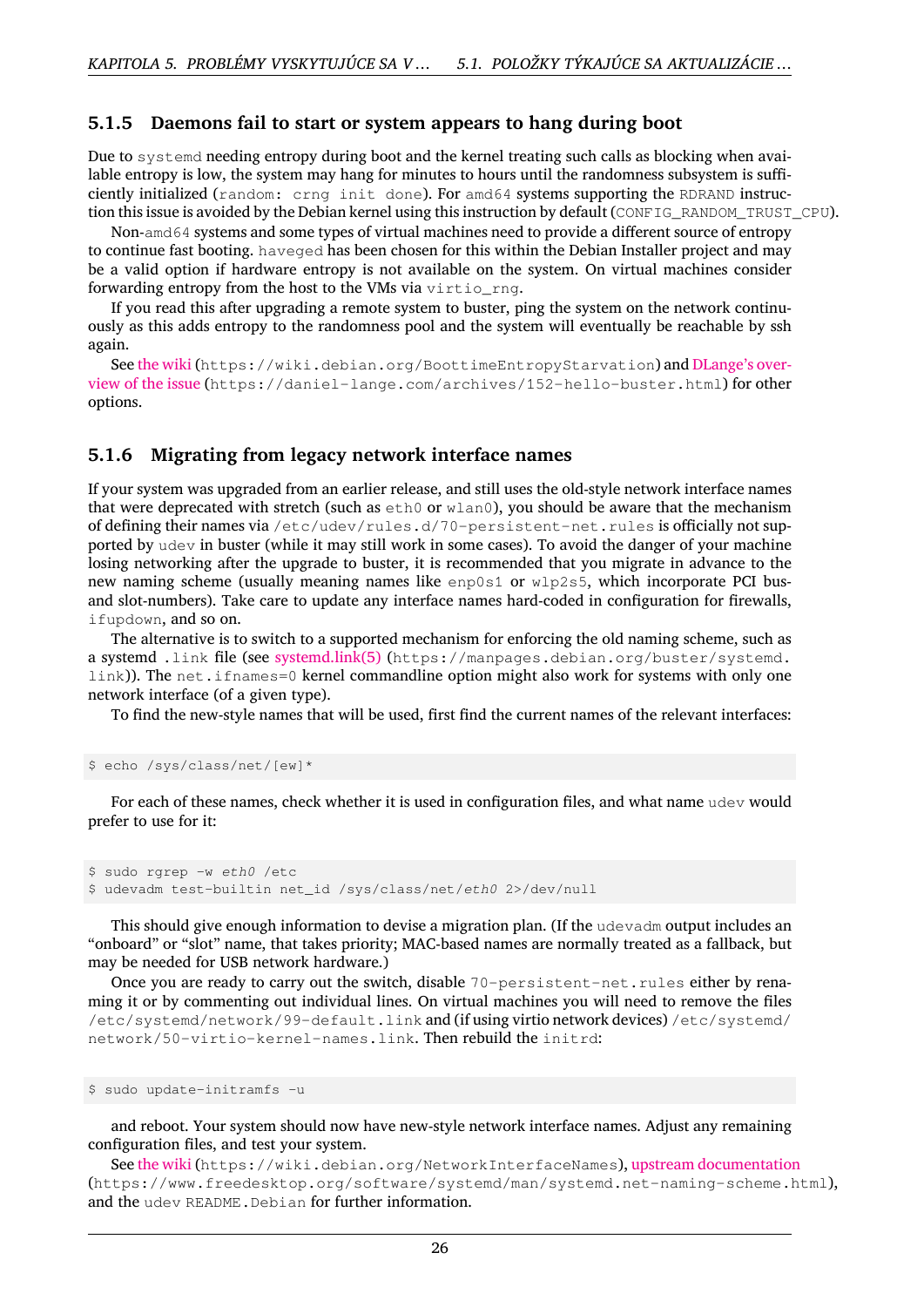#### **5.1.7 Module configuration for bonding and dummy interfaces**

<span id="page-32-4"></span><span id="page-32-0"></span>Systems using channel bonding and/or dummy interfaces, for instance to configure a machine as a router, may encounter problems upgrading to buster. New versions of systemd install a file  $/$ lib/ modprobe.d/systemd.conf (intended to simplify configuration via **systemd-networkd**) which contains the lines

```
options bonding max_bonds=0
options dummy numdummies=0
```
Admins who were depending on different values will need to ensure they are set in the correct way to take precedence. A file in /etc/modprobe.d will override one with the same name under /lib/ modprobe.d, but the names are processed in alphabetical order, so /lib/modprobe.d/systemd. conf follows and overrides (for instance) /etc/modprobe.d/dummy.conf. Make sure that any local configuration file has a name that sorts after "systemd.conf", such as "/etc/modprobe.d/ zz-local.conf".

#### **5.1.8 OpenSSL default version and security level raised**

Following various security recommendations, the default minimum TLS version has been changed from TLSv1 to TLSv1.2.

<span id="page-32-1"></span>The default security level for TLS connections has also been increased from level 1 to level 2. This moves from the 80 bit security level to the 112 bit security level and will require 2048 bit or larger RSA and DHE keys, 224 bit or larger ECC keys, and SHA-2.

The system wide settings can be changed in /etc/ssl/openssl.cnf. Applications might also have an application specific way to override the defaults.

In the default /etc/ssl/openssl.cnf there is a MinProtocol and CipherString line. The CipherString can also set the security level. Information about the security levels can be found in the SSL\_CTX\_set\_security\_level(3ssl) (https://manpages.debian.org/buster/SSL\_CTX\_set\_ security\_level(3ssl)) manpage. The list of valid strings for the minimum protocol version can be found in SSL\_CONF\_cmd(3ssl) (https://manpages.debian.org/buster/SSL\_CONF\_cmd(3ssl)). Other information can be found in ciphers(1ssl) (https://manpages.debian.org/buster/ciphers(1ssl)) and config(5ssl) ([https://manpages](https://manpages.debian.org/buster/SSL_CTX_set_security_level(3ssl)).debian.org/buster/config(5ssl)).

Changing the system wide defaults in /etc/ssl/openssl.cnf back to their previous values can be done [by setting:](https://manpages.debian.org/buster/SSL_CONF_cmd(3ssl))

[MinPro](https://manpages.debian.org/buster/config(5ssl))tocol = None CipherString = DEFAULT

It's recommended that you contact the remote site if the defaults cause problems.

#### **5.1.9 Some applications don't work in GNOME on Wayland**

<span id="page-32-2"></span>GNOME in buster has changed its default display server from Xorg to Wayland (see Oddiel 2.2.11). Some applications, including the popular package manager synaptic, the default Simplified Chinese input method, fcitx, and most screen recording applications, have not been updated to work properly under Wayland. In order to use these packages, one needs to log in with a GNOME on Xorg se[ssion.](#page-12-1)

#### **5.1.10 Významné zastaralé balíky**

Nasleduje zoznam známych významných zastaralých balíkov (ich popis nájdete v Oddiel 4.8). Medzi zastaralé balíky patria:

- <span id="page-32-3"></span>• The package meelog is no longer supported with kernel versions above 4.12. rasdaemon can be used as its replacement.
- The package revelation, which is used to store passwords, is not included in buster. keepass2 can import previously exported password XML files from revelation. Please make sure you export your data from revelation before upgrading, to avoid losing access to your passwords.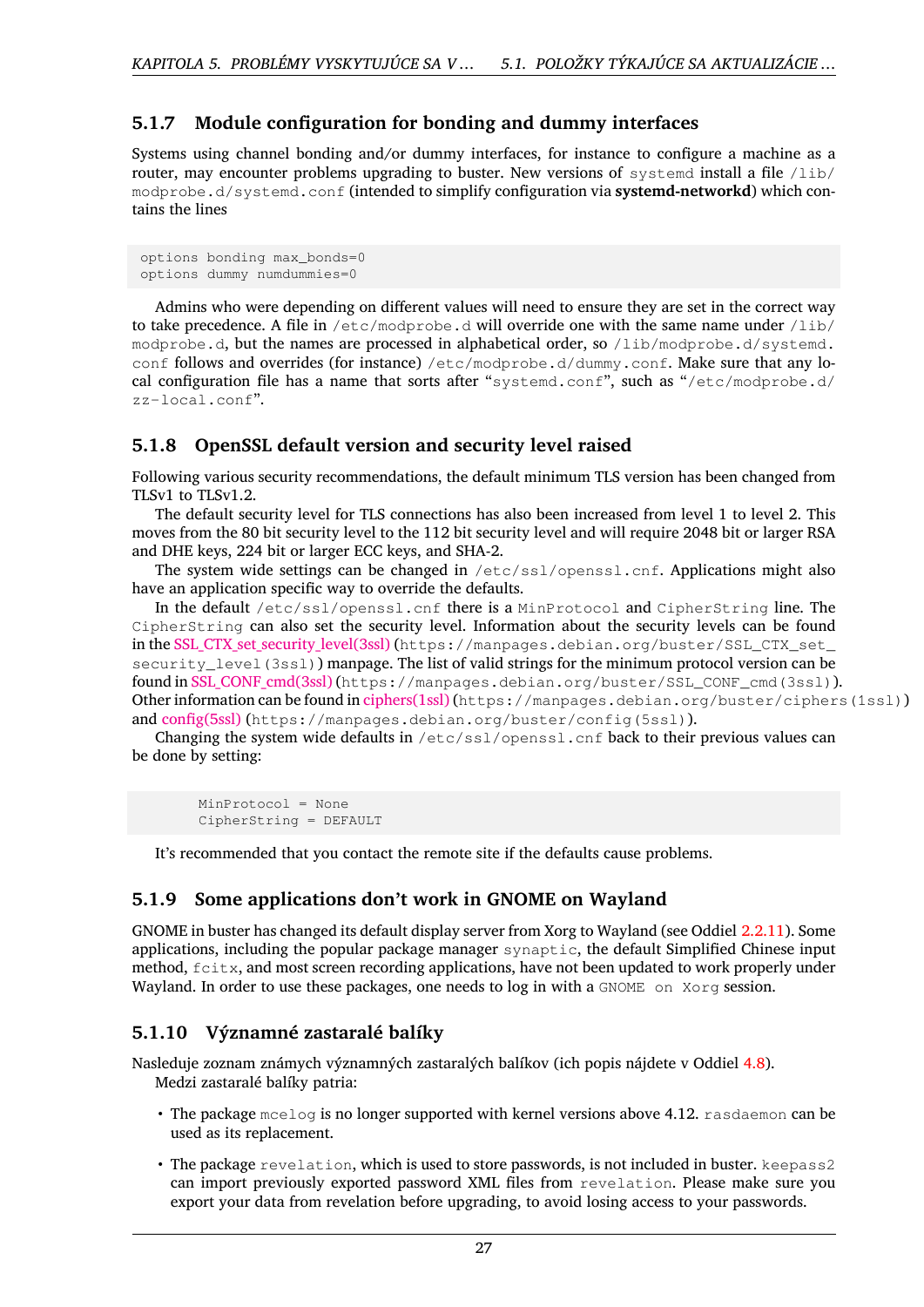- The package phpmyadmin is not included in buster.
- <span id="page-33-3"></span>• ipsec-tools and racoon have been removed from buster as their source has been lagging behind in adapting to new threats.

Users are encouraged to migrate to libreswan, which has broader protocol compatibility and is being actively maintained upstream.

libreswan should be fully compatible in terms of communication protocols since it implements a superset of racoon's supported protocols.

- The simple MTA ssmtp has been dropped for buster. This is due to it currently not validating TLS certs; see bug  $#662960$  (https://bugs.debian.org/662960).
- The ecryptfs-utils package is not part of buster due to an unfixed serious bug (#765854 (https://bugs.debian.org/765854)). At the time of writing this paragraph, there was no clear advi[ce for users of](https://bugs.debian.org/662960) eCryptfs, except not to upgrade.

## **5.1.11 Zastaralé súčasti buster**

S ďalším vydaním Debian 11 (s kódovým označením bullseye) niektoré funkcie budú označené ako zastarané. Používatelia budú musieť migrovať na iné alternatívy, aby predišli problémom pri aktualizácii na Debian 11.

<span id="page-33-0"></span>Medzi ne patria nasledovné funkcie:

- Python 2 will stop being supported by its upstream on January 1, 2020 (https://www.python.  $\sigma$ rg/dev/peps/pep-0373/). Debian hopes to drop python-2.7 for Debian 11. If users have functionality that relies on **python**, they should prepare to migrate to **python3**.
- Icinga 1.x is EOL upstream since 2018-12-31; while the [icinga](https://www.python.org/dev/peps/pep-0373/) package is still present, users should use the buster lifetime to migrate to Icinga 2 (icinga2 package) and Icinga Web 2 (icingaweb2 package). The icinga2-classicui package is still present to use the Icinga 1.x CGI web interface with Icinga 2, but the support for it will be removed in Icinga 2.11. Icinga Web 2 should be used instead.
- The Mailman mailing list manager suite version 3 is newly available in this release. Mailman has been split up into various components; the core is available in the package mailman3 and the full suite can be obtained via the mailman3-full metapackage.

The legacy Mailman version 2.1 remains available in this release in the package mailman, so you can migrate any existing installations at your own pace. The Mailman 2.1 package will be kept in working order for the foreseeable future, but will not see any major changes or improvements. It will be removed from the first Debian release after Mailman upstream has stopped support for this branch.

Everyone is encouraged to upgrade to Mailman 3, the modern release under active development.

• The packages spf-milter-python and dkim-milter-python are no longer actively developed upstream, but their more feature-rich replacements, pyspf-milter and dkimpy-milter, are available in buster. Users should migrate to the new packages before the old ones are removed in bullseye.

## **5.1.12 Čo urobiť po aktualizácii pred reštartom**

When apt full-upgrade has finished, the "formal" upgrade is complete. For the upgrade to buster, there are no special actions needed before performing a reboot.

## <span id="page-33-2"></span><span id="page-33-1"></span>**5.1.13 SysV init related packages no longer required**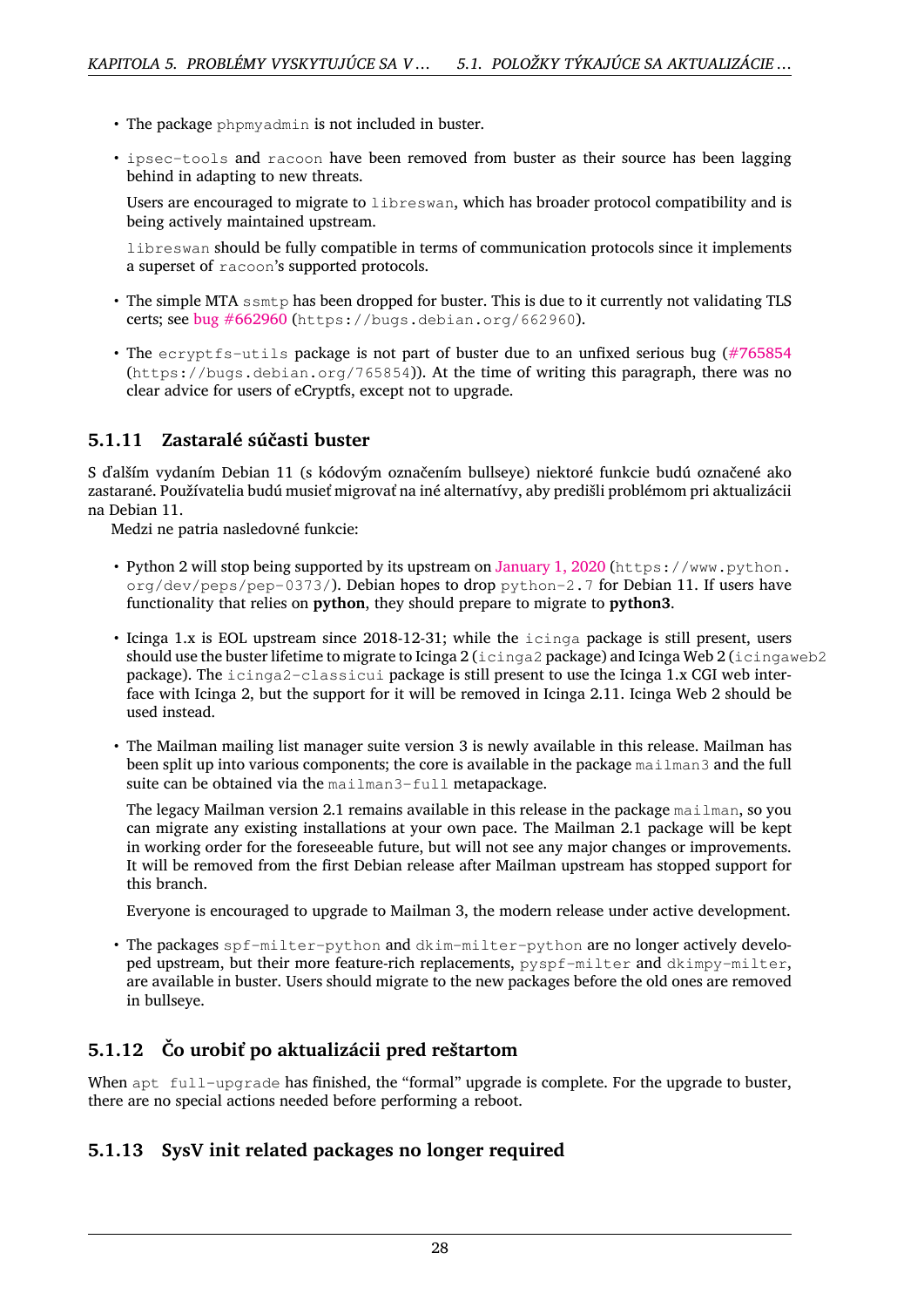POZNÁMKA

This section does not apply if you have decided to stick with sysvinit-core.

After the switch to systemd as default init system in Jessie and further refinements in Stretch, various SysV related packages are no longer required and can now be purged safely via

apt purge initscripts sysv-rc insserv startpar

## **5.2 Obmedzenia bezpečnostnej podpory**

<span id="page-34-0"></span>Existujú niektoré balíky, pre ktoré Debian nemôže sľúbiť poskytovanie minimálnych spätných portov v prípade bezpečnostných problémov. Tieto sú popísané v nasledovných častiach.

#### POZNÁMKA

The package debian-security-support helps to track the security support status of installed packages.

#### **5.2.1 Security status of web browsers and their rendering engines**

<span id="page-34-1"></span>Debian 10 includes several browser engines which are affected by a steady stream of security vulnerabilities. The high rate of vulnerabilities and partial lack of upstream support in the form of long term branches make it very difficult to support these browsers and engines with backported security fixes. Additionally, library interdependencies make it extremely difficult to update to newer upstream releases. Therefore, browsers built upon e.g. the webkit and khtml engines<sup>1</sup> are included in buster, but not covered by security support. These browsers should not be used against untrusted websites. The webkit2gtk source package is covered by security support.

For general web browser use we recommend Firefox or Chromium. They will be kept up-to-date by rebuilding the current ESR releases for stable. The same strategy will be [ap](#page-34-4)plied for Thunderbird.

#### **5.2.2 Go based packages**

The Debian infrastructure currently doesn't properly enable rebuilding packages that statically link parts of other packages on a large scale. Until buster that hasn't been a problem in practice, but with the growth of the Go ecosystem it means that Go based packages won't be covered by regular security support until the infrastructure is improved to deal with them maintainably.

<span id="page-34-2"></span>If updates are warranted, they can only come via regular point releases, which may be slow in arriving.

## **5.3 Problémy s konkrétnymi balíkmi**

<span id="page-34-3"></span>Vo väčšine prípadov by sa mala aktualizácia balíkov medzi stretch a buster prebehnúť hladko. V malom počte prípadov, môže byť potrebný zásah, a to buď pred aktualizáciou alebo počas nej. Tieto prípady sú uvedené nižšie pre jednotlivé balíky.

<span id="page-34-4"></span> $1$ These engines are shipped in a number of different source packages and the concern applies to all packages shipping them. The concern also extends to web rendering engines not explicitly mentioned here, with the exception of webkit2gtk.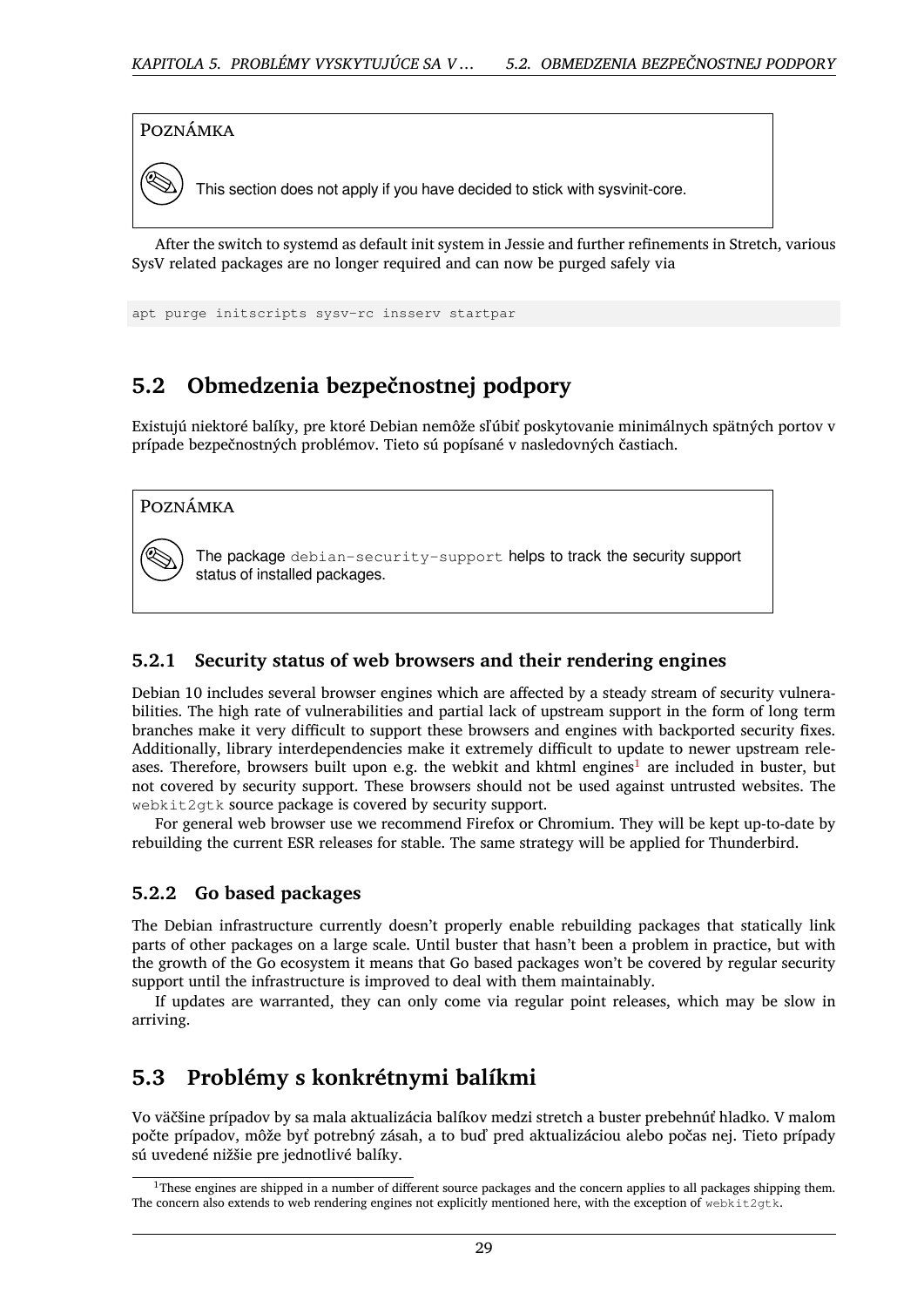#### **5.3.1 Semantics for using environment variables for su changed**

<span id="page-35-6"></span><span id="page-35-0"></span>su has changed semantics in buster and no longer preserves the user environment variables DISPLAY and XAUTHORITY. If you need to run graphical applications with su, you will have to explicitly set them to allow access to your display. See bug #905409 (https://bugs.debian.org/905409) for an extensive discussion.

#### **5.3.2 Existing PostgreSQL data[bases need](https://bugs.debian.org/905409) to be reindexed**

<span id="page-35-1"></span>When upgrading from stretch to buster, the  $q\text{libc}$  locale data is upgraded. Specifically, this changes how PostgreSQL sorts data in text indexes. To avoid corruption, such indexes need to be REINDEXed immediately after upgrading the locales or locales-all packages, before putting the database back into production.

Suggested command:

```
sudo -u postgres reindexdb --all
```
Alternatively, upgrade the databases to PostgreSQL 11 using **pg\_upgradecluster**. (This uses **pg\_dump** by default which will rebuild all indexes. Using -m upgrade or **pg\_upgrade** is *not* safe because it preserves the now-wrong index ordering.)

Refer to the PostgreSQL Wiki (https://wiki.postgresql.org/wiki/Locale\_data\_changes) for more information.

#### **5.3.3 mut[t and neomutt](https://wiki.postgresql.org/wiki/Locale_data_changes)**

In stretch, the package mutt had patches applied from the sources at https://neomutt.org (https: //neomutt.org). Starting from buster, the package providing /usr/bin/mutt will instead be purely based on the original sources from http://www.mutt.org (http://www.mutt.org), and a separate neomutt package is available providing /usr/bin/neomutt.

<span id="page-35-2"></span>This means that some of the features that were previously provided by mutt [are no longer](https://neomutt.org) available. If this breaks your configuration yo[u can install](http://www.mutt.org) neomutt instead.

#### **5.3.4 Accessing GNOME Settings app without mouse**

<span id="page-35-3"></span>Without a pointing device, there is no direct way to change settings in the GNOME Settings app provided by gnome-control-center. As a work-around, you can navigate from the sidebar to the main content by pressing the **Right Arrow** twice. To get back to the sidebar, you can start a search with Ctrl+F, type something, then hit **Esc** to cancel the search. Now you can use the **Up Arrow** and **Down Arrow** to navigate the sidebar. It is not possible to select search results with the keyboard.

#### **5.3.5 gnome-disk-utility fails to change LUKS password causing permanent data loss (buster 10.0 only)**

<span id="page-35-4"></span>Users of the initial buster release images should not change the LUKS password of encrypted disks with the GNOME graphical interface for disk management. The gnome-disk-utility package in buster had a very nasty bug (#928893) (https://bugs.debian.org/928893) when used to change the LUKS password: it deleted the old password but failed to correctly set the new one, making all data on the disk inaccessible. This has been fixed in the first point release.

#### **5.3.6 evolu[tion-ews has](https://bugs.debian.org/928893) been dropped, and email inboxes using Exchange, Office365 or Outlook server will be removed**

<span id="page-35-5"></span>Users using evolution as their email client and connecting to a server running Exchange, Office365 or Outlook using the evolution-ews plugin should not upgrade to buster without backing up data and finding an alternative solution beforehand, as evolution-ews has been dropped due to bug  $\#926712$ (https://bugs.debian.org/926712) and their email inboxes, calendar, contact lists and tasks will be removed and will no longer be accessible with Evolution.

The evolution-ews package has been reintroduced via buster-backports. Users upgrading from stretch to buster can enable buster-backports after the upgrade and then they will be a[ble to reinstall](https://bugs.debian.org/926712) evolution-ews.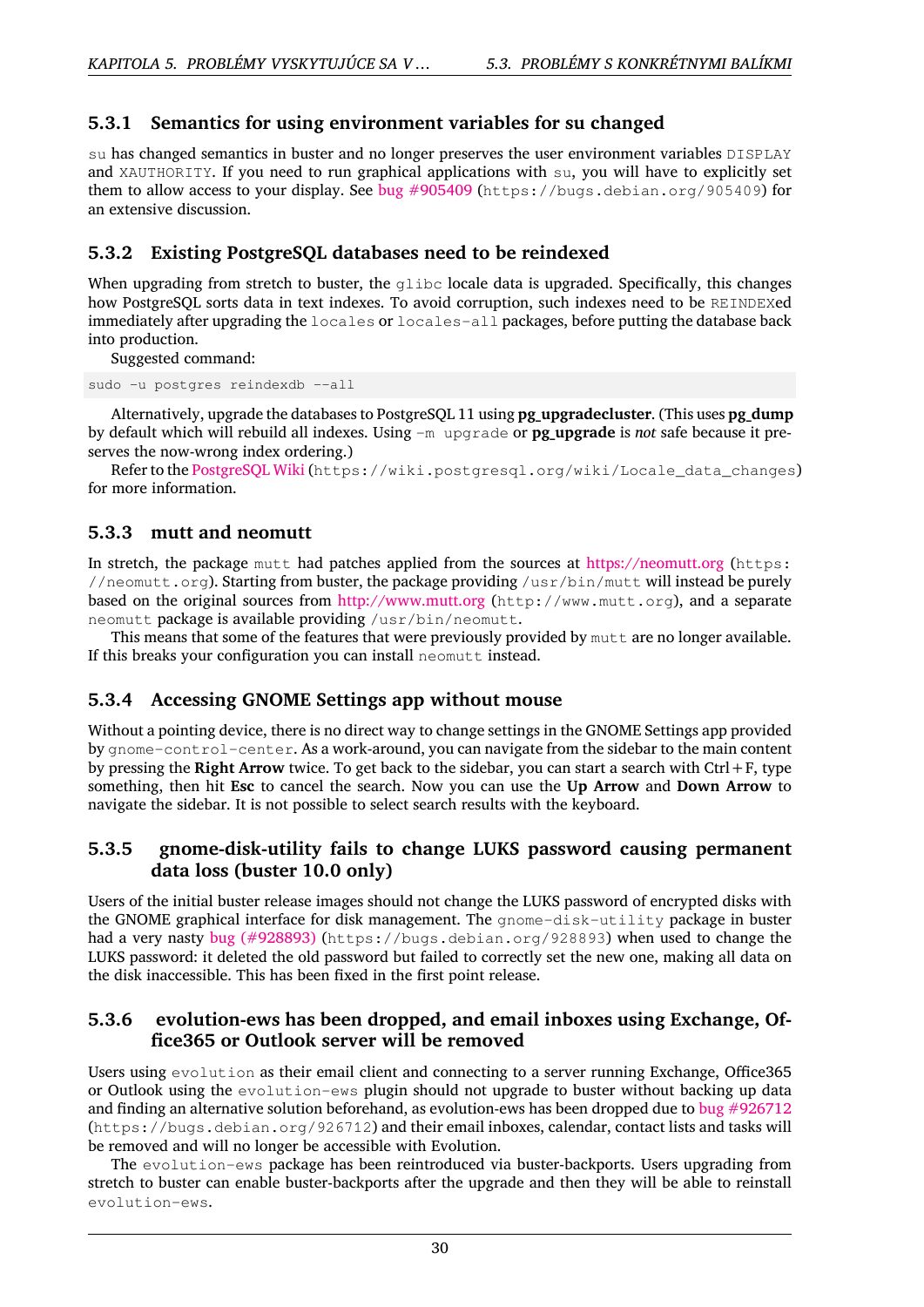#### **5.3.7 Calamares installer leaves disk encryption keys readable**

<span id="page-36-4"></span>When installing Debian from live media using the Calamares installer (Oddiel 2.2.13) and selecting the full disk encryption feature, the disk's unlock key is stored in the initramfs which is world readable. This allows users with local filesystem access to read the private key and gain access to the filesystem again in the future.

<span id="page-36-0"></span>This can be worked around by adding UMASK=0077 to /etc/initramfs-[tools/](#page-12-3)conf.d/initramfs-permissi and running **update-initramfs -u**. This will recreate the initramfs without world-readable permissions.

A fix for the installer is being planned (see bug #931373 (https://bugs.debian.org/931373)) and will be uploaded to debian-security. In the meantime users of full disk encryption should apply the above workaround.

#### **5.3.8 S3QL URL changes for Ama[zon S3 buck](https://bugs.debian.org/931373)ets**

When using  $s3q1$  with Amazon S3 buckets, the configuration needs updating for a change in the URL. The new format is:

<span id="page-36-1"></span>s3://<region>/<br/>bucket>/<prefix>

## **5.3.9 Split in configuration for logrotate**

The shipped configurations for  $/\text{var}/\text{log}/\text{btmp}$  and  $/\text{var}/\text{log}/\text{wtmp}$  have been split from the main configuration file (/etc/logrotate.conf) into separate standalone files (/etc/logrotate.d/btmp and /etc/logrotate.d/wtmp).

<span id="page-36-2"></span>If you have modified /etc/logrotate.conf in this regard, make sure to re-adjust the two new files to your needs and drop any references to  $(b|w)$ tmp from the main file, since duplicate definitions can cause errors.

#### **5.3.10 The rescue boot option is unusable without a root password**

With the implementation of sulogin now used, booting with the rescue option always requires the root password. If one has not been set, this makes the rescue mode effectively unusable. However it is still possible to boot using the kernel parameter  $init=$ /sbin/sulogin  $--force$ 

<span id="page-36-3"></span>To configure systemd to do the equivalent of this whenever it boots into rescue mode (also known as single mode: see systemd(1) (https://manpages.debian.org/buster//buster/systemd/ systemd.1.html)), run **sudo systemctl edit rescue.service** and create a file saying just:

```
[Service]
Environment=SYSTEMD_SULOGIN_FORCE=1
```
It might also (or instead) be useful to do this for the emergency.service unit, which is started *automatically* in the case of certain errors (see systemd.special(7) (https://manpages.debian.org/ buster//buster/systemd/systemd.special.7.html)), or if emergency is added to the kernel command line (e.g. if the system can't be recovered by using the rescue mode).

For background and a discussion on the se[curity implications s](https://manpages.debian.org/buster//buster/systemd/systemd.special.7.html)ee #802211 (https://bugs.debian. org//802211).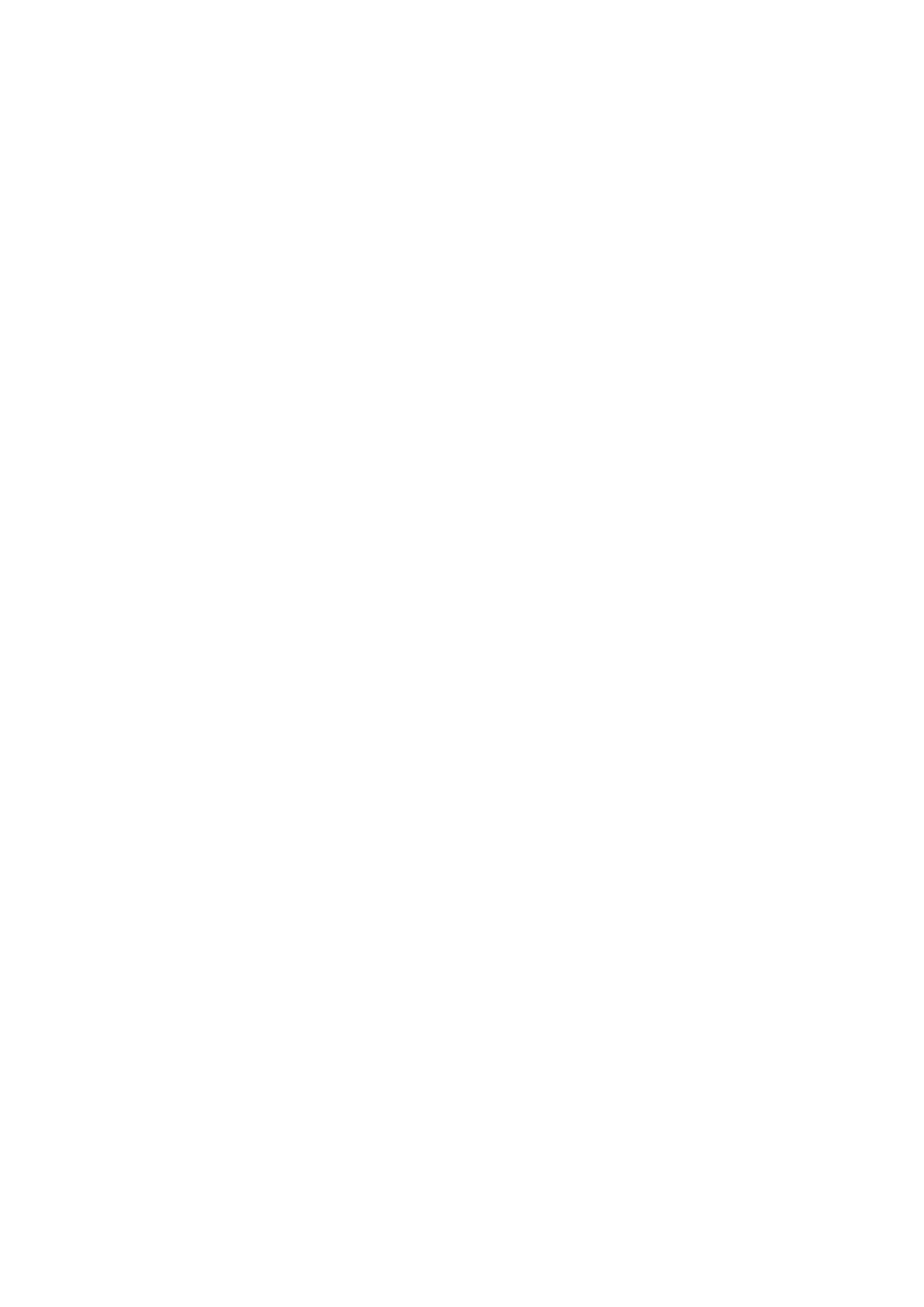## <span id="page-38-0"></span>**Kapitola 6**

# **Ďalšie informácie o Debiane**

## **6.1 Ďalšie čítanie**

<span id="page-38-1"></span>Okrem týchto Poznámok k vydaniu a Inštalačnej príručky ďalšiu dokumentáciu o systéme Debian nájdete v rámci Dokumentačného projektu Debian (DDP), ktorého cieľom je tvoriť kvalitnú dokumentáciu pre používateľov a vývojárov Debianu. Medzi dostupnú dokumentáciu patrí Debian Reference, Debian New Maintainers Guide, Debian FAQ a mnohé ďalšie. Podrobnosti o existujúcich zdrojoch nájdete na webstránke DDP (https://www.debian.org/doc/) a na Debian Wiki (https://wiki.debian. org/).

Dokumentácia jednotlivých balíkov sa inštaluje do adresára /usr/share/doc/*balík*. Sem patria informácie o autorských právach, podrobnosti o balíku špec[ifické pre De](https://wiki.debian.org/)bian a všetka dokumentácia [pochádzajúca od](https://www.debian.org/doc/) pôvodných autorov.

## **6.2 Ako získať pomoc**

<span id="page-38-2"></span>Existuje mnoho spôsobov ako získať pomoc, rady a podporu pri používaní Debianu, no mali by ste ich zvážiť až potom, čo ste pri skúmaní problému prehľadali všetku dostupnú dokumentáciu. Tento oddiel poskytuje krátky úvod k tým informačným kanálom, ktoré môžu pomôcť novým používateľom Debianu.

#### **6.2.1 Konferencie**

<span id="page-38-3"></span>Konferencie elektronickej pošty, ktoré najviac zaujímajú používateľov Debianu, sú debian-user (po anglicky) a ostatné konferencie debian-user-*jazyk* (v ostatných jazykoch). Informácie o týchto konferenciách a ako sa do nich prihlásiť popisuje https://lists.debian.org/. Rešpektujte prosím štandardnú etiketu elektronickej komunikácie a konferencií a než pošlete svoju otázku, pohľadajte najskôr v archívoch konferencie či sa ju už niekto pýtal.

#### **6.2.2 Internet Relay Chat**

Debian má na IRC sieti OFTC kanál určený na podporu a pomoc používateľom Debianu. Kanál nájdete pod menom #debian na serveri irc.debian.org.

<span id="page-38-4"></span>Prosím, dodržiavajte pravidlá kanála a berte ohľad na ostatných používateľov. Pravidlá nájdete na Debian Wiki (https://wiki.debian.org/DebianIRC).

Ďalšie informácie o OFTC nájdete na jeho webovej stránke (http://www.oftc.net/).

## **[6.3 Ozn](https://wiki.debian.org/DebianIRC)amovanie chýb**

<span id="page-38-5"></span>Snažíme sa, aby sme z Debianu urobili kvalit[ný operačný systé](http://www.oftc.net/)m - to však neznamená, že balíky, ktoré poskytujeme nemajú vôbec žiadne chyby. V súlade s filozofiou "otvoreného vývoja" Debianu a ako službu našim používateľom sprístupňujeme všetky informácie o nahlásených chybách v našom vlastnom Systéme sledovania chýb (BTS). BTS je možné prehliadať na adrese https://bugs.debian.org/.

Ak nájdete chybu v distribúcii alebo v niektorom z balíkov softvéru, ktorý je jej súčasťou, oznámte ju prosím, aby ju bolo možné riadne opraviť v ďalších vydaniach. Na oznámenie chyby je potrebné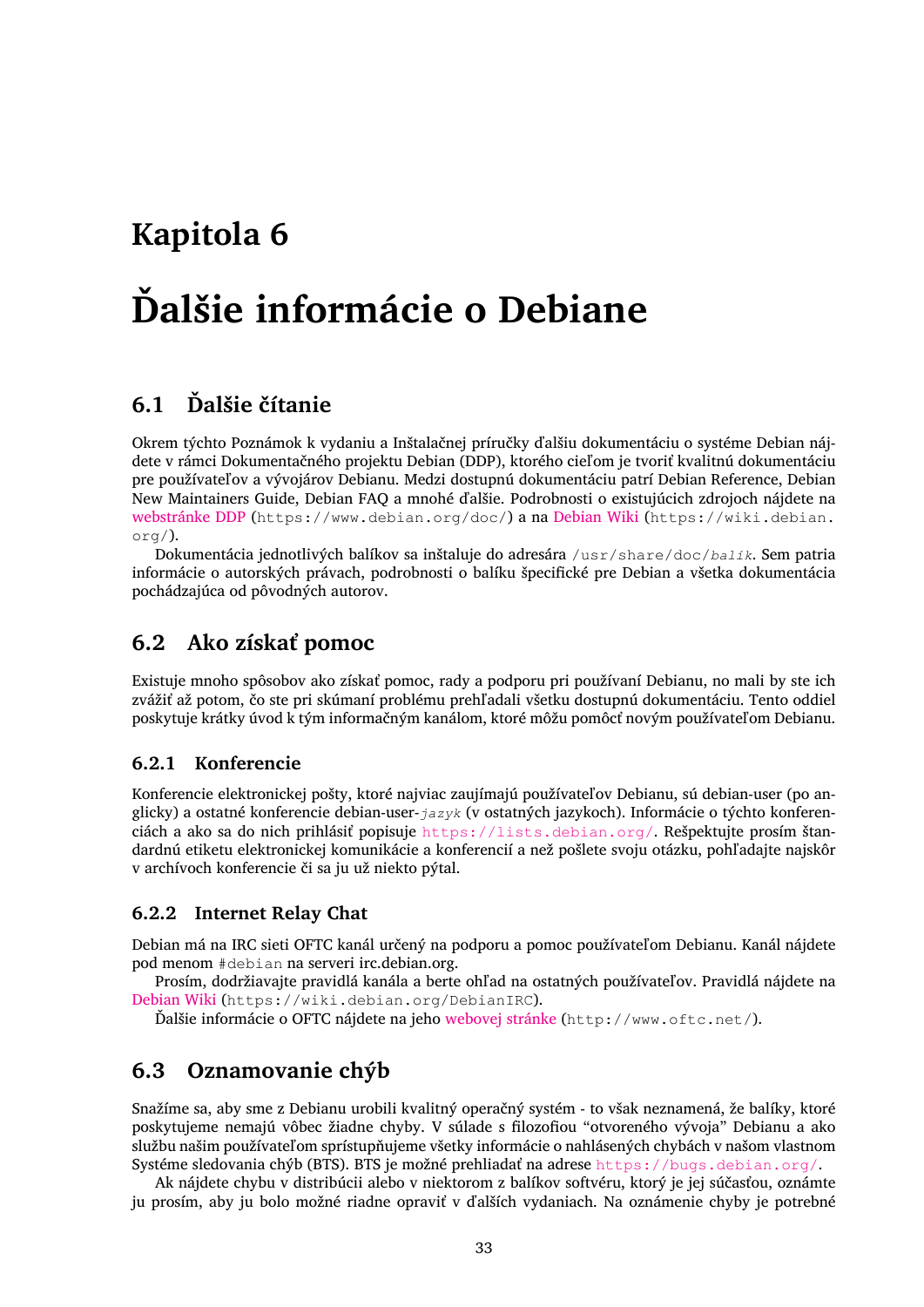<span id="page-39-1"></span>mať platnú emailovú adresu. Vyžadujeme ju preto, aby sme mohli sledovať chyby a aby mohli vývojári kontaktovať oznamovateľov, ak potrebujú podrobnejšie informácie.

Hlásenie o chybe môžete poslať pomocou programu **reportbug** alebo manuálne zaslaním emailu. Viac o Systéme sledovania chýb a ako ho používať sa dozviete v jeho dokumentácii (v /usr/share/ doc/debian ak máte nainštalovaný balík doc-debian) alebo online na stránke Systému sledovania chýb (https://bugs.debian.org/).

## **6.4 Ako prispievať do Debianu**

<span id="page-39-0"></span>[You](https://bugs.debian.org/) do not need to be an expert to contribute to Debian. By assisting users with problems on the various user support lists (https://lists.debian.org/) you are contributing to the community. Identifying (and also solving) problems related to the development of the distribution by participating on the development lists (https://lists.debian.org/) is also extremely helpful. To maintain Debian's high-quality distribution, submit bugs (https://bugs.debian.org/) and help developers track them d[own a](https://lists.debian.org/)nd fix them. The tool how-can-i-help helps you to find suitable reported bugs to work on. If you have a way with words then you may want to contribute more actively by helping to write doc[umen](https://lists.debian.org/)tation (https://www.debian.org/doc/vcs) or translate (https: //www.debian.org/international/[\) existing d](https://bugs.debian.org/)ocumentation into your own language.

Ak chcete venovať viac času, môžete v rámci Debianu spravovať časť kolekcie slobodného softvéru. Obzvlášť užitočné je, ak ľudia prevezmú alebo začnú spravovať veci, ktoré si niekto vyžiadal zaradiť do Debianu. Podrobn[osti o tomto ná](https://www.debian.org/doc/vcs)jdete v databáze balíkov, ktoré potrebujú pomo[c a persp](https://www.debian.org/international/)ektívnych balíkov (https://www.debian.org/devel/wnpp/). Ak vás zaujímajú konkrétne skupiny, môže vás baviť účasť v niektorom z podprojektov Debianu, kam patria okrem iného porty na rôzne architektúry a Debian Pure Blends (https://wiki.debian.org/DebianPureBlends) pre špecifické skupiny používateľov.

[V ka](https://www.debian.org/devel/wnpp/)ždom prípade, ak sa akýmkoľvek sp[ôsobom podieľate na komunite slobodného softvéru, či ako](https://www.debian.org/devel/wnpp/) používateľ, programátor, tvorca dokumentácie alebo prekladateľ, pomáhate tým hnutiu slobodného s[oftvéru. Prispievanie](https://wiki.debian.org/DebianPureBlends) je veľmi užitočné a často aj zábavné, umožňuje vám spoznať nových ľudí a dáva vám ťažko popísateľný hrejivý pocit.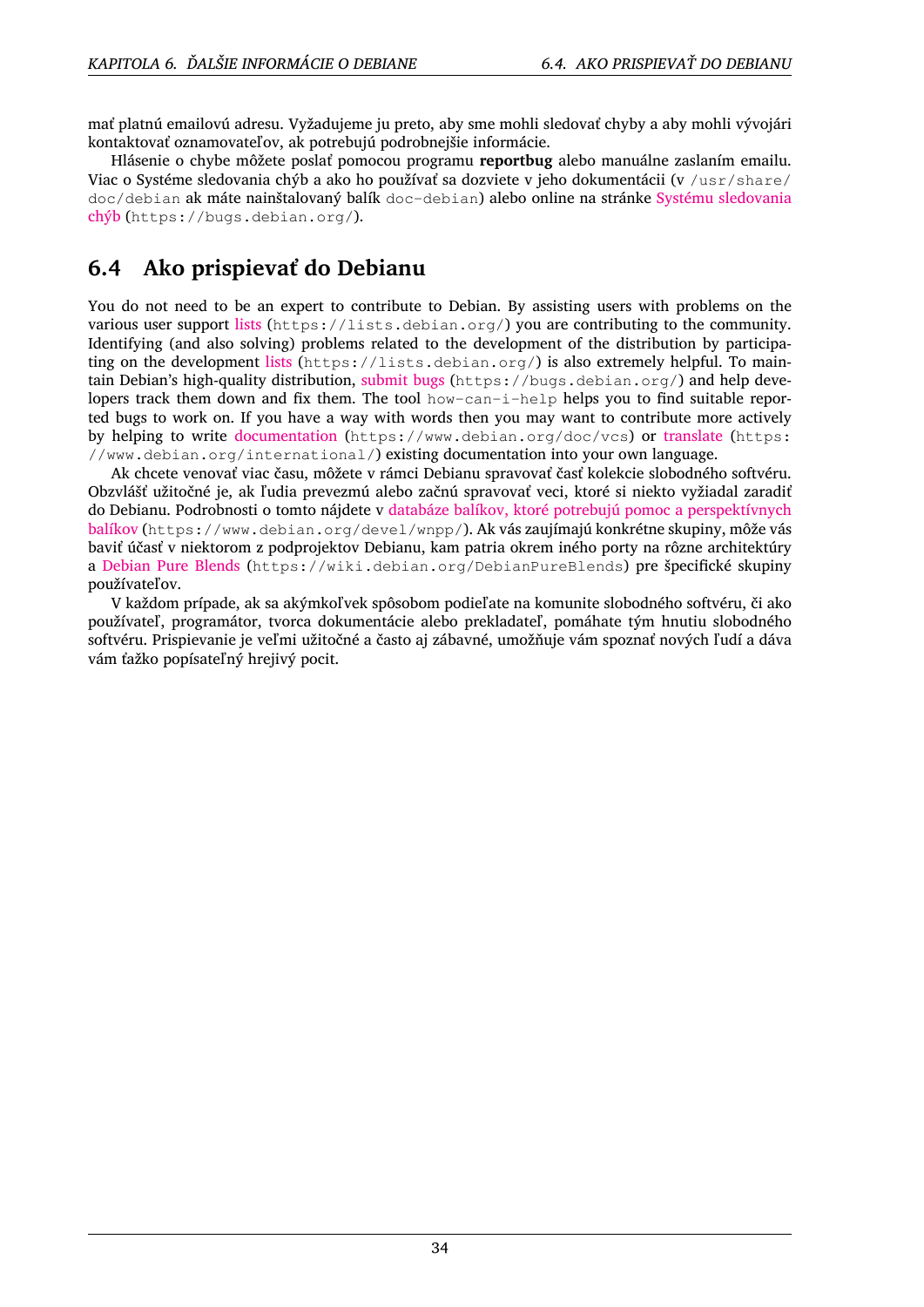# <span id="page-40-0"></span>**Kapitola 7**

# **Slovník**

#### **ACPI**

Advanced Configuration and Power Interface (pokročilé rozhranie na správu konfigurácie a napájania)

#### **ALSA**

Advanced Linux Sound Architecture (pokročilá zvuková architektúra Linuxu)

#### **BD**

Blu-ray Disc (disk Blu-ray)

#### **CD**

Compact Disc (disk CD)

#### **CD-ROM**

Compact Disc Read Only Memory (disk CD-ROM, len na čítanie)

#### **DHCP**

Dynamic Host Configuration Protocol (protokol na dynamickú konfiguráciu počítačov)

#### **DLBD**

Dual Layer Blu-ray Disc (dvojvrstvový disk Blu-ray)

#### **DNS**

Domain Name System (systém názvov domén)

#### **DVD**

Digital Versatile Disc (disk DVD)

#### **GIMP**

GNU Image Manipulation Program (program GNU na prácu s obrázkami)

#### **GNU**

GNU's Not Unix (GNU nie je Unix)

#### **GPG**

GNU Privacy Guard (program GNU na ochranu súkromia)

#### **LDAP**

Lightweight Directory Access Protocol (nenáročný protokol na prístup k adresárom)

#### **LSB**

Linux Standard Base (štandardný základ Linuxu)

#### **LVM**

Logical Volume Manager (správca logických zväzkov)

#### **MTA**

Mail Transport Agent (agent na prenos pošty)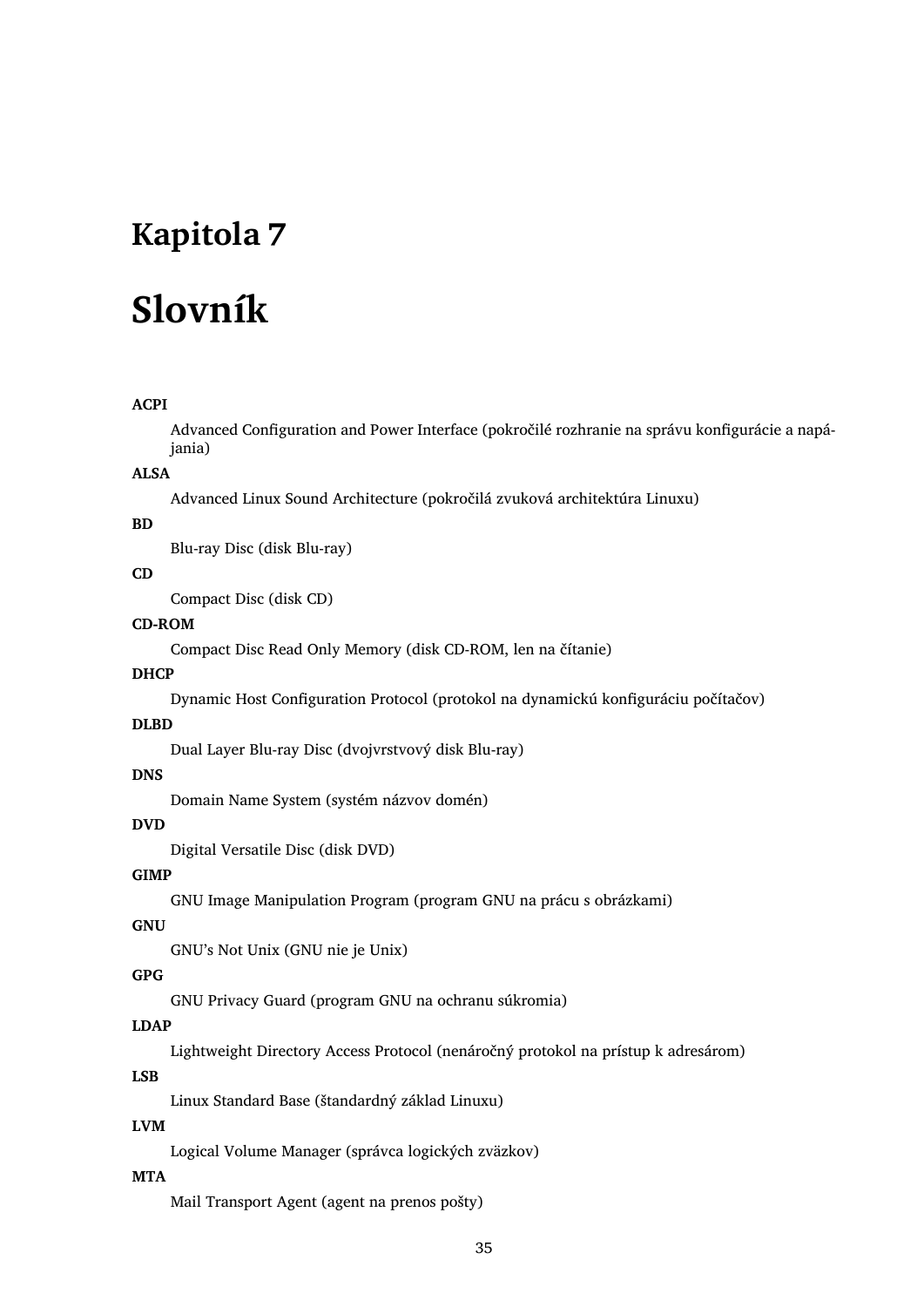| <b>NBD</b>  |                                                                                         |  |  |  |  |
|-------------|-----------------------------------------------------------------------------------------|--|--|--|--|
|             | Network Block Device (sieťové blokové zariadenie)                                       |  |  |  |  |
| <b>NFS</b>  |                                                                                         |  |  |  |  |
|             | Network File System (sieťový súborový systém)                                           |  |  |  |  |
| <b>NIC</b>  |                                                                                         |  |  |  |  |
|             | Network Interface Card (karta sieťového rozhrania)                                      |  |  |  |  |
| <b>NIS</b>  |                                                                                         |  |  |  |  |
|             | Network Information Service (sieťová informačná služba)                                 |  |  |  |  |
| <b>PHP</b>  |                                                                                         |  |  |  |  |
|             | PHP: Hypertext Preprocessor (PHP - preprocesor hypertextu)                              |  |  |  |  |
| <b>RAID</b> |                                                                                         |  |  |  |  |
|             | Redundant Array of Independent Disks (redundantné (nadbytočné) pole nezávislých diskov) |  |  |  |  |
|             | <b>SATA</b>                                                                             |  |  |  |  |
|             | Serial Advanced Technology Attachment                                                   |  |  |  |  |
| <b>SSL</b>  |                                                                                         |  |  |  |  |
|             | Secure Sockets Layer (zabezpečená vrstva socketov)                                      |  |  |  |  |
| <b>TLS</b>  |                                                                                         |  |  |  |  |
|             | Transport Layer Security (zabezpečenie transportnej vrstvy)                             |  |  |  |  |
| <b>UEFI</b> |                                                                                         |  |  |  |  |
|             | Unified Extensible Firmware Interface (zjednotené rozšíriteľné firmvérové rozhranie)    |  |  |  |  |
| <b>USB</b>  |                                                                                         |  |  |  |  |
|             | Universal Serial Bus (univerzálna sériové zbernica)                                     |  |  |  |  |

#### **UUID**

Universally Unique Identifier (univerzálny jedinečný identifikátor)

#### **WPA**

Wi-Fi Protected Access (chránený prístup k Wi-Fi)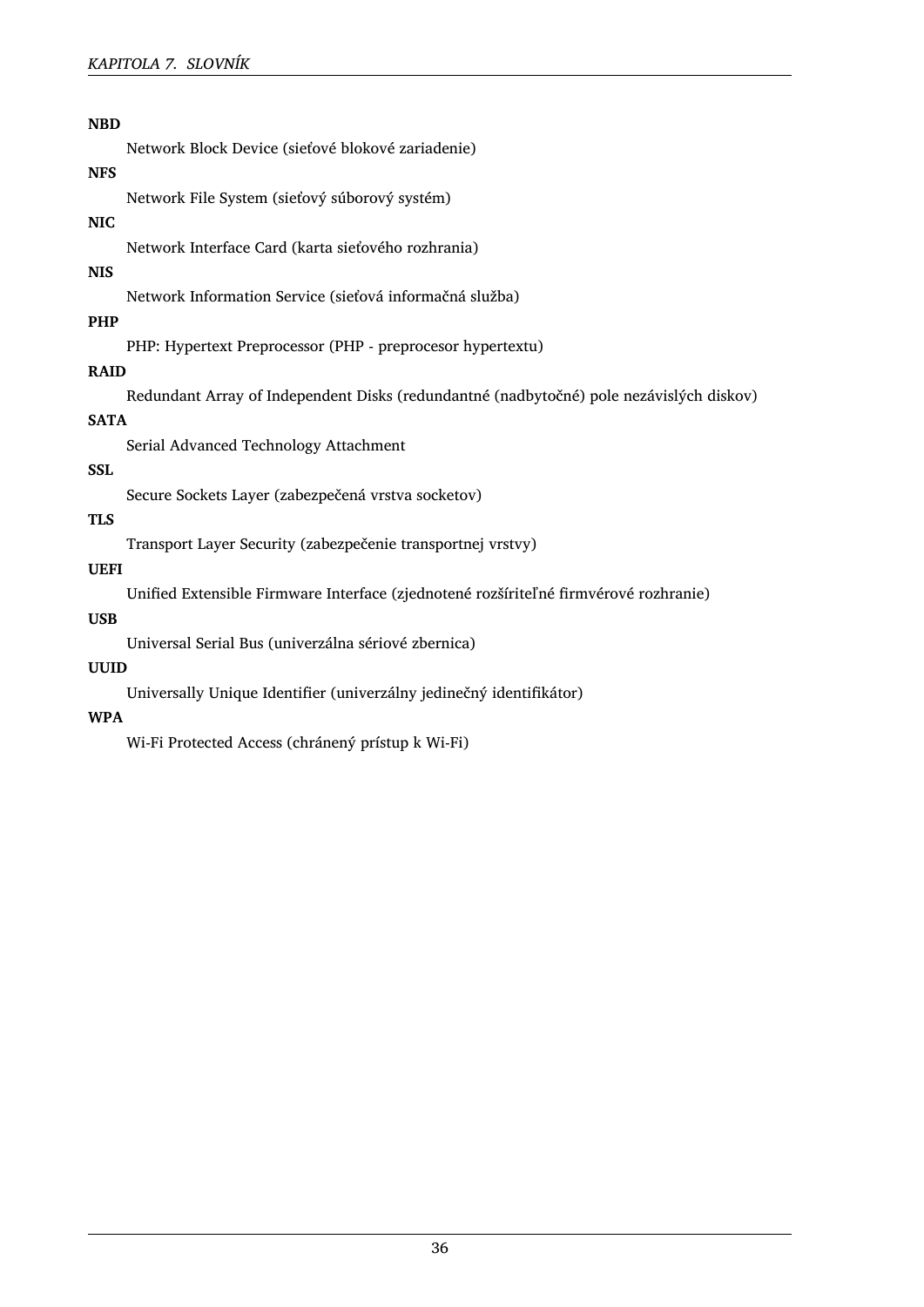## <span id="page-42-0"></span>**Dodatok A**

# **Ako spravovať váš systém stretch pred aktualizáciou**

Táto príloha obsahuje informácie o tom, ako sa môžete uistiť, že dokážete inštalovať a aktualizovať balíky stretch pred aktualizáciou na buster. Malo by to byť potrebné iba v určitých situáciách.

## **A.1 Ako aktualizovať váš systém stretch**

<span id="page-42-1"></span>V podstate sa to nelíši od bežnej aktualizácie stretch, akú ste vykonávali doteraz. Jediný rozdiel je v tom, že sa musíte uistiť, že váš zoznam balíkov ešte stále obsahuje odkazy na stretch, ako vysvetľuje Oddiel A.2.

Ak aktualizujete svoj systém pomocou zrkadla Debianu, bude automaticky aktualizovaný na najnovšiu aktualizáciu stabilnej vetvy (point release) stretch.

## **A.2 [Ch](#page-42-2)ecking your APT source-list files**

<span id="page-42-2"></span>If any of the lines in your APT source-list files (see sources.list(5) (https://manpages.debian.org/ buster//buster/apt/sources.list.5.html)) contain references to "stable", this is effectively pointing to buster already. This might not be what you want if you are not yet ready for the upgrade. If you have already run **apt update**, you can still get back without problems by following the procedure below.

Ak ste už naviac nainštalovali balíky z buster[, už pravdepod](https://manpages.debian.org/buster//buster/apt/sources.list.5.html)obne nemá zmysel inštalovať balíky z stretch. V tom prípade sa budete musieť sami rozhodnúť či chcete pokračovať alebo nie. Je možné znížiť verziu balíkov, ale to tento dokument nepopisuje.

As root, open the relevant APT source-list file (such as /etc/apt/sources.list) with your favorite editor, and check all lines beginning with deb http:, deb https:, deb tor+http:, deb tor+https:, URIs: http:, URIs: https:, URIs: tor+http: or URIs: tor+https: for a reference to "stable". If you find any, change stable to stretch.

If you have any lines starting with deb file: or URIs: file:, you will have to check for yourself if the location they refer to contains a stretch or buster archive.

#### Dôležité

Do not change any lines that begin with deb cdrom: or URIs: cdrom: . Doing so would invalidate the line and you would have to run **apt-cdrom** again. Do not be alarmed if a cdrom: source line refers to "unstable". Although confusing, this is normal.

Ak ste vykonali nejaké zmeny, uložte súbor a spustite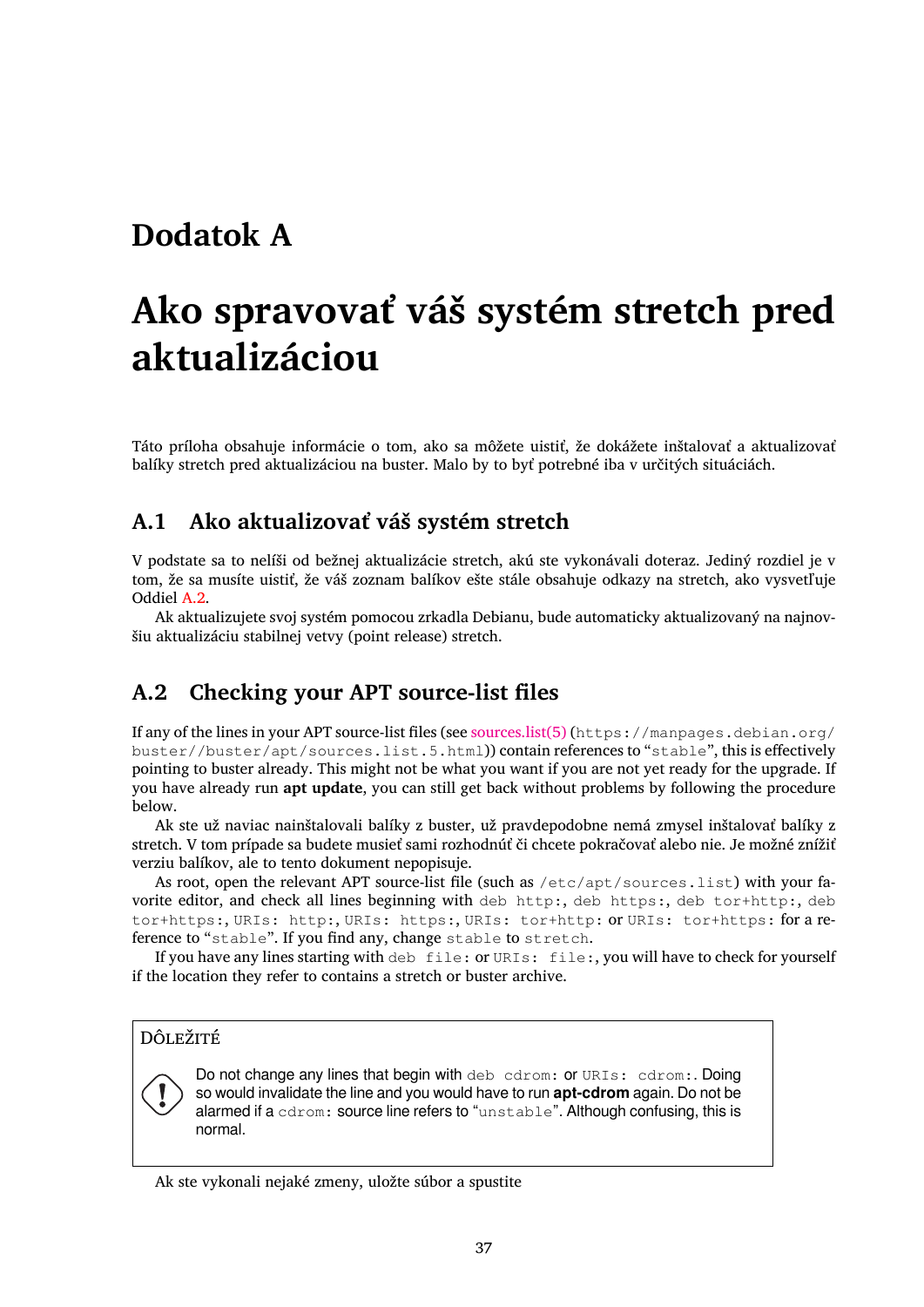# apt update

aby sa aktualizoval zoznam balíkov.

## **A.3 Odstránenie zastaralých konfiguračných súborov**

Pred aktualizáciou systému na buster sa odporúča odstrániť zo systému staré konfiguračné súbory (napríklad súbory \*.dpkg-{new,old} súbory v /etc).

## **A.4 Aktualizácia starých locales na UTF-8**

Používanie staršieho národného prostredia (locale), ktoré nie je UTF-8, už dlhší čas nepodporujú pracovné prostredia a iné bežné softvérové projekty. Takéto národné prostredia by ste mali aktualizovať spustením príkazu **dpkg-reconfigure locales** a vybraním predvoleného UTF-8. Takisto by ste mali zabezpečiť, aby používatelia neprekonávali predvolené nastavenia späť na zastaralé národné prostredie vo svojom prostredí.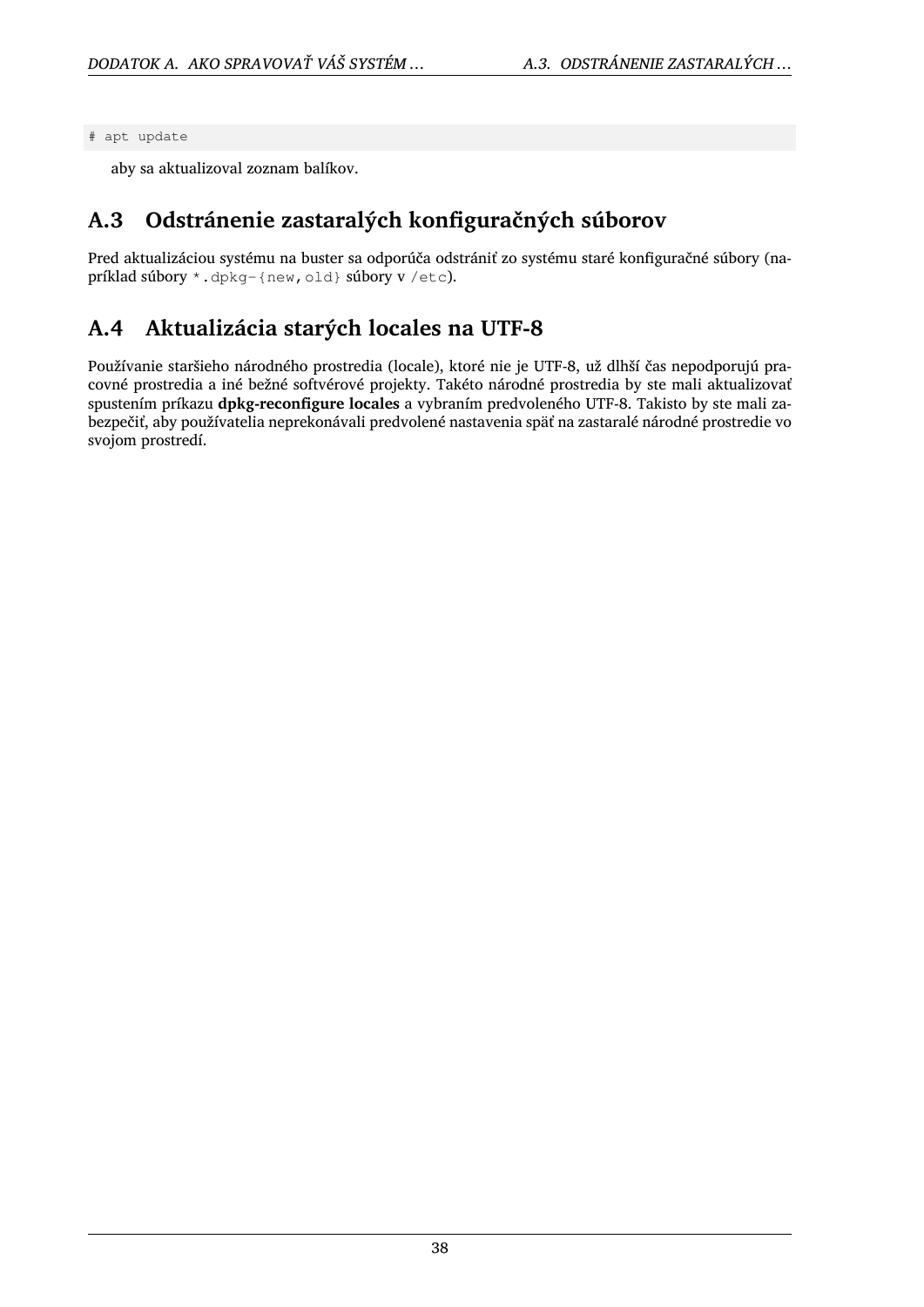## **Dodatok B**

# **Prispievatelia do Poznámok k vydaniu**

Vzniku týchto Poznámok k vydaniu pomohli mnohí ľudia, okrem iných aj

Adam D. Barratt, Adam Di Carlo, Andreas Barth, Andrei Popescu, Anne Bezemer, Bob Hilliard, Charles Plessy, Christian Perrier, Christoph Berg, Daniel Baumann, David Prévot, Eddy Petrișor, Emmanuel Kasper, Esko Arajärvi, Frans Pop, Giovanni Rapagnani, Gordon Farquharson, Hideki Yamane, Holger Wansing, Javier Fernández-Sanguino Peña, Jens Seidel, Jonas Meurer, Jonathan Nieder, Joost van Baal-Ilić, Josip Rodin, Julien Cristau, Justin B Rye, LaMont Jones, Luk Claes, Martin Michlmayr, Michael Biebl, Moritz Mühlenhoff, Niels Thykier, Noah Meyerhans, Noritada Kobayashi, Osamu Aoki, Paul Gevers, Peter Green, Rob Bradford, Samuel Thibault, Simon Bienlein, Simon Paillard, Stefan Fritsch, Steve Langasek, Steve McIntyre, Tobias Scherer, victory, Vincent McIntyre a W. Martin Borgert.

Tento dokument bol preložený do mnohých jazykov. Vďaka prekladateľom! Do slovenčiny preložil: Ivan Masár.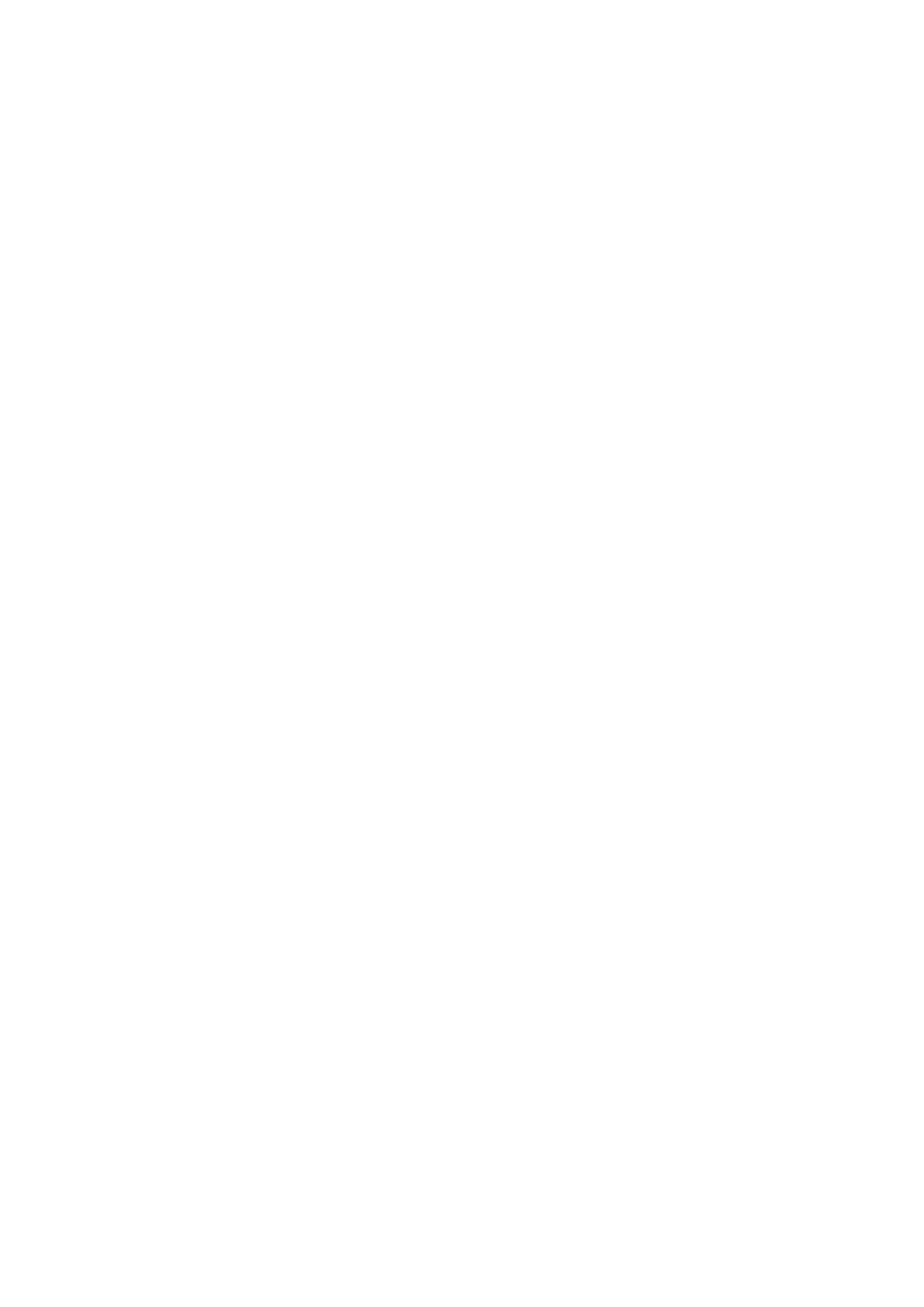## **Register**

#### **A**

Apache, 4

## **B**

BIND, 4

### **C**

Calligra, 3 Crypts[et](#page-9-2)up, 4

#### **D**

DocBook [X](#page-8-3)ML, 2 Dovecot, 4

#### **E**

Evolution, 4 Exim, 4

#### **G**

GCC, 4 GIMP, [4](#page-9-2) GNOME, 3 GNUcash, 3 GnuP[G,](#page-9-2) 4

#### **I**

Inkscape, [4](#page-8-3)

#### **K**

KDE, 3

#### **L**

LibreOffice, 3 LXDE[,](#page-8-3) 3 LXQt, 3

#### **M**

Maria[DB](#page-8-3), 4 MATE[,](#page-8-3) 3

#### **N**

Nginx, 4

#### **O**

OpenJDK, 4 OpenS[SH](#page-9-2), 4

#### **P**

packages appar[m](#page-9-2)or, 5 apparmor-profiles-extra, 5 apt, 2, 16 apt-listchanges, 20 aptitude, 1[3](#page-10-4) , 19 , 23 cryptsetup, 6 cups[,](#page-7-1) 6 cups-b[row](#page-21-3)sed, [6](#page-25-3) cups-filte[rs,](#page-18-3) [6](#page-24-0)

dblatex, 2 debian-goodies, 19 debian-kernel-handbook, 22 debian-security-support, 29 dkim-mi[lte](#page-7-1)r-python, 28 dkimpy-milter, [28](#page-24-0) doc-debian, 34 docbook-xsl, 2 dpkg, 2 ecryptfs-utils, 2[8](#page-33-3) evince, 5 evolution, 3[0](#page-39-1) evolu[tio](#page-7-1)n-ew[s,](#page-7-1) 30 fcitx, 27 gnome-[co](#page-10-4)ntro[l-ce](#page-33-3)nter, 30 gnome-dis[k-u](#page-35-6)tility, 30 grub-efi-amd6[4-si](#page-35-6)gned, 4 grub-[efi-](#page-32-4)ia32-signed, 4 haveged, 26 how-can-i-help, 34 icinga, 28 icinga2, 28 icinga2-c[lass](#page-31-2)icui, [2](#page-39-1)8 icingaweb2, 28 ifupdo[wn,](#page-33-3) 26 initramf[s-to](#page-33-3)ols, 12 [,](#page-33-3) 22 ipsec-tools, [28](#page-33-3) iptables, 5 keepass2, [27](#page-31-2) libreswan, 28 linux-image[-\\*,](#page-33-3) [22](#page-17-6) linux-im[ag](#page-10-4)e-amd64, 22 linux-sour[ce,](#page-32-4) 22 localepurg[e,](#page-33-3) 1[9](#page-27-3) locales, 30 locales-all, 30 mailman, 28 mailman3, 2[8](#page-24-0) mailma[n3-](#page-35-6)full, 28 manpages-[de,](#page-35-6) 5 mcelog, 2[7](#page-33-3) mutt, <mark>5</mark>, 30 neomutt, 3[0](#page-33-3) phpmyadmin, [2](#page-10-4)[8](#page-33-3) populari[ty-](#page-32-4)contest, 19 pyspf[-m](#page-10-4)[ilte](#page-35-6)r, 28 python-2[.7,](#page-35-6) 28 racoon, 28 rasdaemon, 2[7](#page-33-3) release-notes, [1](#page-33-3) revelation, [27](#page-33-3) rpcbind, [25](#page-33-3) s3ql, 31 shim-signed, [4](#page-6-3) spf-milte[r-](#page-30-6)[pyth](#page-32-4)on, 28 sshd, [25](#page-36-4)